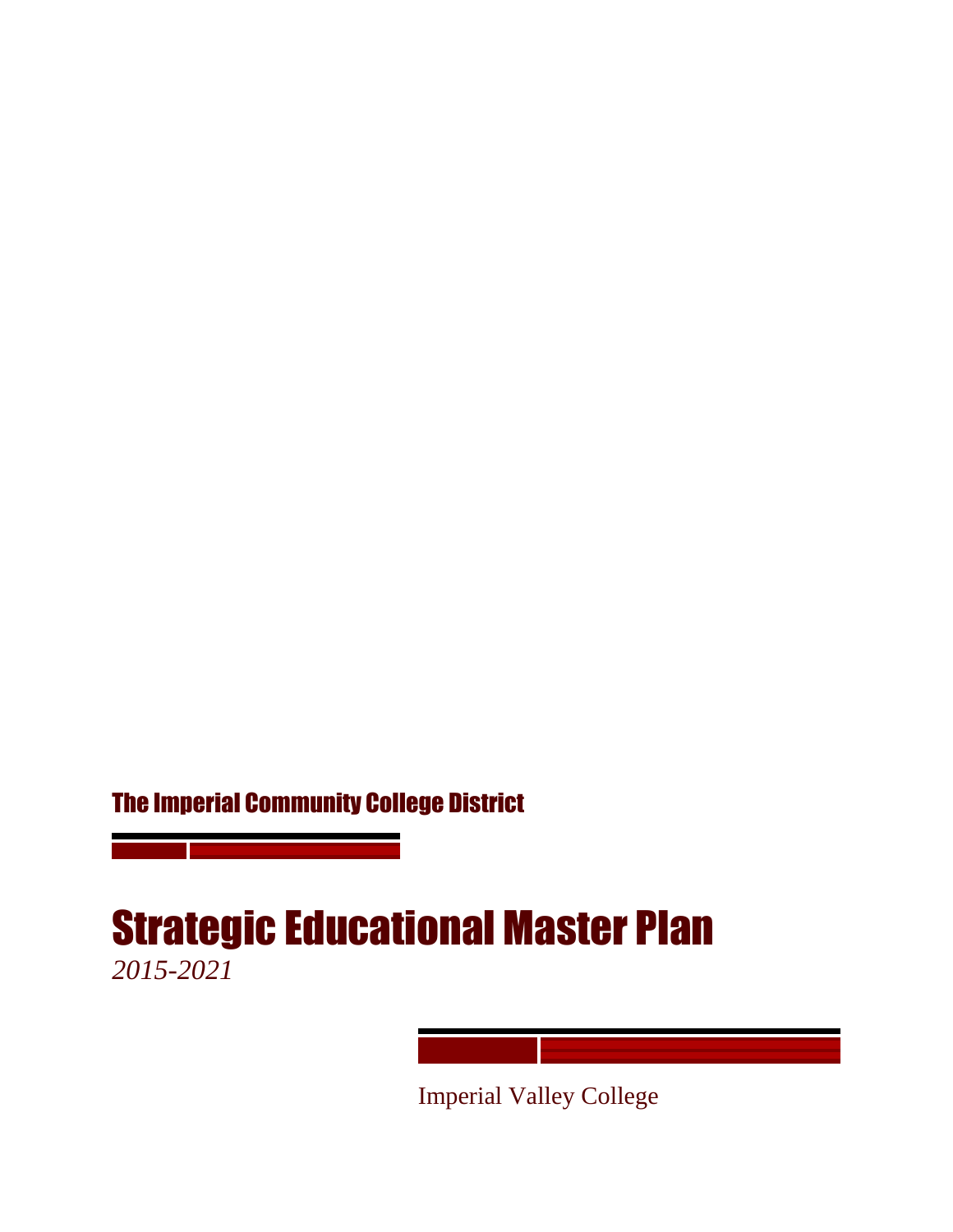# Strategic Educational Master Plan

# *2015-2021*

# Acknowledgements

**Citizens of the Imperial Community College District**

**Board of Trustees**

Louis Wong Area 1

Karla Sigmond Area 2

Jerry Hart Area 3

Rudy Cardenas Area 4

Juanita Salas Area 5

Romualdo Medina Area 6

Steven Taylor Area 7

**Imperial Valley College President/Superintendent**

Victor M. Jaime, Ed.D.

#### **Educational Master Planning Committee**

| Ted Ceasar, Co-Chair      | Jeff Enz               | Sergio Lopez               |
|---------------------------|------------------------|----------------------------|
| Efrain Silva, Co-Chair    | Gaylla Finnell         | <b>Ashok Naimpally</b>     |
| Tina Aguirre              | <b>Bill Gay</b>        | Jill Nellipovich           |
| Nicholas Akinkuoye        | Daniel Gilison         | <b>Terry Norris</b>        |
| Linda Amidon              | <b>Rick Goldsberry</b> | <b>Sydney Rice</b>         |
| <b>Trinidad Arguelles</b> | Carol Hegarty          | José Salvador Ruiz         |
| Craig Blek                | Victor Jaime           | Juanita Salas              |
| Jose Carrillo             | Shawn Larry            | Edalaine Joy Tango-An, ASG |
| <b>Kathleen Dorantes</b>  | John Lau               | <b>Edward Wells</b>        |
| Dave Drury                | Jose Lopez             | David Zielinski            |

**Imperial Valley College Campus Community**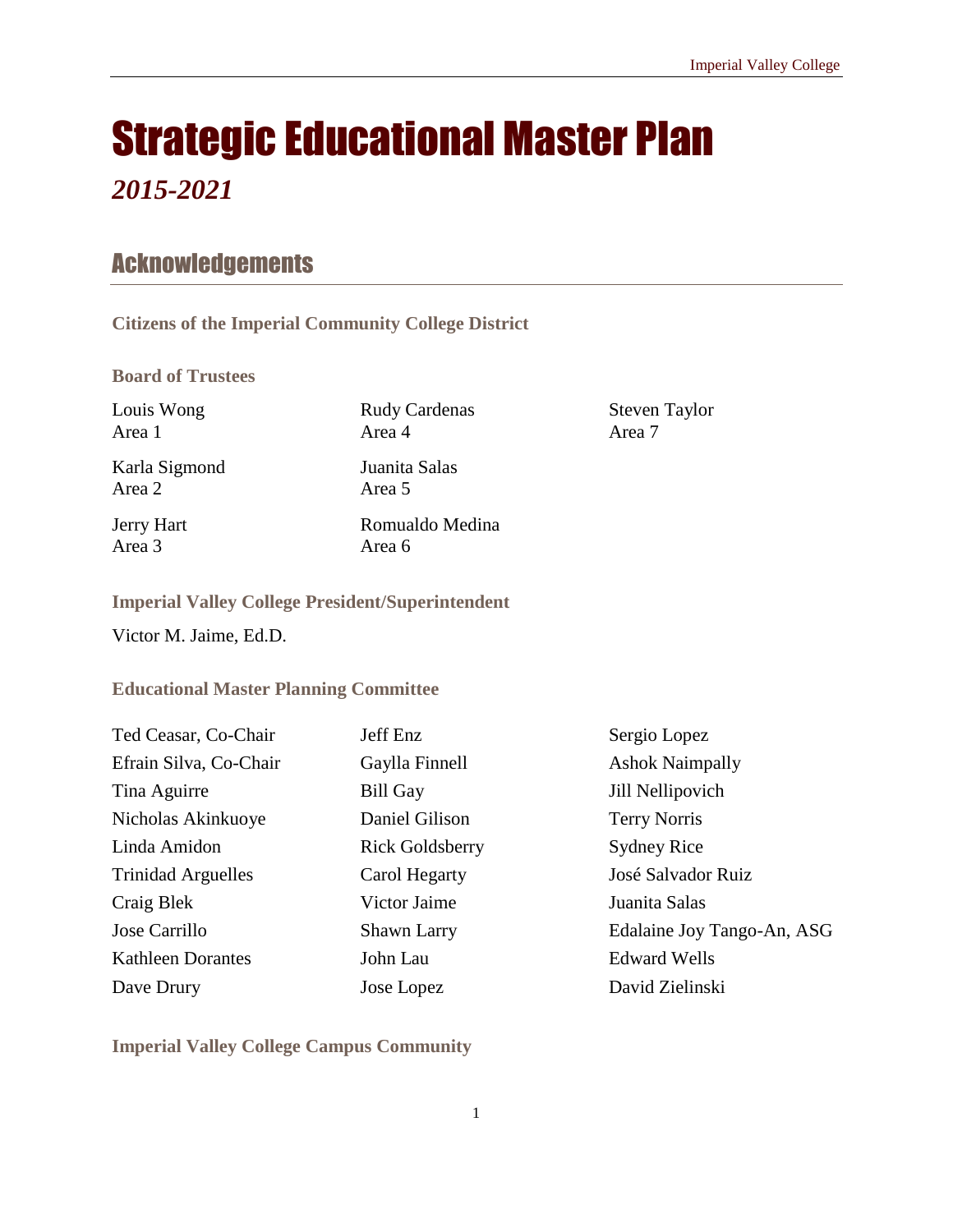# **Table of Contents**

| $\mathbf{1}$ .     |                                                                |  |
|--------------------|----------------------------------------------------------------|--|
|                    |                                                                |  |
|                    |                                                                |  |
| 2.                 |                                                                |  |
|                    | <b>Staff, Faculty and Student Participation</b>                |  |
|                    |                                                                |  |
| 3.                 |                                                                |  |
|                    |                                                                |  |
|                    | Trends in Demography, Enrollment Projections and Occupations12 |  |
|                    | Student Demography and Student Success Measures 18             |  |
| $\blacktriangle$ . |                                                                |  |
|                    |                                                                |  |
|                    |                                                                |  |
|                    |                                                                |  |
| 5.                 |                                                                |  |
|                    |                                                                |  |
|                    |                                                                |  |
|                    |                                                                |  |
|                    | <b>B.</b>                                                      |  |
|                    |                                                                |  |
|                    | D. Community, Economic and Workforce Development44             |  |
|                    |                                                                |  |
| 1.                 |                                                                |  |

Imperial Community College District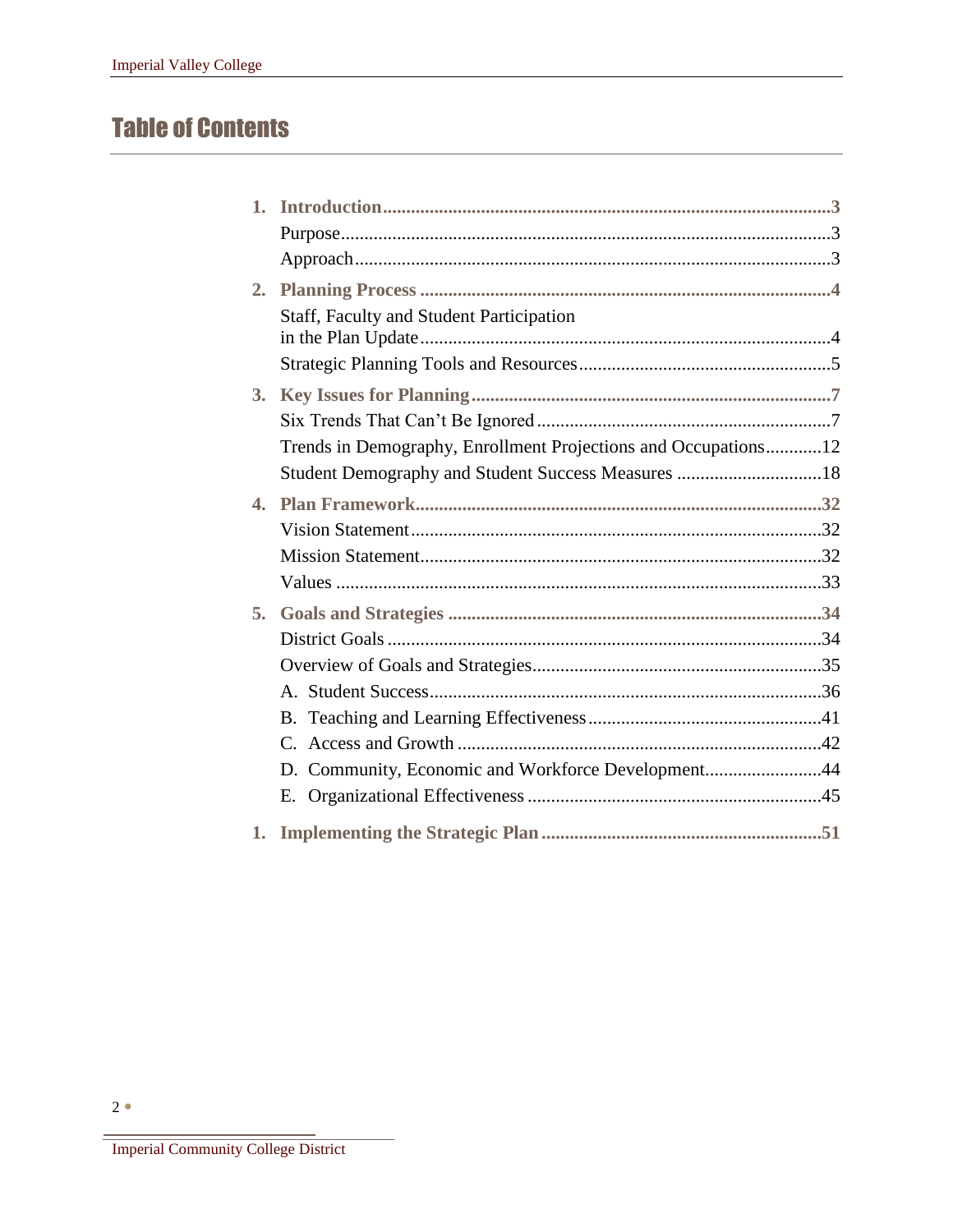# 1 Introduction

The 2015-2021 Imperial Community College District Strategic Plan presents the strategic directions Imperial Valley College will pursue in response to the rapidly changing educational and economic environment in the Imperial Valley region and in the State of California. The plan is the result of numerous meetings, with input from all constituent groups including the District's elected Trustees. It was informed by the environmental scan found in this document in Section 3, *Key Issues for Planning.*

### **Purpose**

The purpose of the Imperial Valley College strategic planning process is to provide clear direction to the organization and to align all plans under the umbrella of the Strategic Educational Master Plan, utilizing the Integrated Planning Model. The District serves residents living in Imperial County. The plan is designed to respond to the educational needs of 179,071 residents while addressing economic, demographic, and community trends. In developing the plan, the framers reviewed the District's progress on the most recent plan, as well as research on employment needs, enrollment predictions and population trends. This plan takes into account the tremendous financial challenges currently facing California and the nation and their impact on the ability of the District to maintain access while improving student success.

### Approach

The 2015-21 Strategic Educational Master Plan represents a shift in the cycle of planning that the District has utilized for several years. Previously the College had developed three-year Educational Master Plans with annual updates. Based on feedback from the Accrediting Commission ACCJC, the college recognized the need to develop a more robust Strategic Plan with broad campus and community input, and to take steps to align all college plans under the Strategic Plan and tie program review to resource allocation. The Strategic Educational Master Planning Committee decided to retain the key components of the Educational Master Plan combined with strategic goals and objectives based on an analysis of data and extensive campus and community input. The decision was made to develop a Strategic Educational Master Plan with a six-year cycle.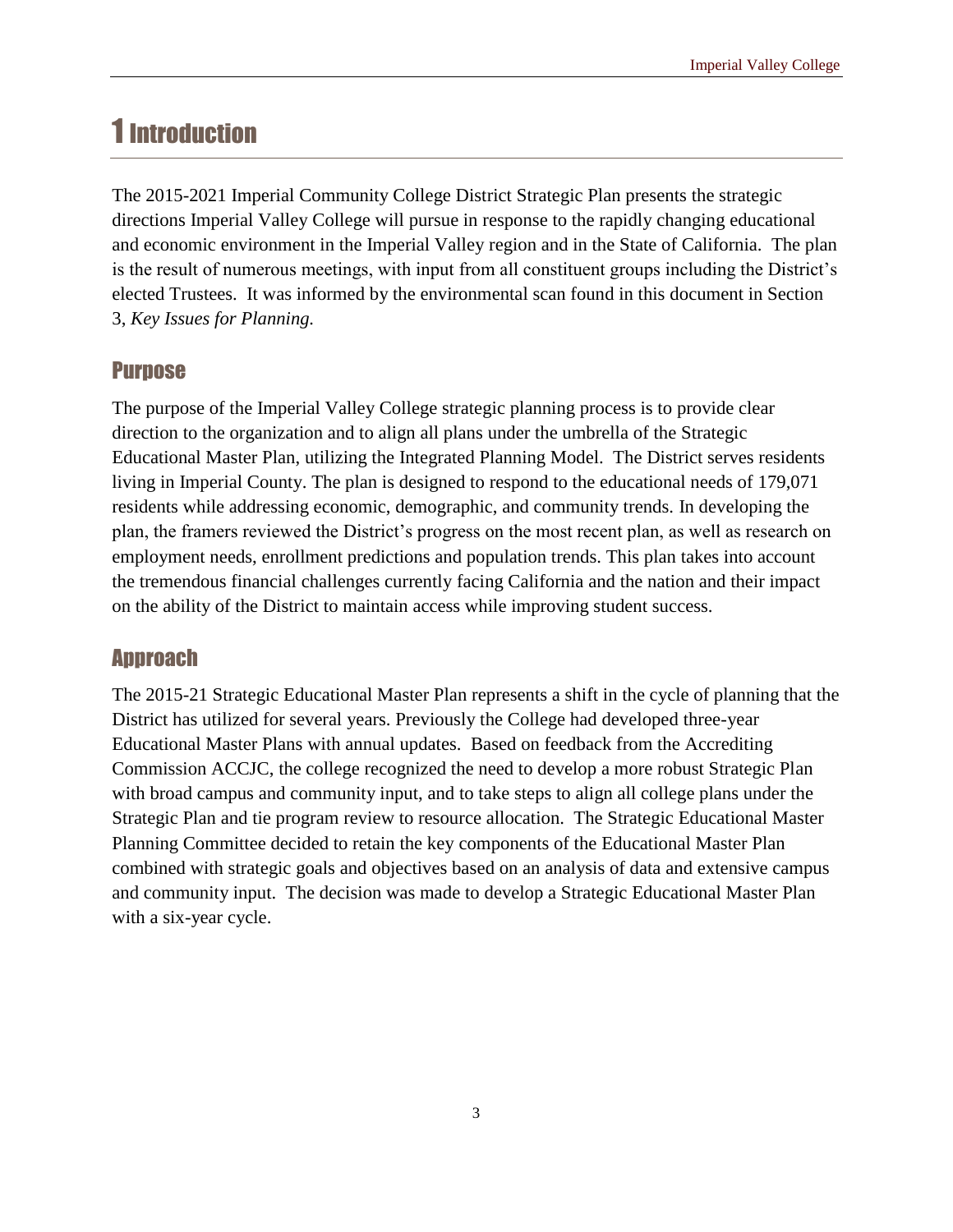# 2 Planning Process

The Strategic Educational Master Plan was developed with input from all constituencies throughout the Imperial Valley College community. In addition, key data from multiple sources informed the plan strategies and future directions. Those data can be found in the Key Issues for planning section.

# Staff, Faculty and Student Participation in the Plan Update

Over the past several months, staff, faculty, and students across the District provided input in a number of ways. Student, faculty, and staff were able to provide feedback through the following activities:

### **Strategic Educational Master Planning Committee (SEMPC)**

The Strategic Educational Master Planning Committee (SEMPC) is composed of members of the President's Cabinet, Academic Senate and College Council representatives, classified staff, Division Deans and Department Chairs, student government representative, and a representative from the Board of Trustees. The SEMPC meets regularly throughout the year to provide input and oversight for the planning process. The SEMPC provides clear oversight of the process in addition to providing input on the development of the plan at each step in the process. In fall 2015, the SEMPC created the Strategic Educational Master Plan Task Force to review the draft of the plan and provide input in the development of the plan.

#### **College Leadership Sessions**

The draft Strategic Educational Master Plan was presented to all college leadership bodies during the fall 2015 semester. This included the Academic Senate and College Council, as well as the Administrative Council, Instructional Council, Student Services Council, and the Associated Student Government. Participants discussed the direction of the District in light of the current fiscal challenges and the issues that they believed the plan should address.

### **Planning Forum**

A planning forum held in October of 2015 engaged college students, staff, faculty, administrators and Trustees. The forum included a presentation of the results of an environmental scan called *Key Issues for Planning*. Also presented was the draft of the new Mission, Vision, and Values of the college, as well as the proposed goals and objectives.

#### **College Review Sessions**

4 Faculty, staff, and students were invited to review the draft goals and strategies in the plan distributed via email and posted to the Strategic Educational Master Plan website. Participants were invited to review and discuss the draft plan and provide feedback.

Imperial Community College District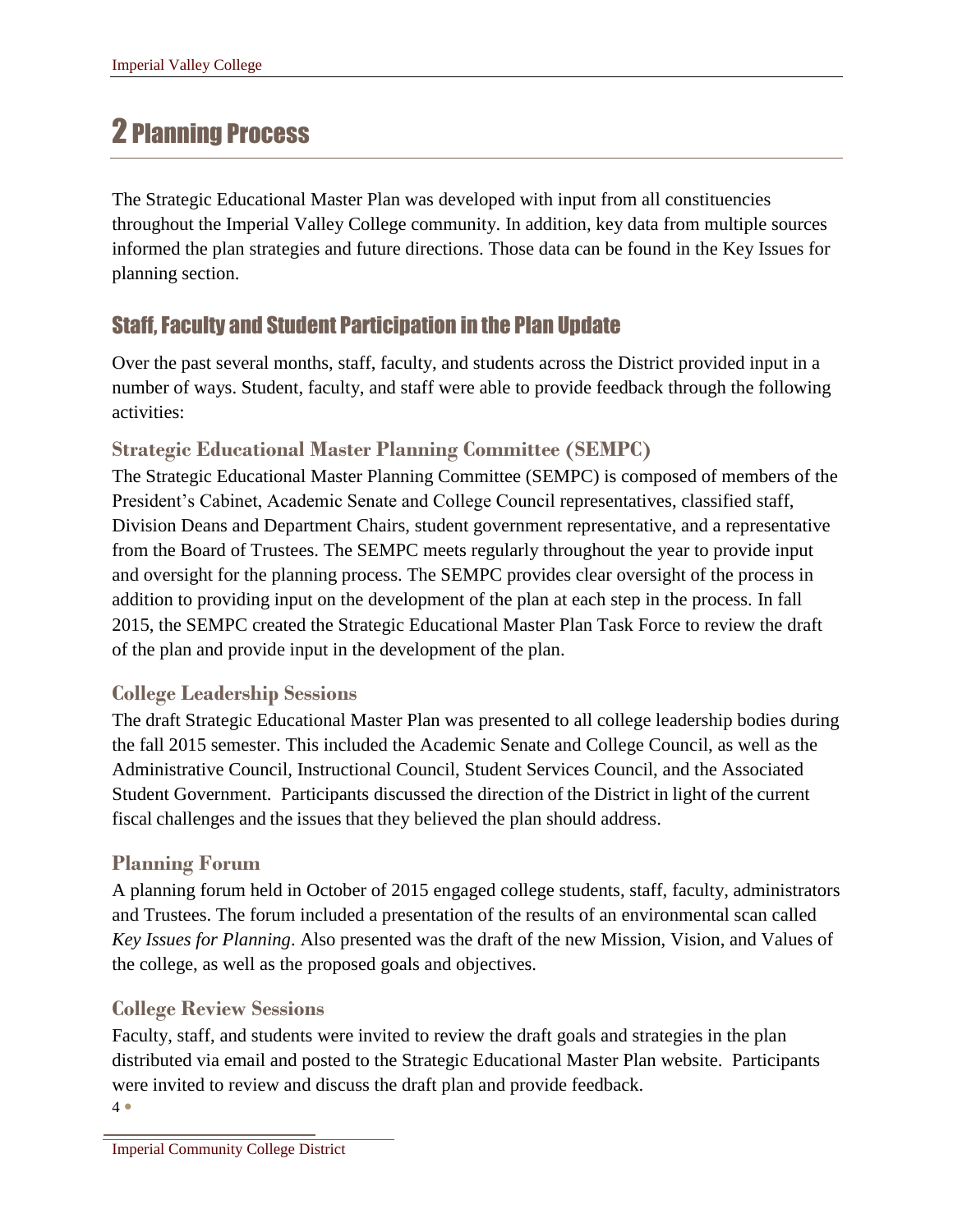#### Strategic Planning Tools and Resources

The updated strategic plan integrates current data from multiple sources, including a comprehensive environmental scan, surveys of current students, prospective students, and the community in general, as well as focus group feedback from all communities in Imperial County during the 2013 Visioning process.

#### **Environmental Scan**

The environmental scan of the Imperial Valley College service area, *Key Issues for Planning,* provided information about demographic trends, social and economic directions, and educational patterns in the region.

#### **Community Visioning Process**

During Fall 2013, the college held meetings in every community in Imperial County to obtain feedback from the community on the college's strengths, weaknesses, and areas in need of improvement. Comments obtained during the community visioning process were summarized and organized into themes by the Strategic Educational Master Planning Committee.

#### **Surveys**

During 2015, the college conducted the following surveys to obtain input from all constituencies throughout the Imperial Community College District and campus community:

- **Student Survey:** During Fall 2014, the IVC CART Committee conducted a survey of current IVC students and received 871 responses. Most of the responding students were young, with an even distribution of students of all ages past 30 years old. Eighty-four percent (84%) of the student respondents were Latino/Hispanic and 8% were White. Most students (94%) agree or strongly agree that they feel safe on campus and 92.7% agree or strongly agree that their classes help them achieve their educational goals. Overall, the students' perceptions of IVC were positive with some suggestions for campus improvement.
- **Prospective Student Survey:** During Spring 2015, Imperial Valley College, with the assistance of Hanover Research, conducted a Prospective Student Survey of high school students to assess their overall impression of IVC and identify the factors that influence a prospective student's decision whether or not to attend IVC. Over 1,200 surveys were collected from the high schools in Imperial County. Overall, the students' impression of IVC was favorable.
- **Community Perception Survey:** During Summer 2015, the Strategic Educational Master Planning Committee, with the assistance of Hanover Research, conducted a Community Perception Survey to assess the community's overall perception of Imperial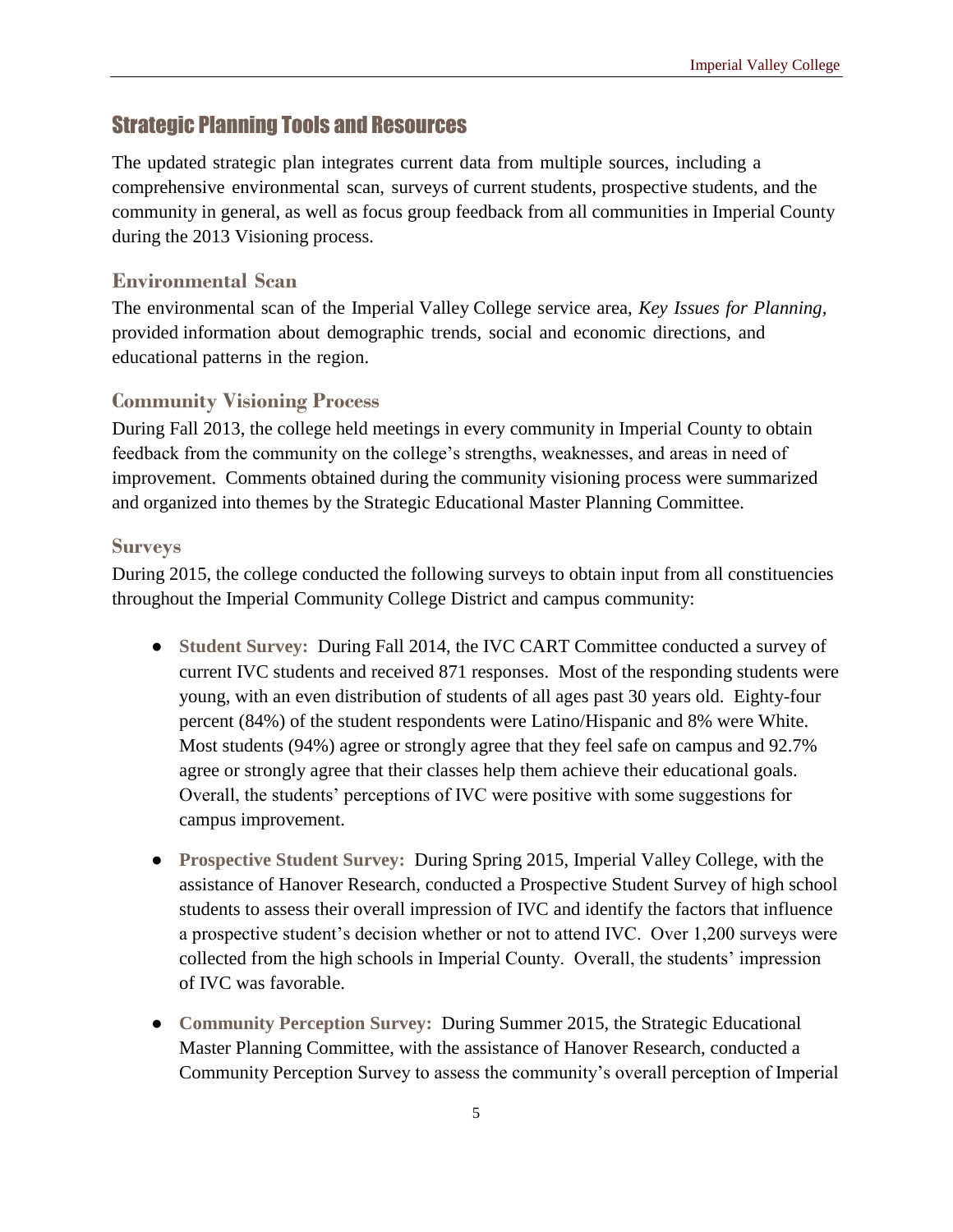Valley College. The surveys were prepared in English and in Spanish to improve access for our bilingual community. Over 500 surveys were completed, both on-line and on paper. The results indicated an overall favorable opinion of the college, with major issues reported to be in the area of courses offered and the ability of students to complete their degrees in a timely fashion.

#### **Program Plans**

Several standing committees have been delegated responsibility for development of institutional plans and oversight for strategic action plans and accreditation self-evaluation standards. Several standing committees also have the responsibility to prioritize resources to meet needs identified in the program review process.

Various functional plan documents have been created to assist the college in institutional planning. These plans include information such as data, demographics, current circumstances, projection of future trends, and findings from program review. Those listed below are not, however, all inclusive of the plans that may be developed and utilized as part of institutional planning. All plans are evaluated and updated, as needed, throughout the planning cycle.

- **Enrollment Management Plan**
- **Technology Plan**
- **Facilities Plan**
- **Staffing Plan**
- **Marketing Plan**
- **Professional Development Plan**
- **Student Success and Support Plan**
- **Student Equity Plan**
- **Basic Skills Plan**

### **Program Review**

One of the most important review activities on campus is the program review process. During this process, College programs assess their effectiveness. Each instructional discipline conducts comprehensive program reviews throughout the planning cycle. These reviews include the compilation of various data and information including:

- The school/department/program mission statement;
- Students learning outcomes (instruction) or service area outcomes (non-instructional);
- Analysis of current performance;
- Program strengths and areas for improvement;
- Goals during the program review cycle to include a timeline, needed resources, obstacles to completion, and how the goals link to the college mission statement;

6

Imperial Community College District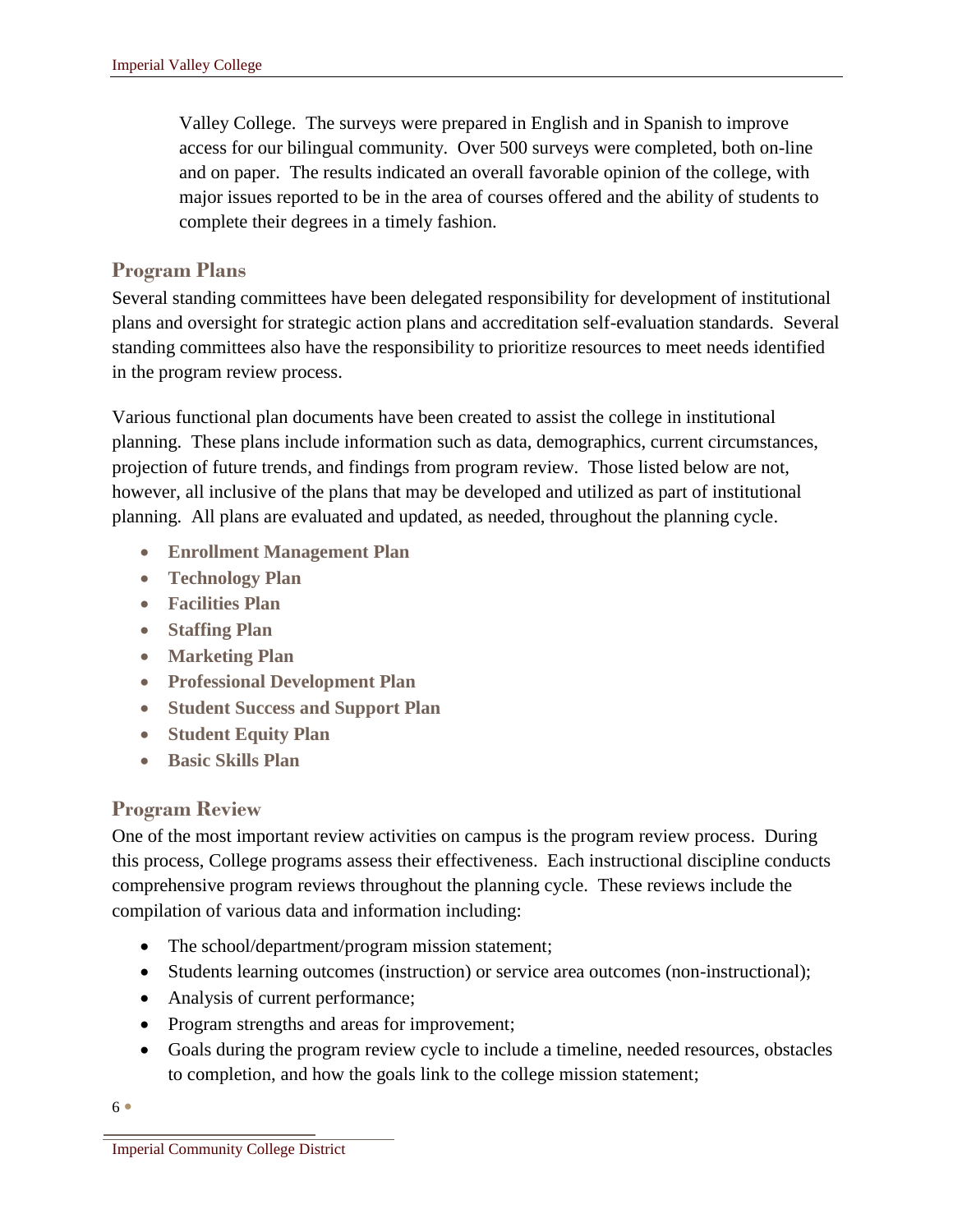- Staffing levels and requests for new or replacement positions; and
- Budget requests with a justification for any increases noted.

The implementation of Strategic Planning Online (SPOL) combined with the Enrollment Management Plan allows for adequate distribution of resources to support development, maintenance, and enhancement of the college's numerous programs and services. Budget requests that contain the necessary elements for funding are forwarded to the appropriate standing committee for prioritization. Prioritized needs are then forwarded to the Budget and Fiscal Planning Committee for overall college prioritization, and then on to the President's Cabinet for decisions as to inclusion in the next year's budget.

The next stage of the planning process is implementation. Once the reviews have been completed and goals and objectives have been assessed, action is taken in response to the findings. Goals may be modified or services may be added. The assessment/evaluations are used to improve the College's student learning and support services.

# 3 Key Issues for Planning

The *Key Issues for Planning* section summarizes major issues and trends affecting district-wide planning for the Imperial Community College District. As part of the strategic planning process, it is critical to identify those issues – social, political, and economic – that will potentially have major effects on our institution so that the District can better prepare itself to address these challenges and align itself with a changing environment. The first section of the report covers those mega trends that are expected to have the greatest impact on our District, while the second section provides important data on demographic changes, enrollment projections, and job projections in the area. The third section summarizes institutional data on student demography and student success measures at Imperial Valley College.

Key Issues for Planning draws upon a large body of research and data including many of the District's own research reports and institutional effectiveness data; state and national research studies; and data provided by organizations and government agencies including the U.S. Department of Labor, Employment Development Department, California Department of Finance, and the U.S. Census Bureau, to name a few.

### Six Trends That Can't Be Ignored

#### **1. A Rising Demand for Accountability and Performance:**

There is a growing call for increased accountability from all of higher education. It is fueled by a wide variety of issues including the increased cost to attend colleges and universities; widely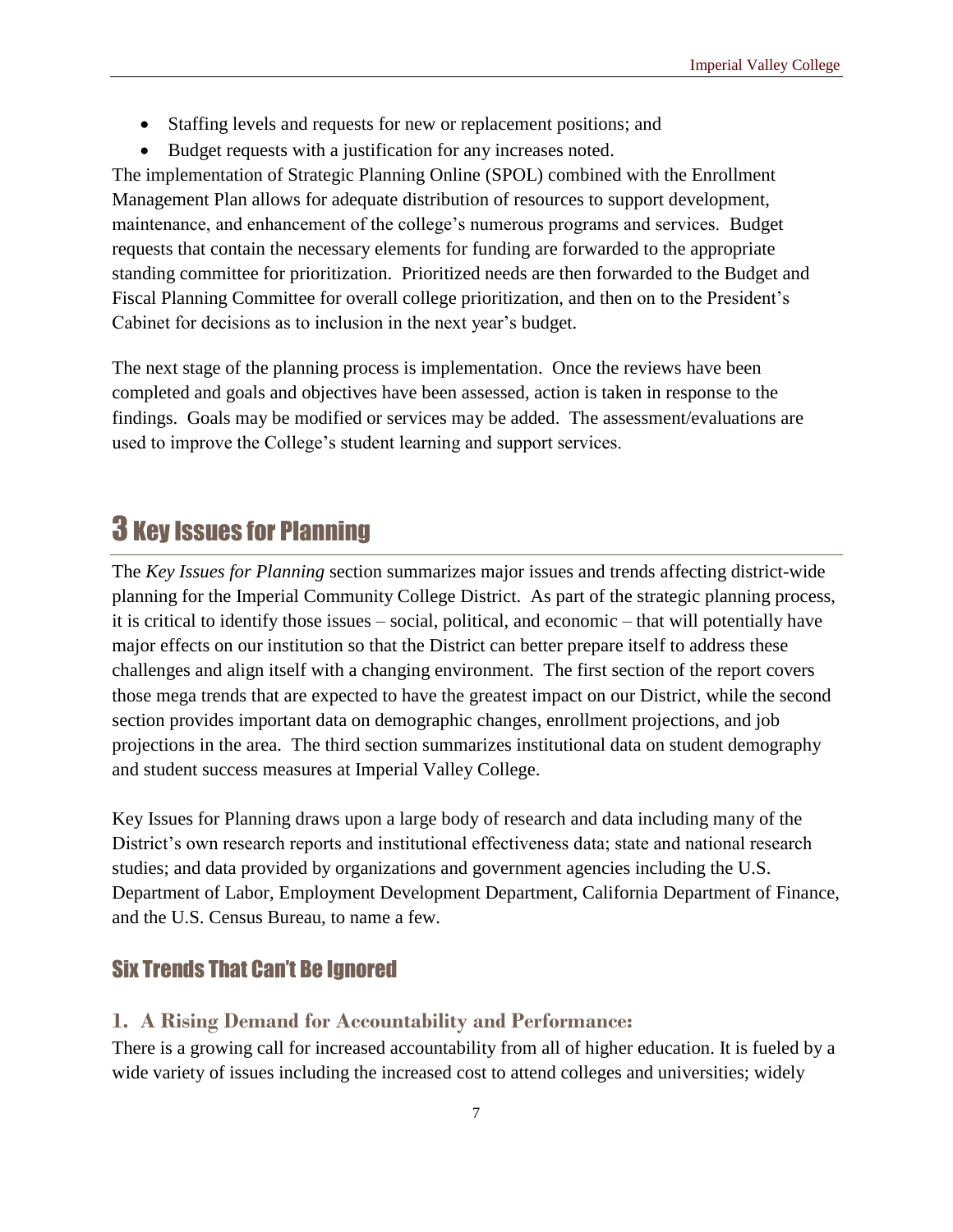reported data showing the United States is no longer a leader in educational attainment and has fallen behind many other countries in the number of citizens who hold a bachelor's degree; and an increased perception by pundits and the general public alike that higher education may not offer the value it once did.

Community colleges are perhaps under the greatest scrutiny as they enroll the vast majority of students in higher education, including the majority of low income and ethnically diverse students. This has led governments, foundations and think tanks to focus on improved student performance at the community college level as a way to increase degree attainment nationally.

The demand for more accountability and results is coming from every quarter: the Obama administration has set a goal of 5 million more community college graduates by 2020; a group of state governors have announced they intend to focus on higher education accountability as a primary agenda for their states; accrediting agencies are focusing more on accountability measures; and the Lumina Foundation has announced it is going to move away from research grants in order to focus on state policy and sponsoring bills that will foster student success in higher education.

In California, the Community College League's "Futures Commission" released a report outlining changes community colleges should undertake to increase student success; the Campaign for College Opportunity is campaigning for one million more college graduates by 2025; the Legislative Analyst's Office is urging the State Legislature to change community college funding to "outcomes" based rather than enrollment based; and several bills are currently moving through the legislature that will have significant impact on statewide transfer, assessment, and funding. While accountability certainly is not a new trend, the rate at which it is intensifying is significant. It is clear that the call for accountability is only going to grow.

#### **Our Data:**

While we have increased our number of awards and certificates for the last three years, we still have many areas of concern. Our students continue to walk in our college needing remediation in English and Mathematics, increasing their time needed for transfer/graduation. Our online/hybrid courses continue to increase and are rapidly filled, but are yet to expand the availability of courses to meet the increasing demand by the students.

#### **Discussion:**

What can we do to graduate and transfer more students? How can we move students better and faster from pre-collegiate to college level classes? What can be done to narrow the achievement gap among our students? What role can technology play in supporting and enhancing student success? How can we address the growing number of students coming to us unprepared for college?

<sup>8</sup>

Imperial Community College District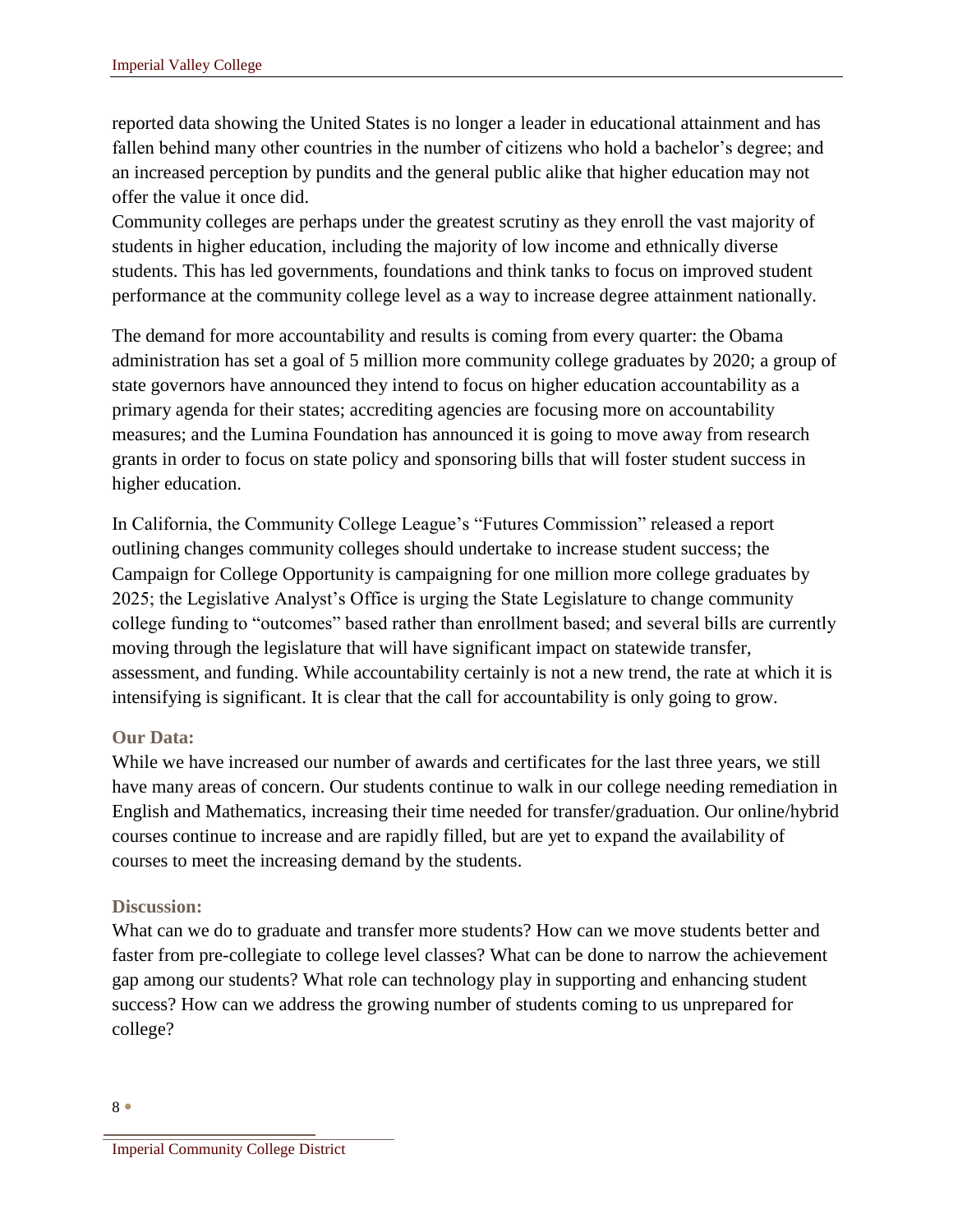#### **2. State Support for Public Higher Education:**

Nationally, higher education saw a decline in state funding support over the past decade. At the same time, enrollment fees increased as colleges and universities tried to recoup their losses by charging students more. Enrollment fees for California's community college students increased 30% from 2008-09 to 2009-10. Due to budget cuts and increased fees at all three of California's public higher education systems, many thousands of students have been denied access, and programs and services have been underfunded. The loss of access poses a serious threat to the economic and social viability of our state and nation.

#### **Our Data:**

Our number of credit sections dropped 23% from Fall 2008 to Fall 2014 due to budget cuts. During this period of time, IVC lost 927 students and the external campuses in Calexico and El Centro were closed.

#### **Discussion:**

What can we do to provide access to college for as many new students as possible with limited state funding? Can we shorten time to completion without compromising quality? Can we graduate high-unit students to make room for new learners? What can we do to help students meet the increased cost of education? How can we improve financial aid processes and procedures? What can be done to develop new funding sources?

#### **3. Leveling Off of High School Graduates:**

Higher education is coming off the greatest "bull market" that it has ever experienced. Between 1990 and 2009, the national number of high school graduates increased by more than 35%, from 2.4 million to 3.3 million. But like the boom in the stock market, the bull market in higher education is ending. The peak of 3.3 million high school graduates is not likely to be seen again until 2020. According to the Western Interstate Commission for Higher Education (WISCHE) which has been tracking the number of future high school graduates by race and region for decades, the picture for California shows a leveling off of graduates. This is better news than for some states, such as Kansas or Louisiana, which will see declines of 10% or more; but not as good as for other states, such as Texas and Arizona, which are expected to see explosive growth in high school graduates greater than 20%.

Digging a little deeper into the data, we see the continued diversification of California's students over the coming few years is truly striking and potentially has more far-reaching implications. Between 2010 and 2020, the numbers of African American and white high school graduates are expected to decline by 2.4% and 15.2% respectively; while the numbers of Native American, Asian and Hispanic high school graduates will increase by 10.2%, 60.5% and 88% respectively. Future college students will not only be more diverse, but as suggested by a recent Pew Research study, will in many ways also resemble the great immigrant influx of the early 20th century.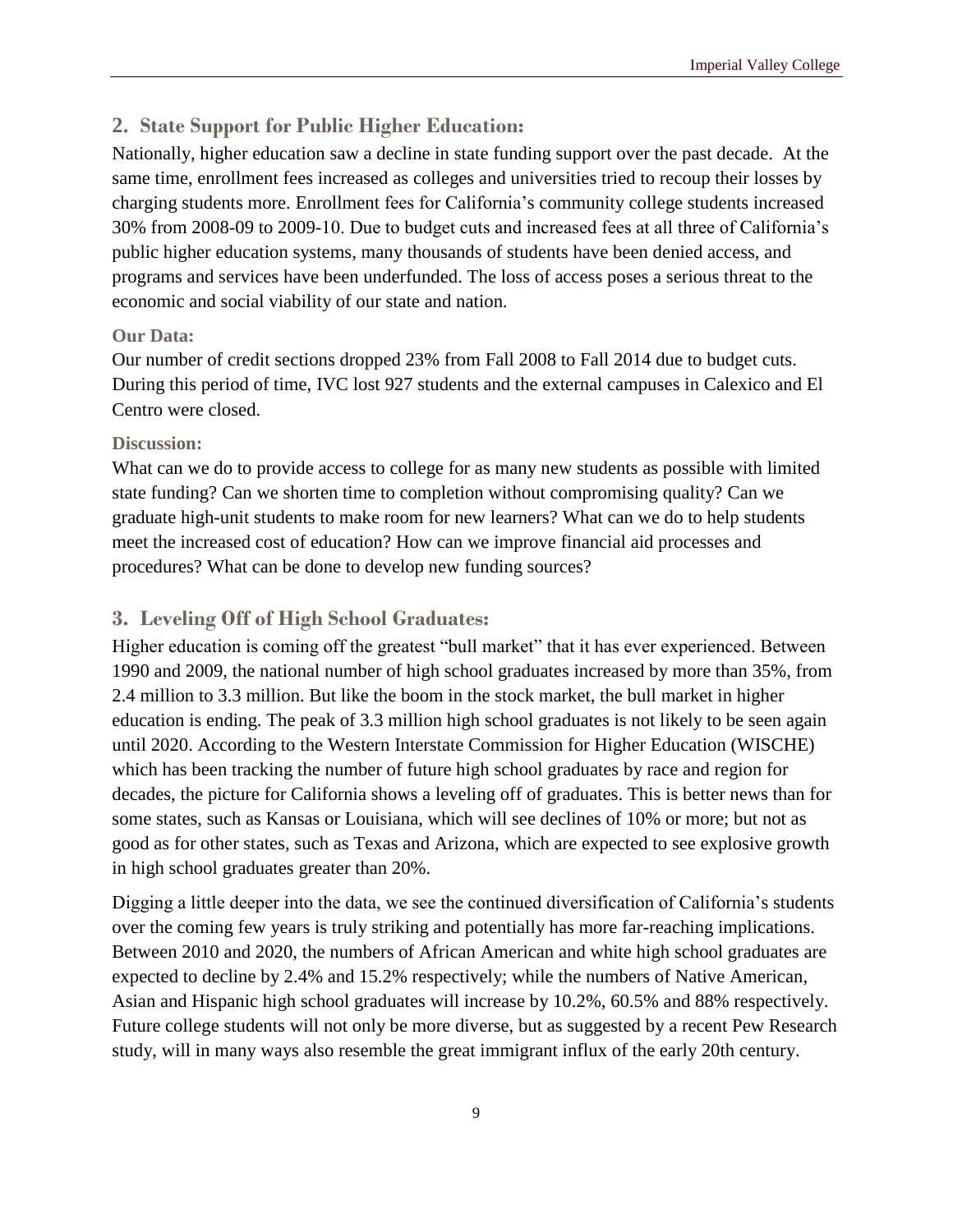These students could well have different educational aspirations and different expectations of what a college education should provide. They will be more employment oriented. And, while they are likely to be equally, if not more, academically motivated compared to students of the past decade, they will likely be less prepared academically, with many coming from firstgeneration households in which English is a second language.

#### **Our Data:**

During the last five years, the number of high school graduates has fluctuated between 2,206 and 2,193. There does not appear to be a growing trend in this area.

#### **Discussion:**

While it would seem that the group of students coming our way over the next ten years would be immediately drawn to the types of programs and services offered at Imperial Valley College, this is not a given. These students will be drawn by cost but they will also be heavily influenced by time to completion of their educational goals. This again raises the question of how we can help students to complete their goals more quickly. Because we are entering a time of limited growth in high school graduates, there will be more competition for them among all higher education institutions, public and private. What can we do to compete effectively? What are we going to do to increase student success when there are ever more students unprepared for college level work?

#### **4. Increasing Competition in the Educational Market Place:**

The educational market place is becoming crowded and students have more options than ever before. Prestigious colleges and universities are offering online/hybrid courses and programs to students in far-flung places around the globe. Meanwhile, the number of for-profit educational institutions located in Imperial County has increased in the past decade. Most of these are offering the same high demand programs in business, accounting, health care, teaching, information technology, construction, etc., as those offered by Imperial Valley College. While for-profit institutions have recently come under more scrutiny, most experts believe their unprecedented growth will continue as students find it more difficult to enter public colleges and universities and look for alternative ways to acquire job skills quickly. The two primary selling points that for-profit institutions market are short time to completion and "guaranteed" job placement.

#### **Our Data:**

Our students have more options than ever before. With the boom in distance education, IVC is now competing with schools that have online degrees, condensed class schedules, and accelerated courses of study.

#### **Discussion:**

What can we do to better inform students of the educational opportunities and career programs that would best serve their individual goals and timelines? What can be done to shorten time to

 $10 \bullet$ 

Imperial Community College District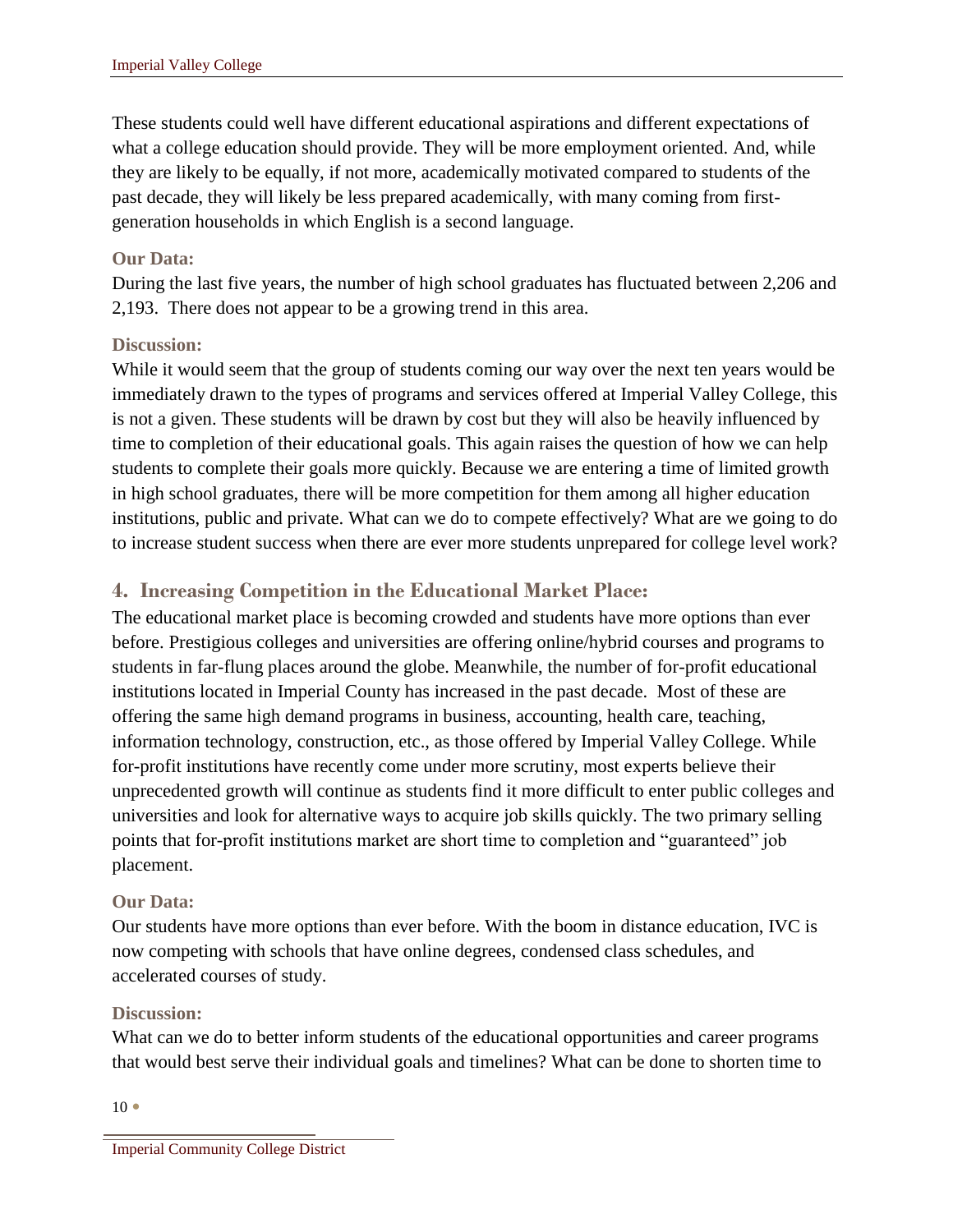completion for the many students seeking career skills and a job? How can we enhance and track job placement services? How can the new transfer bill help to increase transfers?

#### **5. An Aging Work Force:**

Increasing numbers of the Baby Boom Generation will reach retirement age in the coming decade, with the first wave turning age 65 in 2011. The U.S. Census Bureau defines this generation as those who were born between 1946 and 1964. During this time period, 76 million American children were born. Due to the Great Recession of 2008, some Baby Boomers have placed their retirements on hold, but with an improved economy, it is expected that higher education will be faced with massive losses of experienced faculty, staff and managers. Competition for talented individuals across the country to replace the retiring Baby Boomers will be extremely high as the next generation following the Baby Boomers is much smaller in size.

#### **Our Data:**

During Fall 2014, 82% of IVC's eleven high-level administrators were 50 years of age or older. During this same period of time, 68% of the fulltime faculty were over 50 years of age, 50% of the adjunct faculty were over 50 years of age, and 34% of classified staff was over 50 years of age.

#### **Discussion:**

What should be done to prepare IVC for a significant change in leadership over the next few years?

#### **6. Accelerating Rate of Change:**

Whether we like it or not, we live in a time of rapid change in every part of our lives. This phenomenon is evident everywhere: rapid advances in technology, medicine and science; quickly changing governmental regulations and requirements; increasingly volatile economic cycles; uncertain weather patterns; and powerful changes in social trends. Change is occurring faster than ever before.

Nowhere is this more evident than in the rapid rise of the "mobile" society. Use of the Internet, smart phones, text messaging, video on demand, social networking, e-books and a host of other technological applications and devices have produced a generation that is unwired but completely connected. This "mobile" society is accustomed to getting answers and services immediately on a 24/7 basis and to accommodating services and programming to their schedules.

Consider these facts recently presented to a group of Sony Corporation executives: It is estimated that four exabytes of unique information will be generated this year — more than what was generated in the previous 5,000 years; the amount of new technical information is doubling every two years; the top ten high demand jobs in 2010 did not exist in 2004; and, one out of eight couples who married in the United States last year met online.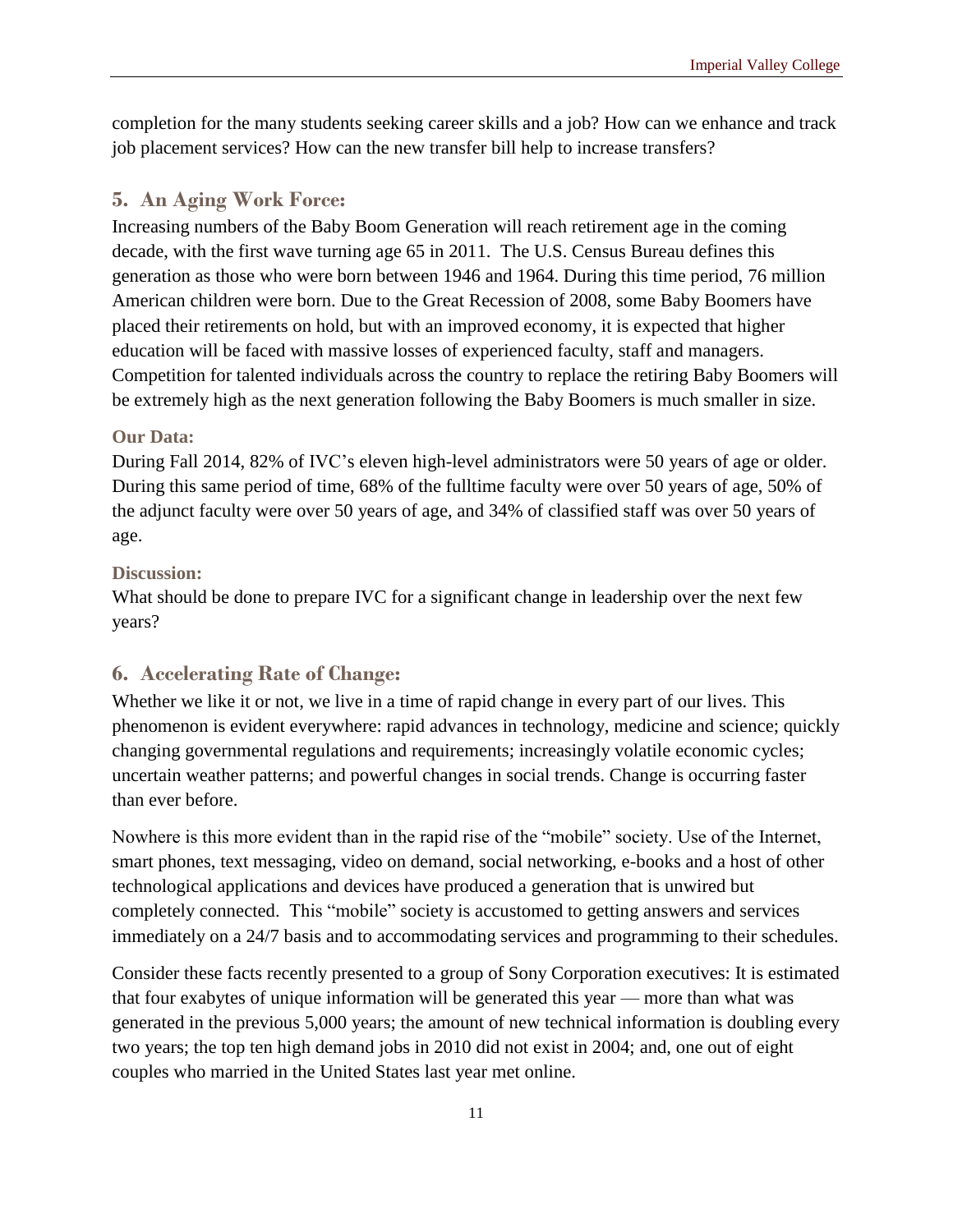Change is so pervasive and so accelerated that the U.S. Department of Labor estimates that today's learner will have worked in 10 to 14 jobs by the age of 38. Today, 25% of workers have been in their jobs for less than one year; and a full 50% have been in their jobs for less than five years.

Businesses and institutions which are not nimble enough to manage this high rate of change risk catastrophic failure. We only need look at the newspaper industry for example. Ten years ago few imagined that so many newspapers in the country would disappear. But since 2008, due to the loss of classified advertising to online sites such as Craigslist, 166 newspapers have shut down and 24,500 jobs have been lost in the industry.

#### **Discussion:**

What can Imperial Valley College do to keep up with the rapid changes in technology? How will the use of technology change the way students expect to learn? What are some strategies we should consider to help faculty and staff maintain currency in their subject and work areas? How can we ensure currency in our curricula? What does the rapid rate of change mean for our organizational structure and decision making processes? What opportunities does rapid change present for IVC?

### Trends in Demography, Enrollment Projections and Occupations

#### **State and Local Demography**

In terms of population size, Imperial County ranks  $31<sup>st</sup>$  in the state, with 179,091 residents. According to the California Department of Finance, the race/ethnicity of Imperial County is projected to change during 2010-2060 reflecting an increase in white residents by 34%, Asian residents by 91%, Hispanic residents by 105%, and Multi-Racial residents by 102%. During this same time period, the population of African-American residents is expected to decrease by 2%.



Imperial Community College District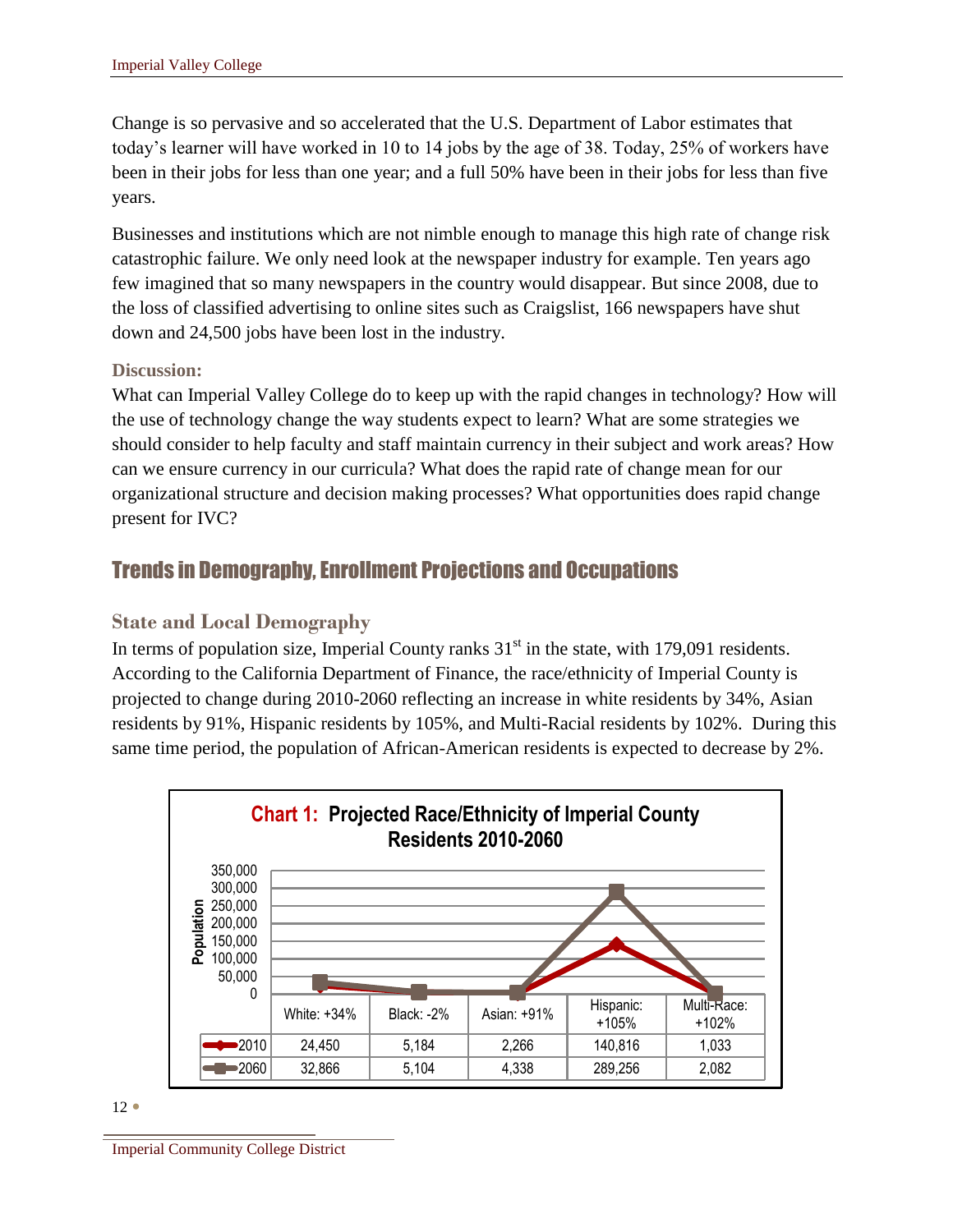

*Source: California Department of Finance. Accessed at [http://www.dof.ca.gov/research/demographic/reports/projections/P-1/.](http://www.dof.ca.gov/research/demographic/reports/projections/P-1/)* 

# **K-12 Enrollment and Student Diversity**

In 2009, the California Department of Finance projected that enrollment in grades K-12 will increase in the next ten years in the following counties: Riverside County, San Bernardino County, Kern County, Fresno County, and Sacramento County. The growth is attributed to increasing births or high levels of in-migration. However, it is projected that 30 of the state's 58 counties will show a decline in enrollment over the next ten years. The below chart shows the K-12 enrollment projections for Imperial County from 2013-14 through 2023-24, which indicates a potential 11% increase in Imperial County K-12 enrollments.



*Source: California Department of Finance. Accessed at [http://www.dof.ca.gov/research/demographic/reports/projections/k-12/.](http://www.dof.ca.gov/research/demographic/reports/projections/k-12/)*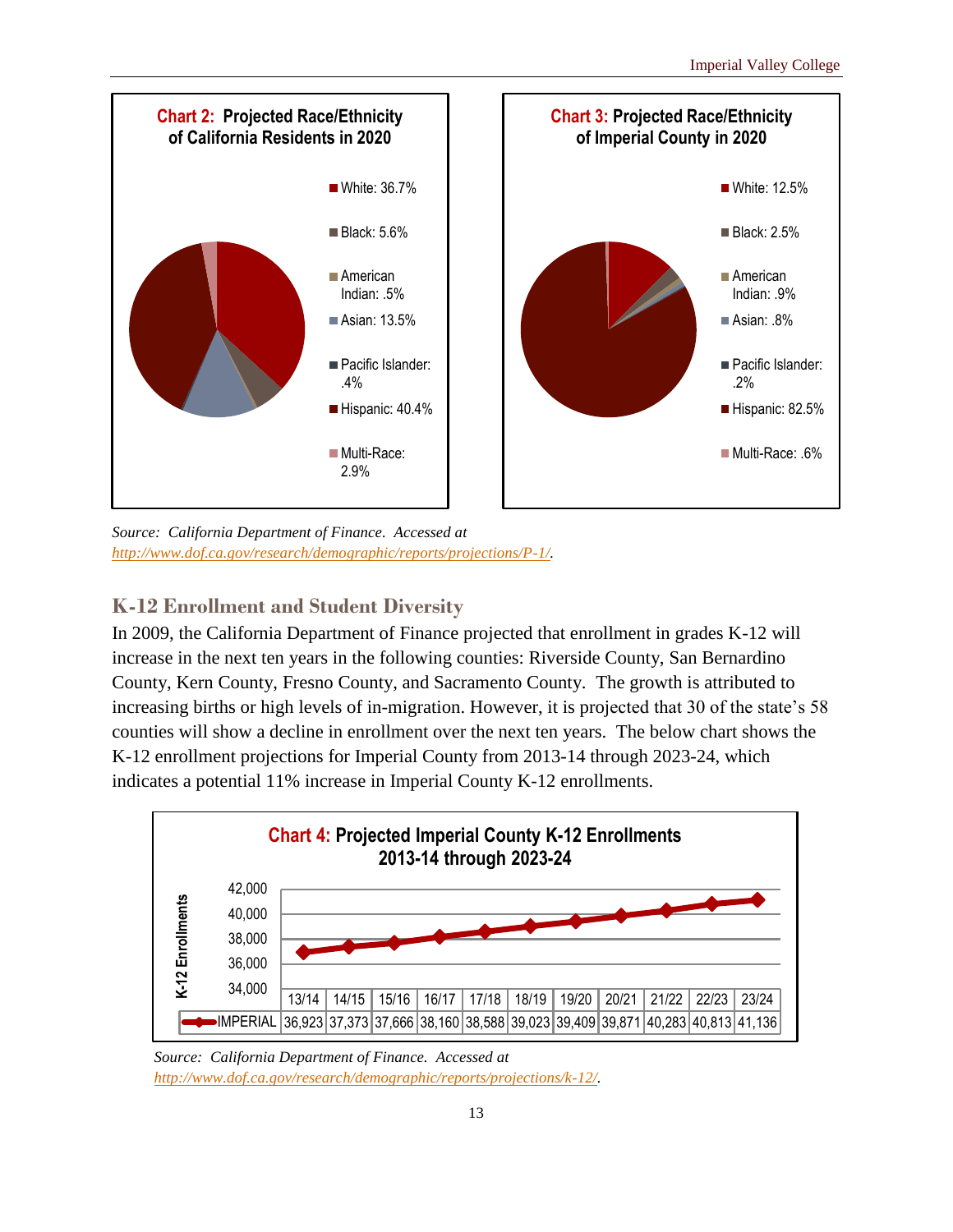According to the California Department of Finance, the number of public high school graduates in Imperial County is projected to increase by approximately 12% over the next ten years (see Chart 5).



*Source: California Department of Finance. Accessed at <http://www.dof.ca.gov/research/demographic/reports/projections/k-12/>.* 

### **Imperial Valley College Enrollment Forecasts**

Due to current budget constraints, there are many unknowns that make this a difficult time for any college district to project enrollments accurately.

The California Postsecondary Education Commission (CPEC), in its report titled "Ready or Not, Here They Come," estimates that the state should expect over 200,000 additional community college students by 2019. To meet this growth in demand, the report estimates that community colleges will need to receive at least 3% growth funding annually. The report warns that without sufficient growth funding up to 400,000 potential students will be turned away over the next two years.

### **Occupations**

A 2014 report by Georgetown University reported that the educational demands for jobs in the United States has continuously shifted to jobs that require some form of postsecondary education. The trend has shifted from 28% of the jobs in 1973 requiring postsecondary education; to 56% of the jobs in 1992; to 65% of the jobs projected through the year 2020 (see Chart 6).

Imperial Community College District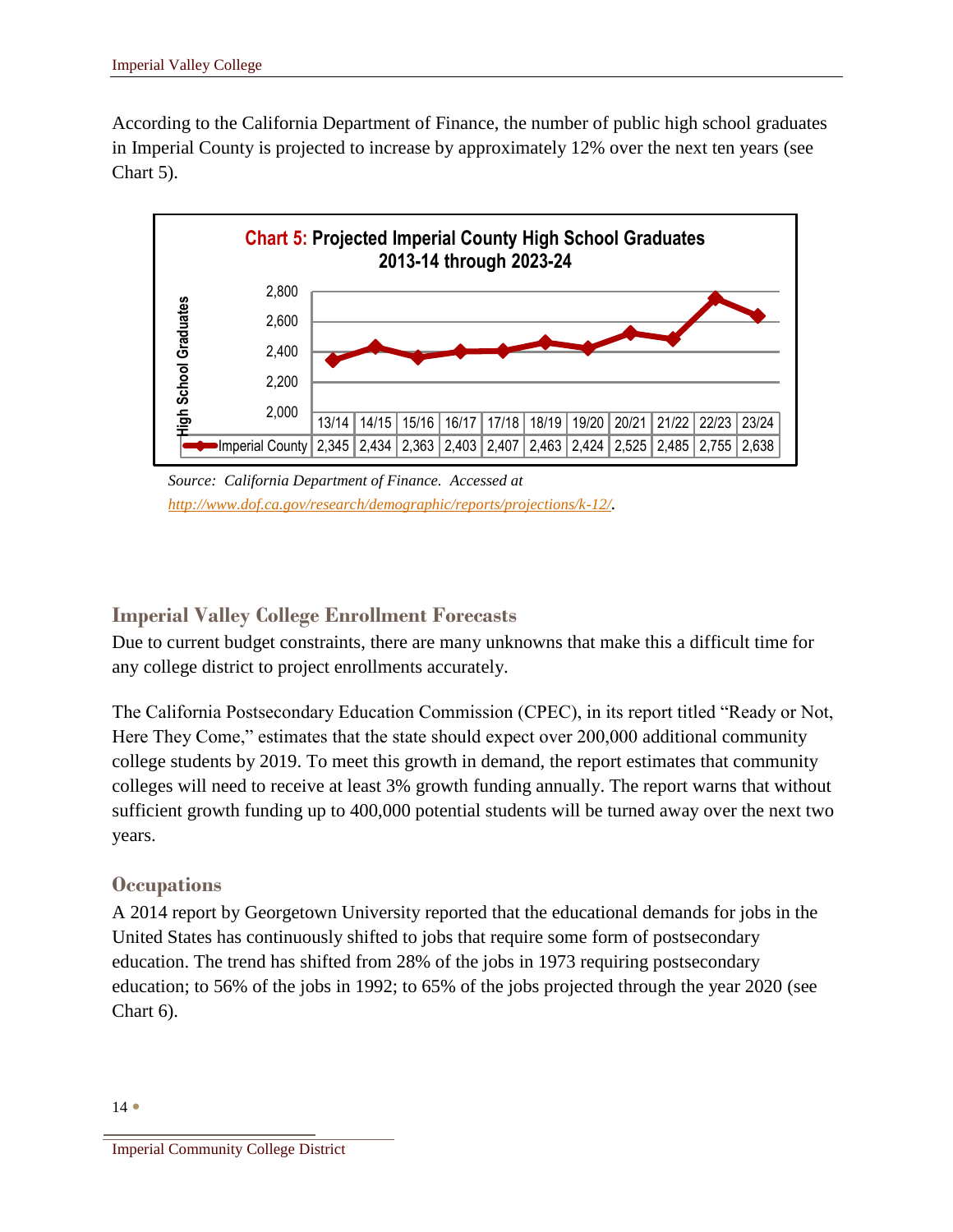

#### **Chart 6: Educational Demands for Jobs by 2020**

*Source: Georgetown University (2010). Recovery: Job Growth and Education Requirements Through 2020. Accessed at [https://cew.georgetown.edu/wp-content/uploads/2014/11/Recovery2020.ES\\_.Web\\_.pdf](https://cew.georgetown.edu/wp-content/uploads/2014/11/Recovery2020.ES_.Web_.pdf)*.

Reports by the State Employment Development Department (EDD) project that industry employment will reach 72,400 by the year 2022, an increase of 11.2% over the 10-year projections period. 74% of all the projected non-farm growth is concentrated in three industry sectors:

- Educational services, health care, and social assistance is projected to be the fastest growing industry over the 10-year period, at a 33.8 % growth rate, adding 2,300 jobs.
- Government is expected to add 1,500 jobs, while growing 8.4 % over the projection period. Local government will lead the way with 1,100 jobs over the next ten years.
- Retail trade is expected to add 1,200 jobs while growing 15.6% over the projection period.

Chart 7 lists the fastest growing occupations in Imperial County though the year 2022.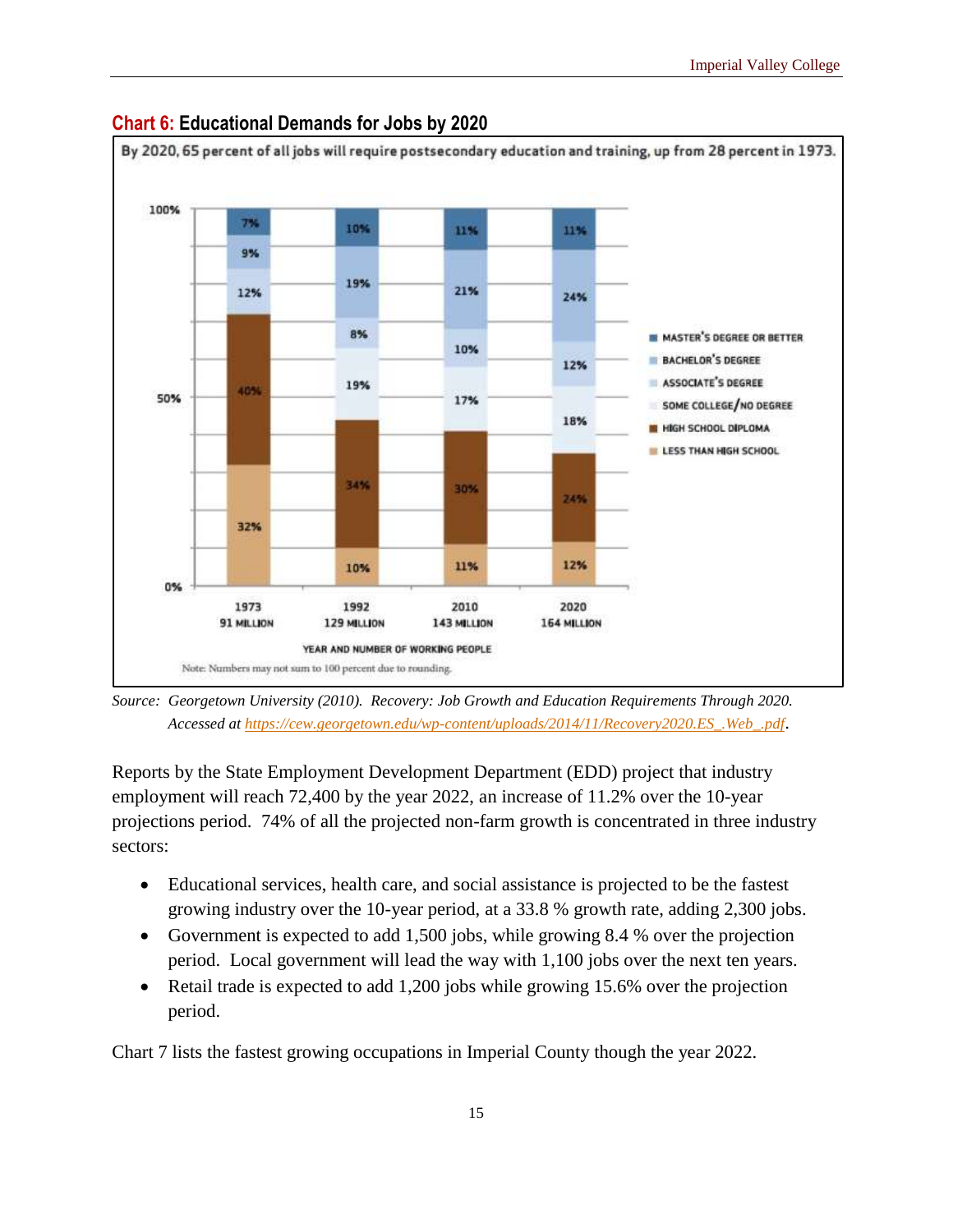### **Chart 7: Fastest Growing Occupations in Imperial County 2012-2022**

#### **Employment Development Department**

**Labor Market Information Division** 

Published: January 2015

#### 2012-2022 Fastest Growing Occupations El Centro Metropolitan Statistical Area (Imperial County)

|            |                                                                             |           |              |                |                | 2014 First           |                                     | <b>Education and Training</b> |                     |                              |  |
|------------|-----------------------------------------------------------------------------|-----------|--------------|----------------|----------------|----------------------|-------------------------------------|-------------------------------|---------------------|------------------------------|--|
|            |                                                                             | Estimated | Projected    | <b>Percent</b> | <b>Annual</b>  | <b>Quarter Wages</b> |                                     | Levels <sup>[3]</sup>         |                     |                              |  |
| <b>SOC</b> | <b>Occupational Title</b>                                                   | Employ-   | Employ-      | <b>Change</b>  | Average        |                      |                                     | <b>Entry</b>                  | Work                | On-the-                      |  |
| Code*      |                                                                             | ment      | ment 2022    | 2012-          | <b>Percent</b> | <b>Median</b>        | Median                              | <b>Level</b>                  | Expe-               | Job                          |  |
|            |                                                                             | 2012**    |              | 2022           | Change         | <b>Hourly</b>        | <b>Annual</b>                       | Educa-                        | rience              | <b>Training</b>              |  |
|            |                                                                             |           |              |                |                |                      |                                     | tion                          |                     |                              |  |
|            | 31-1014 Nursing Assistants                                                  | 120       | 180          | 50.0%          | 5.0%           |                      | \$11.86 \$24,667                    | 5                             | None                | <b>None</b>                  |  |
|            | 43-6013 Medical Secretaries                                                 | 240       | 330          | 37.5%          | 3.8%           |                      | \$13,47 \$28,008                    | 7                             | None                | <b>MT OJT</b>                |  |
|            | 31-9091 Dental Assistants                                                   | 120       | 160          | 33.3%          | 3.3%           |                      | \$16.25 \$33,797                    | 5                             | None                | <b>None</b>                  |  |
| 47-2111    | Electricians                                                                | 210       | 270          | 28.6%          | 2.9%           |                      | \$29.21 \$60,767                    | 7                             | None                | <b>APP</b>                   |  |
| 35-2014    | Cooks, Restaurant                                                           | 460       | 590          | 28.3%          | 2.8%           |                      | \$10.50 \$21,846                    | 8                             | <5                  | <b>MT OJT</b>                |  |
|            | 31-9092 Medical Assistants                                                  | 220       | 280          | 27.3%          | 2.7%           |                      | \$12.68 \$26,360                    | 5                             | None                | <b>None</b>                  |  |
|            | 29-2061 Licensed Practical and Licensed                                     | 160       | 200          | 25.0%          | 2.5%           |                      | \$25.10 \$52,215                    | 5                             | None                | <b>None</b>                  |  |
| 41-2021    | <b>Counter and Rental Clerks</b>                                            | 160       | 200          | 25.0%          | 2.5%           | \$11.77              | \$24,491                            | 8                             | <b>None</b>         | <b>ST OJT</b>                |  |
|            | 41-2022 Parts Salespersons<br><b>First-Line Supervisors of Construction</b> | 160       | 200          | 25.0%          | 2.5%           | \$16.31              | \$33,924                            | 8                             | None                | <b>MT OJT</b>                |  |
|            |                                                                             |           |              |                |                |                      |                                     |                               | 25                  |                              |  |
|            | 47-1011 Trades and Extraction Workers                                       | 160       | 200          | 25.0%          | 2.5%           |                      | \$24.21 \$50,354                    | 7                             | years               | <b>None</b>                  |  |
| 35-3021    | <b>Combined Food Preparation and Serving</b>                                | 950       |              |                |                |                      |                                     | 8                             |                     |                              |  |
|            | Workers, Including Fast Food<br>43-3021 Billing and Posting Clerks          | 170       | 1,180<br>210 | 24.2%<br>23.5% | 2.4%<br>2.4%   |                      | \$9.43 \$19,609<br>\$13.84 \$28,798 | 7                             | <b>None</b><br>None | <b>STOJT</b><br><b>STOJT</b> |  |
|            |                                                                             |           |              |                |                |                      |                                     |                               |                     |                              |  |
|            | Sales Representatives, Wholesale and<br>Manufacturing, Except Technical and |           |              |                |                |                      |                                     |                               |                     |                              |  |
|            | 41-4012 Scientific Products                                                 | 300       | 370          | 23.3%          | 2.3%           |                      | \$22.27 \$46,331                    | 7                             |                     | None MT OJT                  |  |
|            | <b>Automotive Service Technicians and</b>                                   |           |              |                |                |                      |                                     |                               |                     |                              |  |
|            | 49-3023 Mechanics                                                           | 350       | 430          | 22.9%          | 2.3%           |                      | \$24.28 \$50,513                    | 7                             | None                | LT OJT                       |  |
|            | <b>First-Line Supervisors of Food</b>                                       |           |              |                |                |                      |                                     |                               | <5                  |                              |  |
|            | 35-1012 Preparation and Serving Workers                                     | 220       | 270          | 22.7%          | 2.3%           |                      | \$15.19 \$31,580                    | 7                             | years               | <b>None</b>                  |  |
|            | 51-2092 Team Assemblers                                                     | 150       | 180          | 20.0%          | 2.0%           |                      | \$20.76 \$43.179                    | 7                             | <b>None</b>         | <b>MT OJT</b>                |  |
|            | 29-1141 Registered Nurses                                                   | 840       | 1.000        | 19.0%          | 1.9%           |                      | \$34.26 \$71.255                    | 4                             | None                | None                         |  |
|            | Kindergarten Teachers, Except Special                                       |           |              |                |                |                      |                                     |                               |                     |                              |  |
|            | 25-2012 Education                                                           | 160       | 190          | 18.8%          | 1.9%           |                      | $[2]$ \$70,820                      | 3                             | None                | <b>I/R</b>                   |  |
|            | <b>First-Line Supervisors of Mechanics,</b>                                 |           |              |                |                |                      |                                     |                               | 45                  |                              |  |
|            | 49-1011  Installers, and Repairers                                          | 160       | 190          | 18.8%          | 1.9%           |                      | \$30.87 \$64,203                    | 7                             | years               | <b>None</b>                  |  |
|            | <b>Elementary School Teachers, Except</b>                                   |           |              |                |                |                      |                                     |                               |                     |                              |  |
|            | 25-2021 Special Education                                                   | 970       | 1,150        | 18.6%          | 1.9%           |                      | $[2]$ \$74,806                      | з                             | None                | <b>I/R</b>                   |  |
|            | 11-1021 General and Operations Managers                                     | 600       | 710          | 18.3%          | 1.8%           |                      | \$36.57 \$76,060                    | 3                             | <5                  | <b>None</b>                  |  |
|            |                                                                             |           |              |                |                |                      |                                     |                               |                     |                              |  |
|            | Secretaries and Administrative Assistants.                                  |           |              |                |                |                      |                                     |                               |                     |                              |  |
|            | 43-6014 Except Legal, Medical, and Executive                                | 740       | 870          | 17.6%          | 1.8%           |                      | \$15.09 \$31,390                    | 7                             | <b>None</b>         | <b>ST OJT</b>                |  |
|            | First-Line Supervisors of Office and                                        |           |              |                |                |                      |                                     |                               | <5                  |                              |  |
|            | 43-1011 Administrative Support Workers                                      | 410       | 480          | 17.1%          | 1.7%           |                      | \$21.04 \$43,774                    | 7                             | years               | <b>None</b>                  |  |
|            | 41-2011 Cashiers                                                            | 1,970     | 2,300        | 16.8%          | 1.7%           |                      | \$9.26 \$19,270                     | 8                             |                     | None STOJT                   |  |
|            | 35-9021 Dishwashers                                                         | 120       | 140          | 16.7%          | 1.7%           |                      | \$9.07 \$18,863                     | 8                             |                     | None STOJT                   |  |
|            | 33-9032 Security Guards                                                     | 800       | 930          | 16.3%          | 1.6%           |                      | \$11.67 \$24,274                    | 7                             | None                | <b>STOJT</b>                 |  |
|            | 47-2061 Construction Laborers                                               | 380       | 440          | 15.8%          | 1.6%           |                      | \$16.50 \$34,335                    | 8                             | <b>None</b>         | <b>ST OJT</b>                |  |
|            | 43-4051 Customer Service Representatives                                    | 320       | 370          | 15.6%          | 1.6%           |                      | \$14.97 \$31.126                    | 7                             | None                | <b>STOJT</b>                 |  |
|            | 13-1111 Management Analysts                                                 | 130       | 150          | 15.4%          | 1.5%           |                      | \$32.17 \$66.921                    | з                             | <5                  | <b>None</b>                  |  |
|            | 35-2012 Cooks, Institution and Cafeteria                                    | 130       | 150          | 15.4%          | 1.5%           |                      | \$16.92 \$35,177                    | 8                             | None                | <b>STOJT</b>                 |  |
|            | 43-3031 Bookkeeping, Accounting, and Auditing                               | 650       | 750          | 15.4%          | 1.5%           |                      | \$15.20 \$31,613                    | 7                             |                     | None MT OJT                  |  |
|            | 43-5032 Dispatchers, Except Police, Fire, and                               | 130       | 150          | 15.4%          |                |                      | 1.5% \$17.60 \$36,605               | 7                             |                     | None MT OJT                  |  |
|            | <b>Bus and Truck Mechanics and Diesel</b>                                   |           |              |                |                |                      |                                     |                               |                     |                              |  |
|            | 49-3031 Engine Specialists                                                  | 130       | 150          | 15.4%          |                |                      | 1.5% \$12.82 \$26,676               | 7                             |                     | None LT OJT                  |  |
|            | 53-3033 Light Truck or Delivery Services Drivers                            | 270       | 310          | 14.8%          |                |                      | 1.5% \$12.95 \$26,930               | 7                             |                     | None STOJT                   |  |
|            | 35-3031 Waiters and Waitresses                                              | 480       | 550          | 14.6%          |                |                      | 1.5% \$9.19 \$19,125                | 8                             |                     | None STOJT                   |  |
|            | 21-1093 Social and Human Service Assistants                                 | 140       | 160          | 14.3%          |                |                      | 1.4% \$15.70 \$32,658               | $\overline{7}$                |                     | None STOJT                   |  |
|            | 41-2031 Retail Salespersons                                                 | 2,530     | 2,890        | 14.2%          | 1.4%           |                      | \$10.32 \$21,477                    | 8                             |                     | None STOJT                   |  |
|            | Janitors and Cleaners, Except Maids and                                     |           |              |                |                |                      |                                     |                               |                     |                              |  |
|            | 37-2011 Housekeeping Cleaners                                               | 870       | 990          | 13.8%          |                |                      | 1.4% \$10.71 \$22,269               | 8                             |                     | None STOJT                   |  |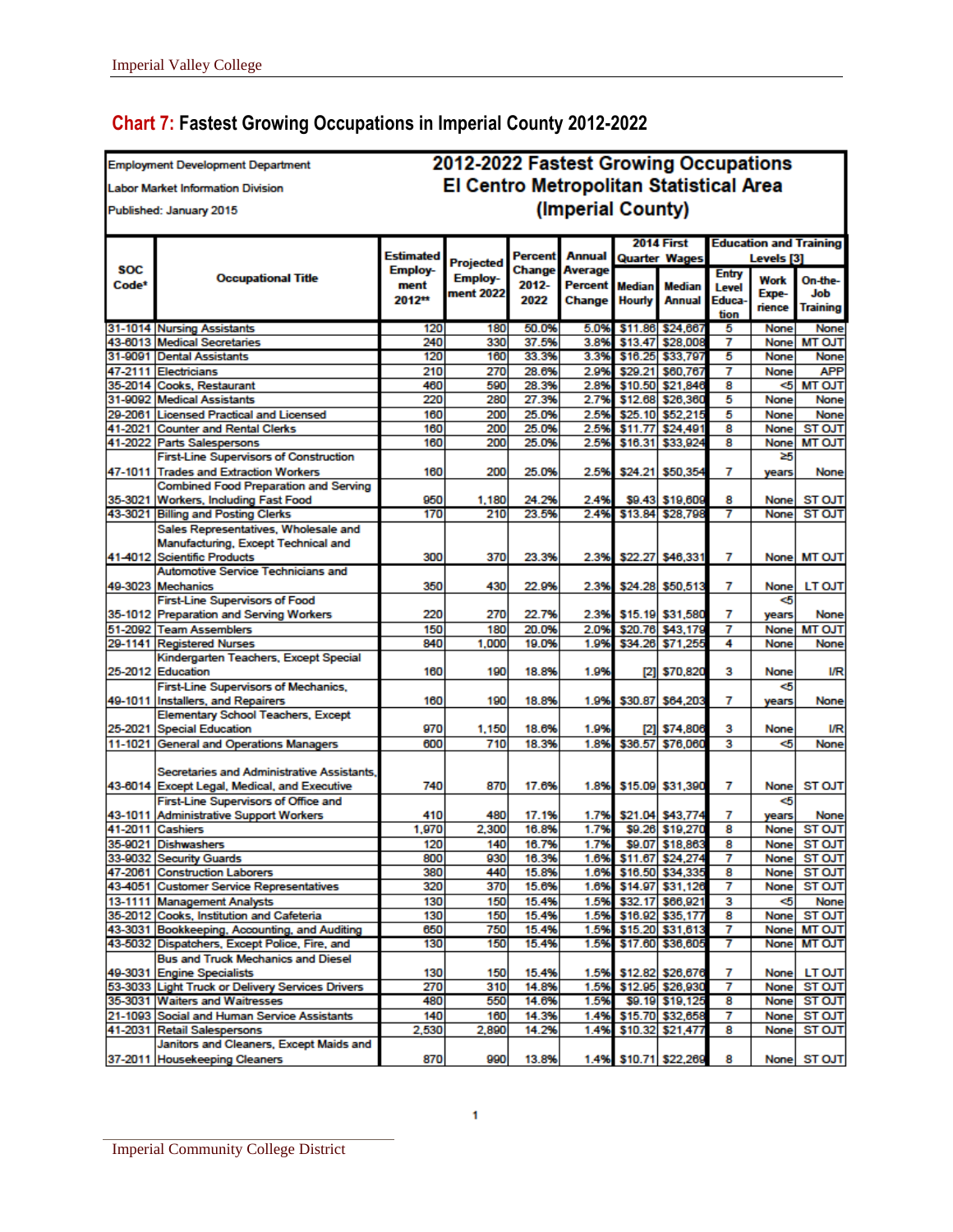#### **Employment Development Department**

**Labor Market Information Division** 

Published: January 2015

#### 2012-2022 Fastest Growing Occupations El Centro Metropolitan Statistical Area (Imperial County)

|                                 |                                                                             | <b>Estimated</b>                                                      |       | <b>Percent</b>                 | <b>Annual</b>                       | 2014 First<br><b>Quarter Wages</b> |                                | <b>Education and Training</b><br>Levels [3]    |                         |                                    |
|---------------------------------|-----------------------------------------------------------------------------|-----------------------------------------------------------------------|-------|--------------------------------|-------------------------------------|------------------------------------|--------------------------------|------------------------------------------------|-------------------------|------------------------------------|
| <b>SOC</b><br>Code <sup>*</sup> | <b>Occupational Title</b>                                                   | Projected<br>Employ-<br><b>Employ-</b><br>ment<br>ment 2022<br>2012** |       | <b>Change</b><br>2012-<br>2022 | Average<br><b>Percent</b><br>Change | <b>Median</b><br><b>Hourly</b>     | <b>Median</b><br><b>Annual</b> | <b>Entry</b><br>Level<br><b>Educa-</b><br>tion | Work<br>Expe-<br>rience | On-the-<br>.Job<br><b>Training</b> |
|                                 | Middle School Teachers, Except Special                                      |                                                                       |       |                                |                                     |                                    |                                |                                                |                         |                                    |
|                                 | 25-2022 and Career/Technical Education                                      | 150                                                                   | 170   | 13.3%                          | 1.3%                                | [2]                                | \$72,196                       | 3                                              | None                    | <b>I/R</b>                         |
|                                 | 15-1121 Computer Systems Analysts                                           | 230                                                                   | 260   | 13.0%                          | 1.3%                                |                                    | \$38.89 \$80,877               | 3                                              | None                    | <b>None</b>                        |
|                                 | 13-2011 Accountants and Auditors                                            | 400                                                                   | 450   | 12.5%                          | 1.3%                                |                                    | \$26.12 \$54,307               | 3                                              | None                    | <b>None</b>                        |
|                                 | Secondary School Teachers, Except                                           |                                                                       |       |                                |                                     |                                    |                                |                                                |                         |                                    |
|                                 | 25-2031 Special and Career/Technical Education                              | 320                                                                   | 360   | 12.5%                          | 1.3%                                |                                    | $[2]$ \$68,584                 | 3                                              | None                    | <b>I/R</b>                         |
|                                 | 35-2011 Cooks, Fast Food                                                    | 480                                                                   | 540   | 12.5%                          | 1.3%                                |                                    | \$9.74 \$20,274                | 8                                              | <b>None</b>             | <b>STOJT</b>                       |
|                                 | <b>First-Line Supervisors of Retail Sales</b>                               |                                                                       |       |                                |                                     |                                    |                                |                                                | <5                      |                                    |
|                                 | 41-1011 Workers                                                             | 820                                                                   | 920   | 12.2%                          | 1.2%                                |                                    | \$17.07 \$35,517               | 7                                              | years                   | <b>None</b>                        |
| 43-4171                         | Receptionists and Information Clerks                                        | 250                                                                   | 280   | 12.0%                          | 1.2%                                |                                    | \$11.34 \$23,583               | 7                                              | None                    | <b>STOJT</b>                       |
|                                 | 33-3021 Detectives and Criminal Investigators                               | 930                                                                   | 1.040 | 11.8%                          | 1.2%                                |                                    | \$42.67 \$88,754               | 7                                              | <5<br><b>years</b>      | <b>TLO TM</b>                      |
|                                 | Extruding, Forming, Pressing, and<br>Compacting Machine Setters, Operators, |                                                                       |       |                                |                                     |                                    |                                |                                                |                         |                                    |
|                                 | 51-9041 and Tenders                                                         | 170                                                                   | 190   | 11.8%                          | 1.2%                                |                                    | \$9.23 \$19,211                | 7                                              |                         | None   MT OJT                      |
|                                 | 25-9041 Teacher Assistants                                                  | 790                                                                   | 880   | 11.4%                          | 1.1%                                |                                    | $[2]$ \$31,657                 | 6                                              | None                    | <b>None</b>                        |

\* The Standard Occupational Classification (SOC) system is used by government agencies to classify workers into occupational categories for the purpose of collecting, calculating, or disseminating data.

\*\* Data sources: U.S. Bureau of Labor Statistics' Current Employment Statistics (CES) March 2013 benchmark, Quarterly Census of Employment and Wages (QCEW) industry employment, and Occupational Employment Statistics (OES) data. Occupational employment projections include self-employed, unpaid family workers, private household workers, farm, and nonfarm Occupations with employment below 120 in 2012 are excluded. Excludes "All Other" categories. These are residual codes that do not represent a detailed occupation.

The use of occupational employment projections as a time series is not encouraged due to changes in the occupational, industrial, and geographical classification systems; changes in the way data are collected; and changes in the OES survey reference period.

[1] Median hourly and annual wages are the estimated 50th percentile of the distribution of wages; 50 percent of workers in an occupation earn wages below, and 50 percent earn wages above the median wage. The wages are from 2014 first quarter and do

[2] In occupations where workers do not work full-time all year-round, it is not possible to calculate an hourly wage.

[3] The Bureau of Labor Statistics develops and assigns education and training categories to each occupation. For more information on http://www.bls.gov/emp/ep\_education\_trai ning system.htm

| <b>Entry Level Education</b>         |           | <b>Work Experience Codes</b>                     | <b>On-the-Job Training</b> |                                          |  |  |  |  |
|--------------------------------------|-----------|--------------------------------------------------|----------------------------|------------------------------------------|--|--|--|--|
| 1- Doctoral or professional degree   |           | 25 years 5 years or more experience in a related |                            | <b>VR Internship/Residency</b>           |  |  |  |  |
| 2- Master's degree                   |           | occupation or fald is common                     |                            | <b>APP</b> Apprenticeship                |  |  |  |  |
| 3- Bachelor's degree                 | r<5 years | Less than 5 years experience in a related        |                            | LT OJT Long-term on-the-job training     |  |  |  |  |
| 4- Associate's degree                |           | loccupation or feld is common.                   |                            | MT OJT Moderate-term on-the-job training |  |  |  |  |
| 5- Postsecondary non-degree award    | None      | No work experience is typically required.        |                            | ST OJT Short-term on-the-job training    |  |  |  |  |
| 6- Some college, no degree           |           |                                                  | <b>None None</b>           |                                          |  |  |  |  |
| 7- High school diploma or equivalent |           |                                                  |                            |                                          |  |  |  |  |
|                                      |           |                                                  |                            |                                          |  |  |  |  |

8- Less than high school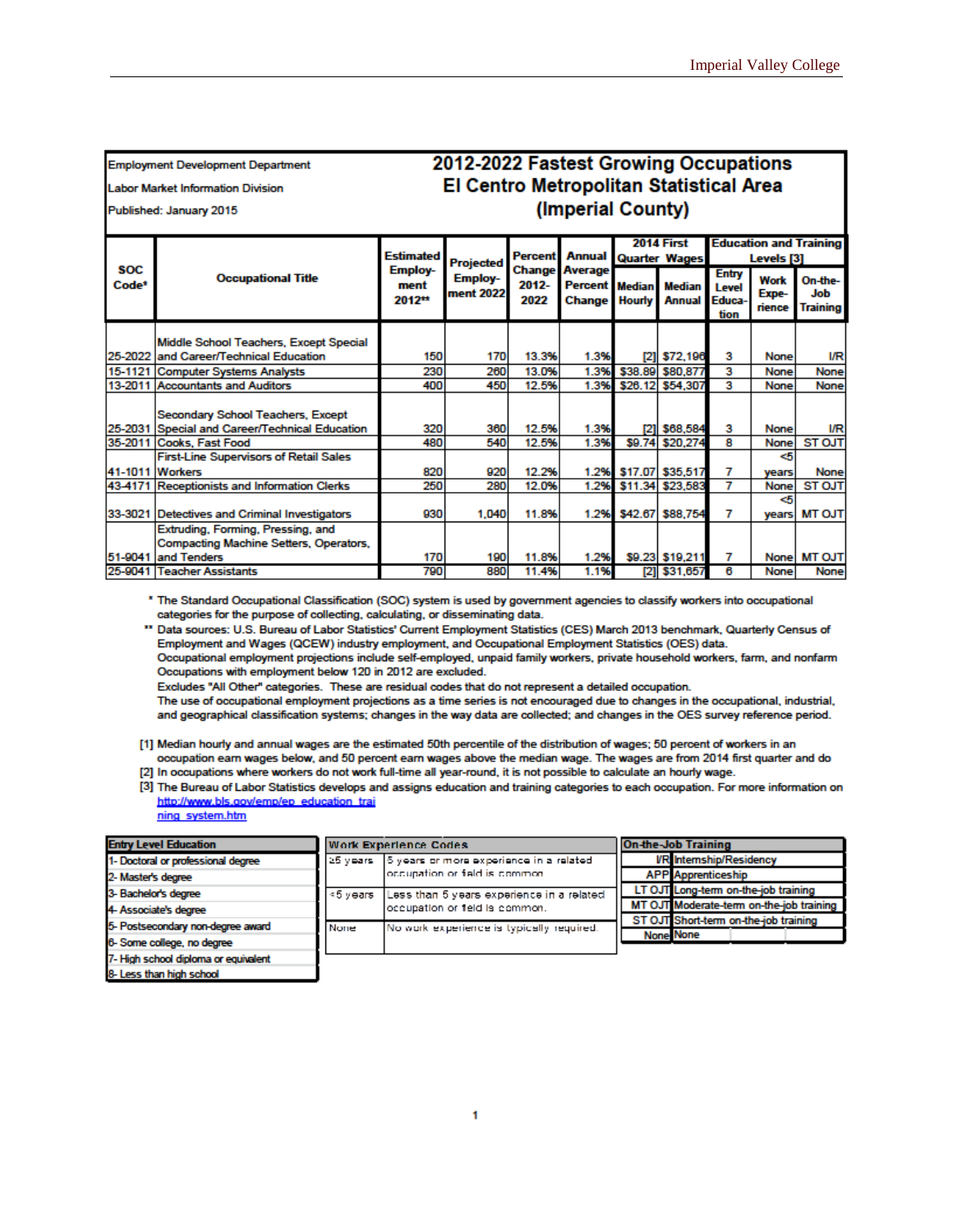### Student Demography and Student Success Measures

### **1. Student Demography by Race/Ethnicity:**

During the IVC 2014-15 academic year, the student population was 90.2% Hispanic, 1.9% White, .3% Asian, and .4% African-American. Students who reported themselves as more than one racial/ethnic group comprised .2% of the student population.



### **2. Student Course Completion Rate:**

The CCCCO Scorecard defines "completion" as the percentage of degree, certificate, and/or transfer-seeking students starting in 2008-09 tracked for six years through 2013-14 who completed a degree, certificate, or transfer-related outcome.

IVC students prepared for college achieve completion levels at much higher rates than unprepared students do. There is a lot of consistency in completion among prepared students hovering the over 69% mark for males and females and younger students. A large drop is seen for students over the age of 25. Hispanic students in this category also performed at a rate consistent with the overall cohort. This finding is logical since the great majority of students in the evaluation cohort are Hispanic (89.5%). Data is also reported for white and Black students although the number of students in the cohort are very small (2.4% and 0.3% respectively). Generalizations about the data are difficult to make within these two student populations since they are based on a low student representation.

Imperial Community College District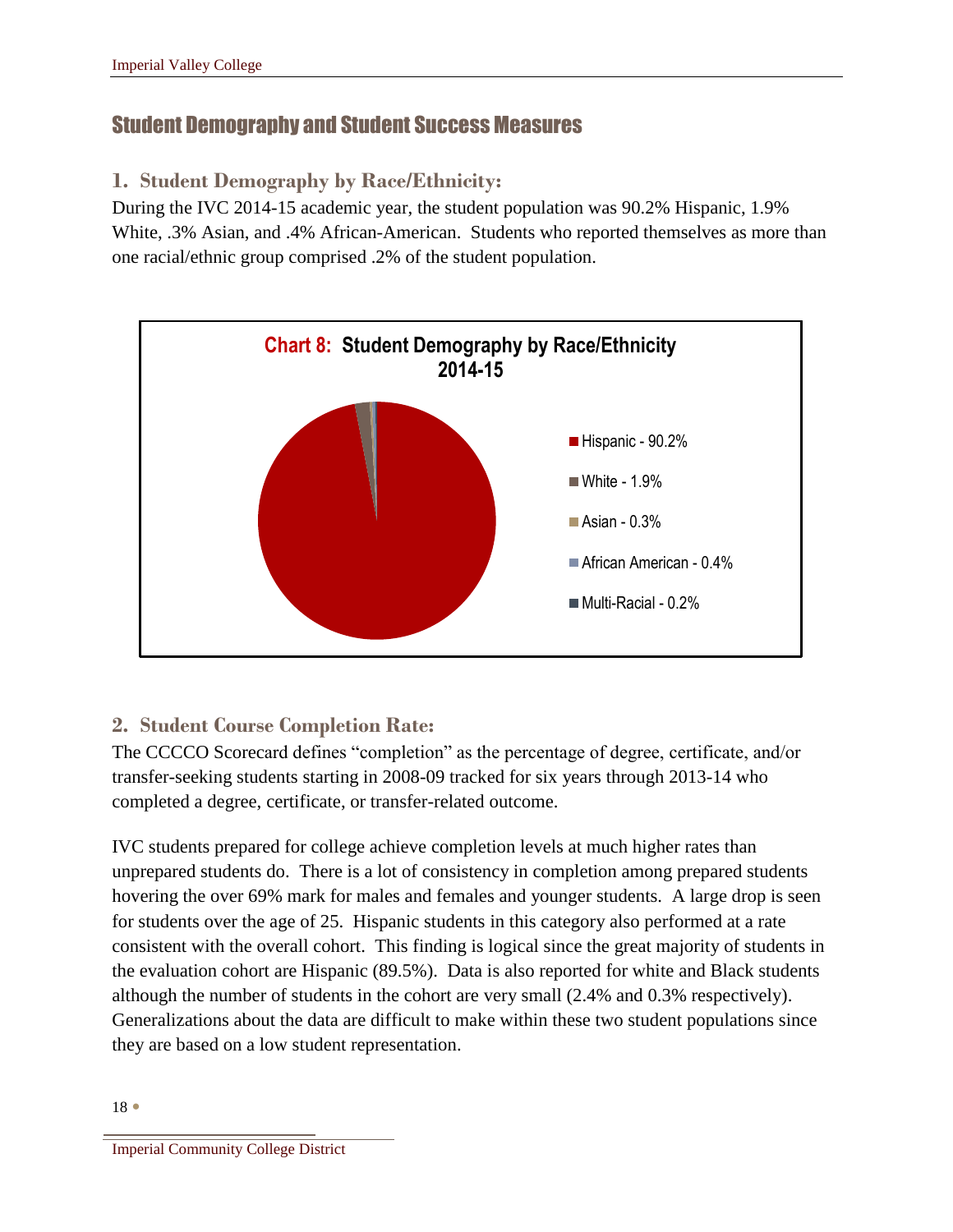Unprepared students complete their program of study at about half the rate of prepared students. The following charts highlight the College's completion rates reported in January 2015 as well as a five-year trend. Data is reported for students prepared for College as well as students unprepared for college.



*Source: CCCCO Student Success Scorecard (2015). Accessed at [http://scorecard.cccco.edu/scorecard.](http://scorecard.cccco.edu/scorecard)*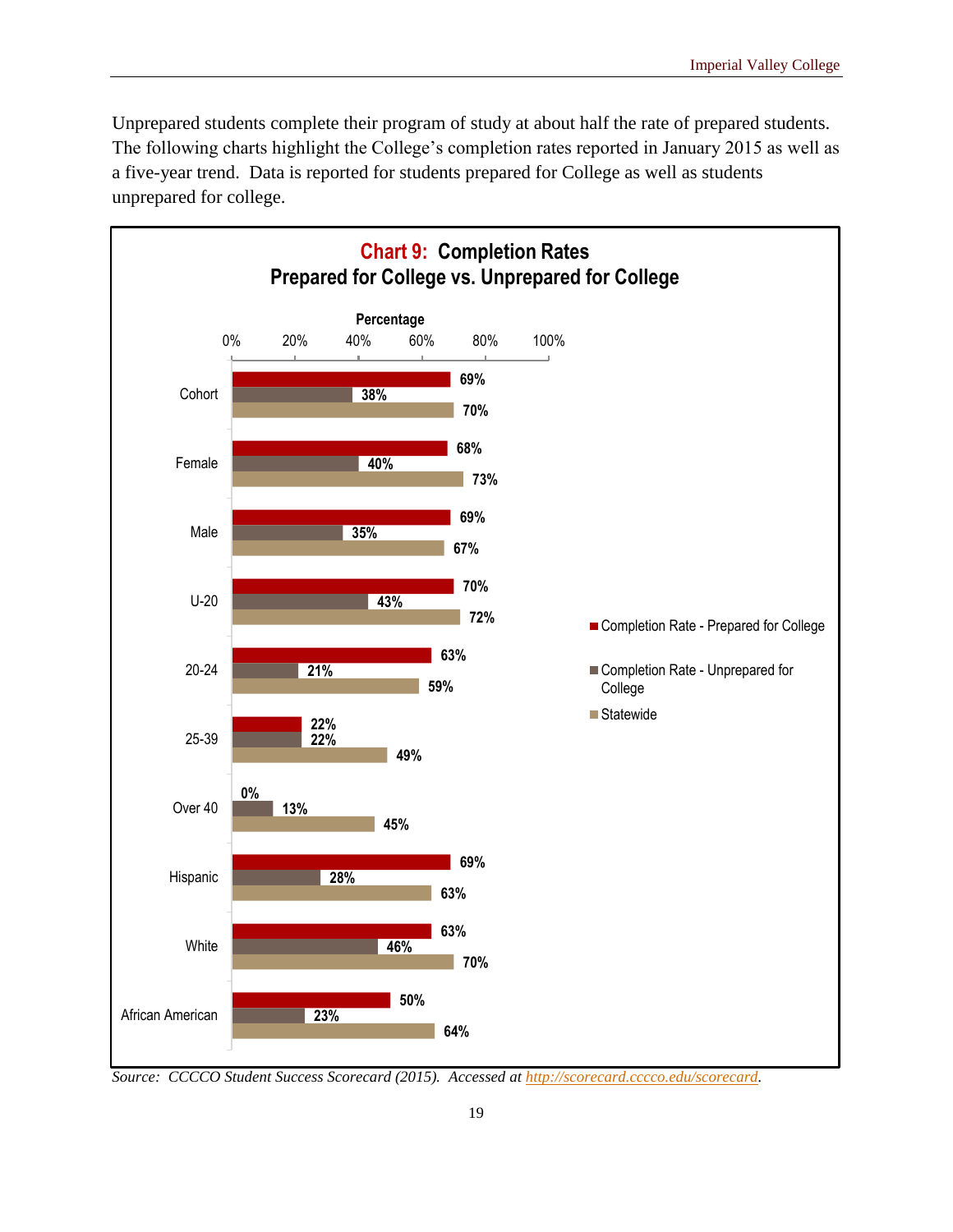Males and females at IVC accomplished about the same rate of completion in both categories. A marked success differential exists between prepared students (69%) versus unprepared (38%). Unprepared students are required to take basic skills remedial coursework and would therefore take longer to graduate; however, the scorecard tracks students for six years allowing sufficient time for students to complete remedial education and program completion. Younger (U-20) unprepared students did better than the cohort.



The five-year trend by ethnicity shows some levels of consistency across ethnicity groups.

*Source: CCCCO Student Success Scorecard (2015). Accessed at [http://scorecard.cccco.edu/scorecard.](http://scorecard.cccco.edu/scorecard)* 

A five-year trend analysis of completion by age groups shows younger students under the age of 20 doing remarkably better than the other age groups.



*Source: CCCCO Student Success Scorecard (2015). Accessed at [http://scorecard.cccco.edu/scorecard.](http://scorecard.cccco.edu/scorecard)* 

 $20 \bullet$ 

Imperial Community College District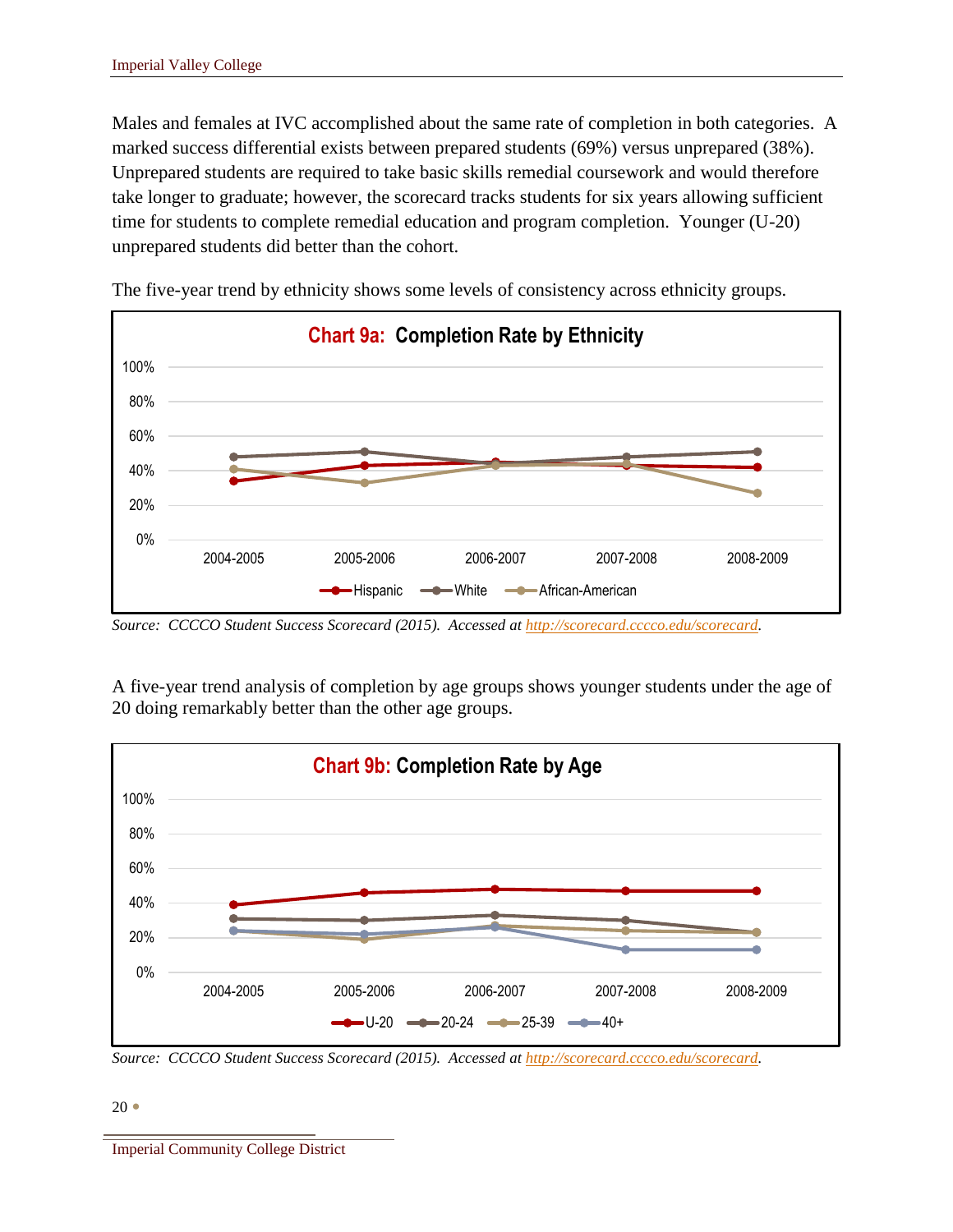

Completion rates by gender have considerable similarity with women doing slightly better.

*Source: CCCCO Student Success Scorecard (2015). Accessed at [http://scorecard.cccco.edu/scorecard.](http://scorecard.cccco.edu/scorecard)* 

#### **3. Student Persistence Rate:**

This indicator measures the percentage of degree, certificate and/or transfer-seeking students starting first time in 2008-09 tracked for six years through 2013-14 who enrolled in the first three consecutive terms.

All evaluated groups achieved similar levels of persistence including levels compared with the statewide average. This data demonstrates that prepared and unprepared students stay in school for at least three consecutive semesters at about the same level across all sub-groups. Yet, completion levels are much lower for "unprepared" students.

See Chart 10 for a comparison of student persistence rates.

See Charts 10a, 10b, and 10c for five-year trend data for persistence showing similarities between the different sub groups.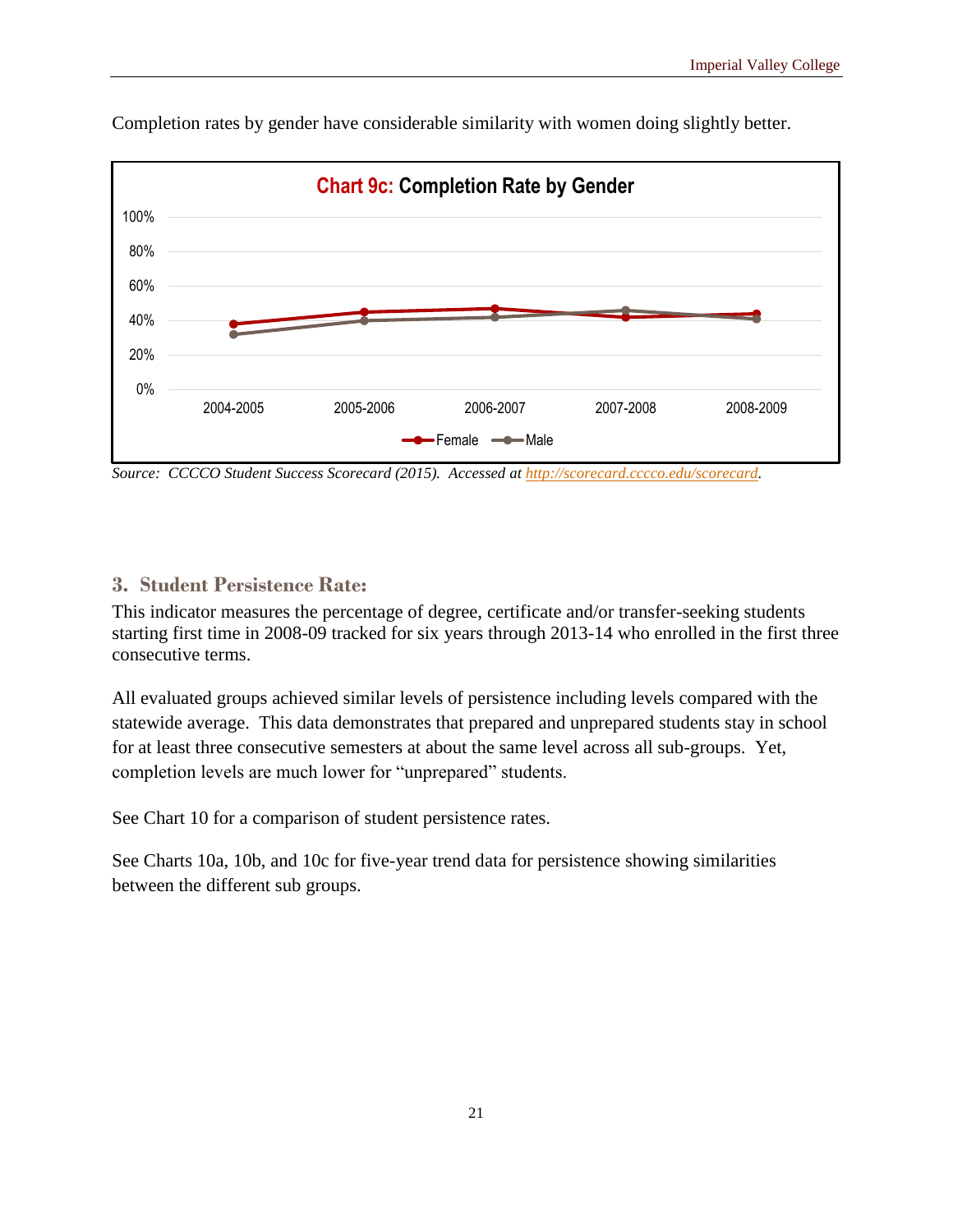

*Source: CCCCO Student Success Scorecard (2015). Accessed at [http://scorecard.cccco.edu/scorecard.](http://scorecard.cccco.edu/scorecard)* 

#### $22 \bullet$

Imperial Community College District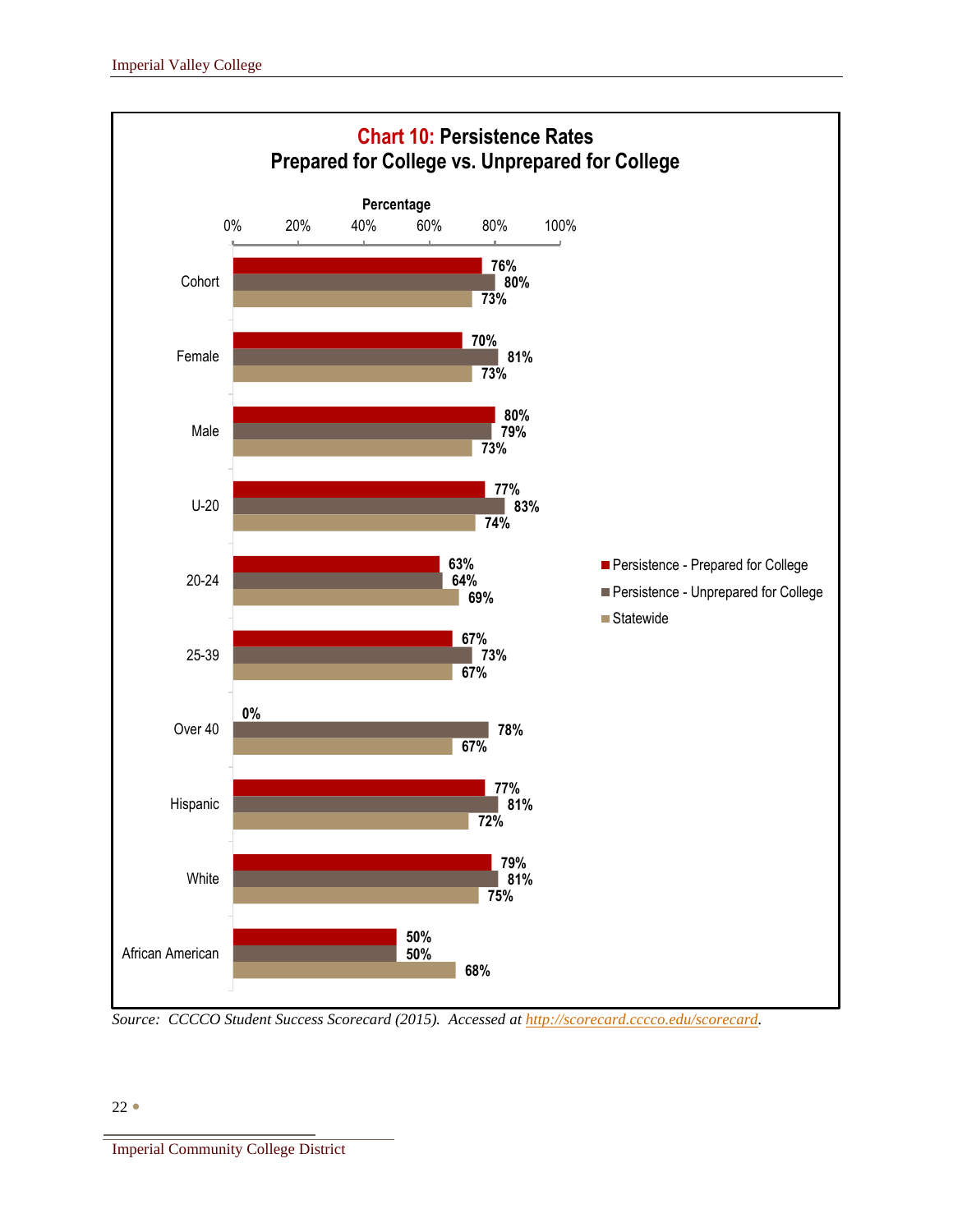

*Source: CCCCO Student Success Scorecard (2015). Accessed at [http://scorecard.cccco.edu/scorecard.](http://scorecard.cccco.edu/scorecard)* 



*Source: CCCCO Student Success Scorecard (2015). Accessed at [http://scorecard.cccco.edu/scorecard.](http://scorecard.cccco.edu/scorecard)* 



*Source: CCCCO Student Success Scorecard (2015). Accessed at [http://scorecard.cccco.edu/scorecard.](http://scorecard.cccco.edu/scorecard)*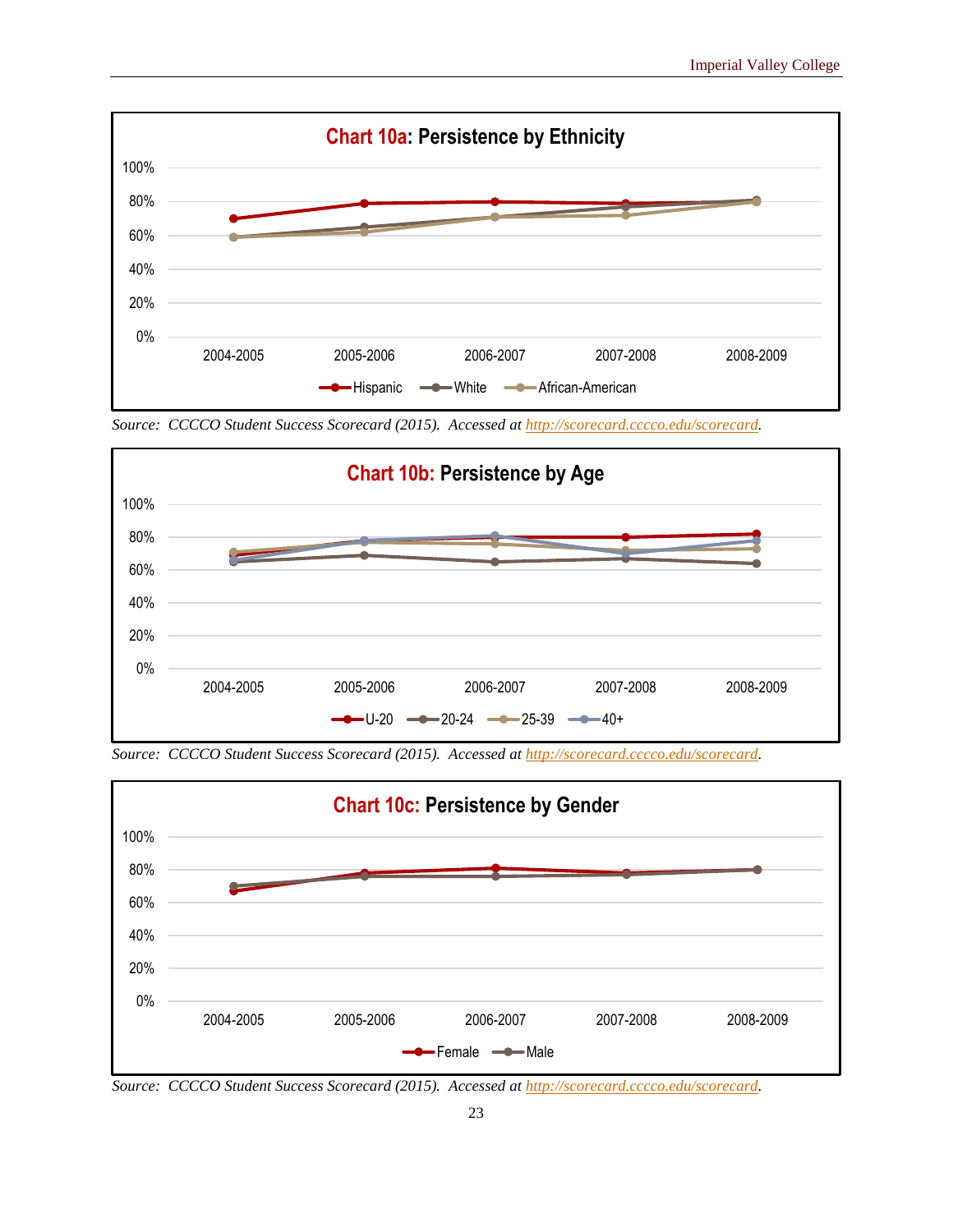# **4. Students Achieving 30 Units**

This indicator measures the percentage of degree, certificate and/or transfer-seeking students starting first time in 2008-09 tracked for six years through 2013-14 who achieved at least 30 units.



 $24 \bullet$ *Source: CCCCO Student Success Scorecard (2015). Accessed at [http://scorecard.cccco.edu/scorecard.](http://scorecard.cccco.edu/scorecard)* 

Imperial Community College District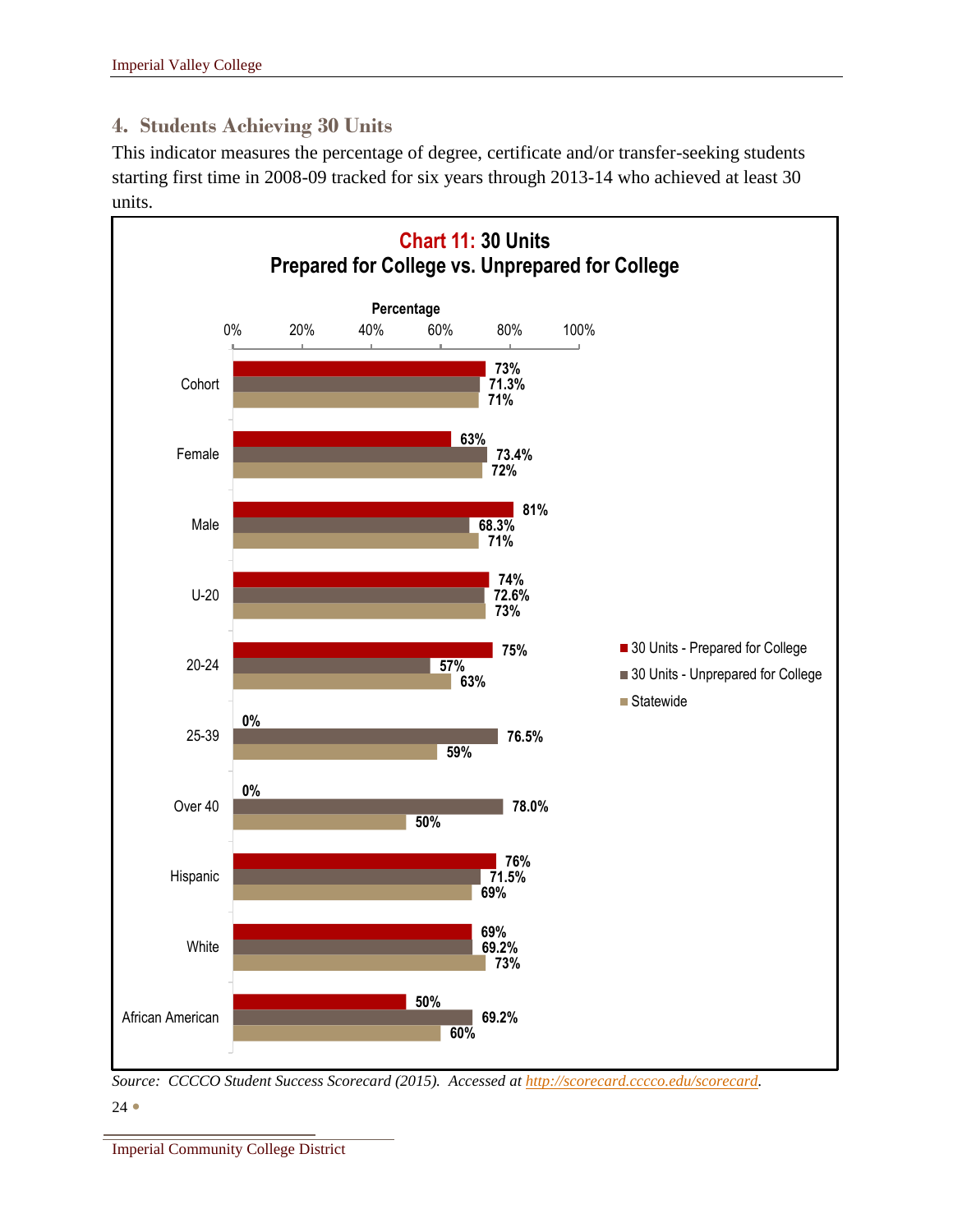Much like the persistence table, the 30-unit data shows both prepared and unprepared students achieving 30 units of college work at very consistent levels. A similar concern can be raised over the lack of completion from the unprepared groups.



The following is a five-year trend analysis by sub-groups.

*Source: CCCCO Student Success Scorecard (2015). Accessed at [http://scorecard.cccco.edu/scorecard.](http://scorecard.cccco.edu/scorecard)* 



*Source: CCCCO Student Success Scorecard (2015). Accessed at [http://scorecard.cccco.edu/scorecard.](http://scorecard.cccco.edu/scorecard)*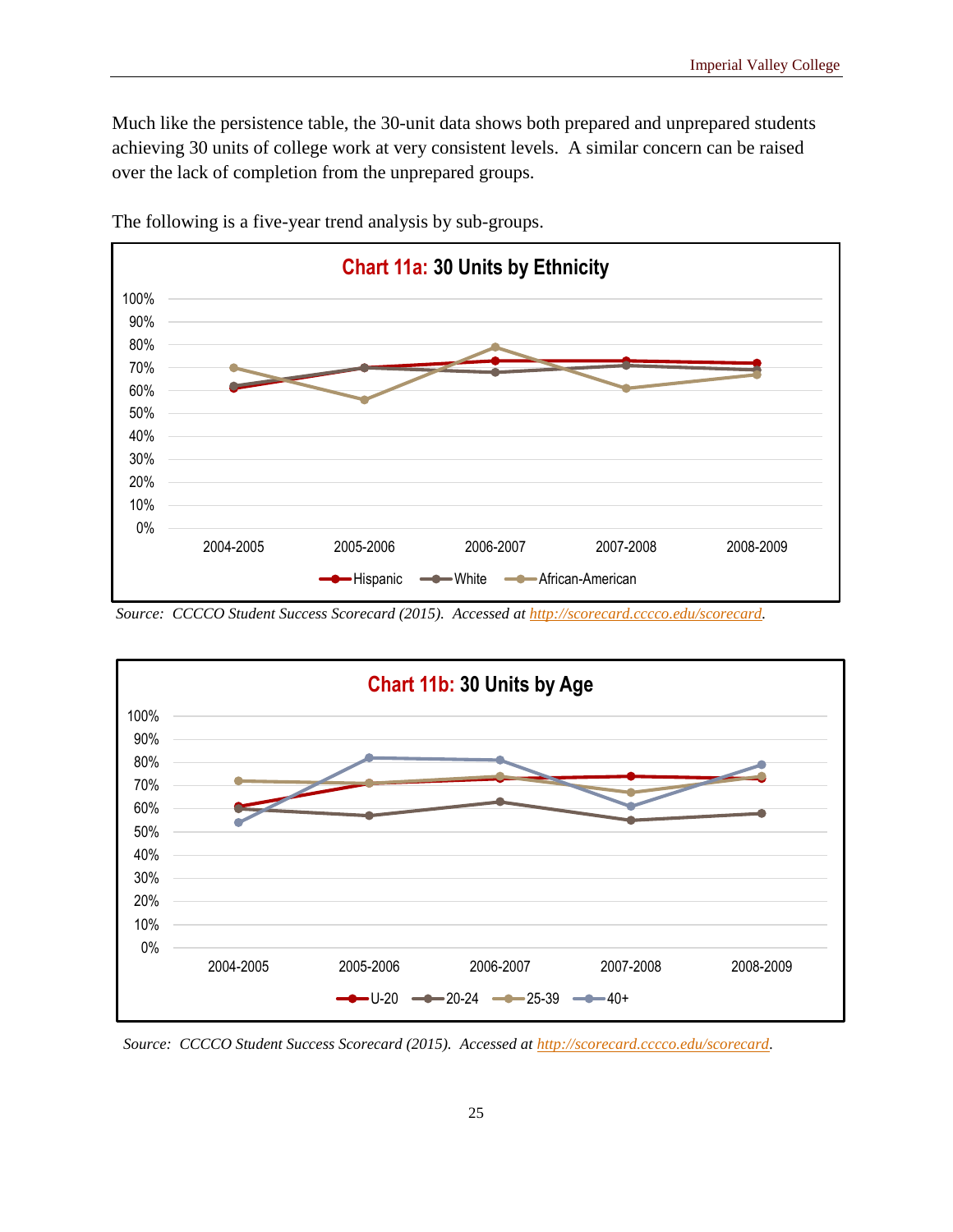

*Source: CCCCO Student Success Scorecard (2015). Accessed at [http://scorecard.cccco.edu/scorecard.](http://scorecard.cccco.edu/scorecard)* 

### **5. Students Who Enroll in Remedial Math**

This indicator measures the percentage of credit students tracked for six years through 2013-14 who first enrolled in a course below transfer in mathematics during 2008-09 and completed a college level course in the same discipline



*Source: CCCCO Student Success Scorecard (2015). Accessed at [http://scorecard.cccco.edu/scorecard.](http://scorecard.cccco.edu/scorecard)* 

Imperial Community College District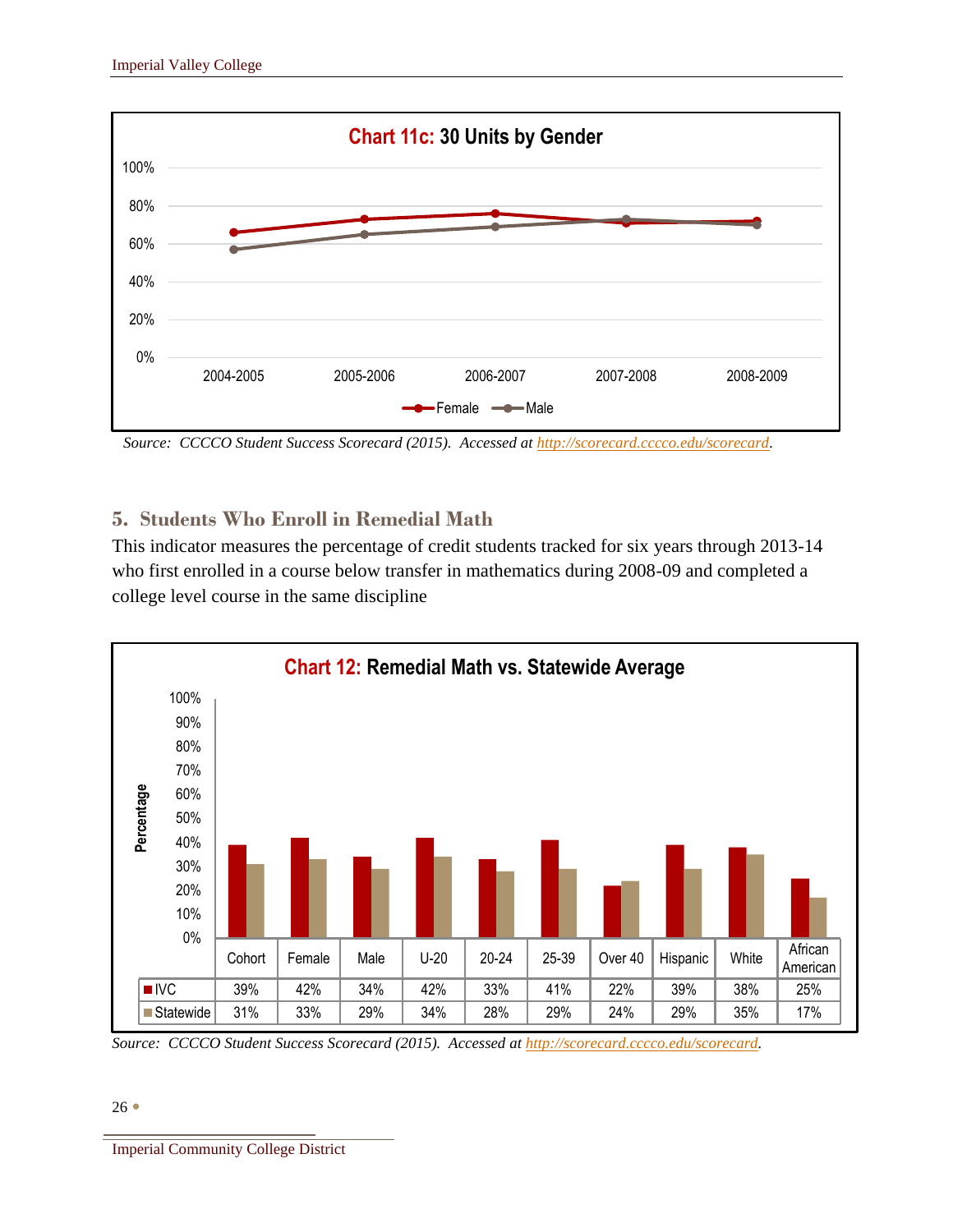

The following is a five-year trend analysis by sub-groups.

*Source: CCCCO Student Success Scorecard (2015). Accessed at [http://scorecard.cccco.edu/scorecard.](http://scorecard.cccco.edu/scorecard)* 



*Source: CCCCO Student Success Scorecard (2015). Accessed at [http://scorecard.cccco.edu/scorecard.](http://scorecard.cccco.edu/scorecard)*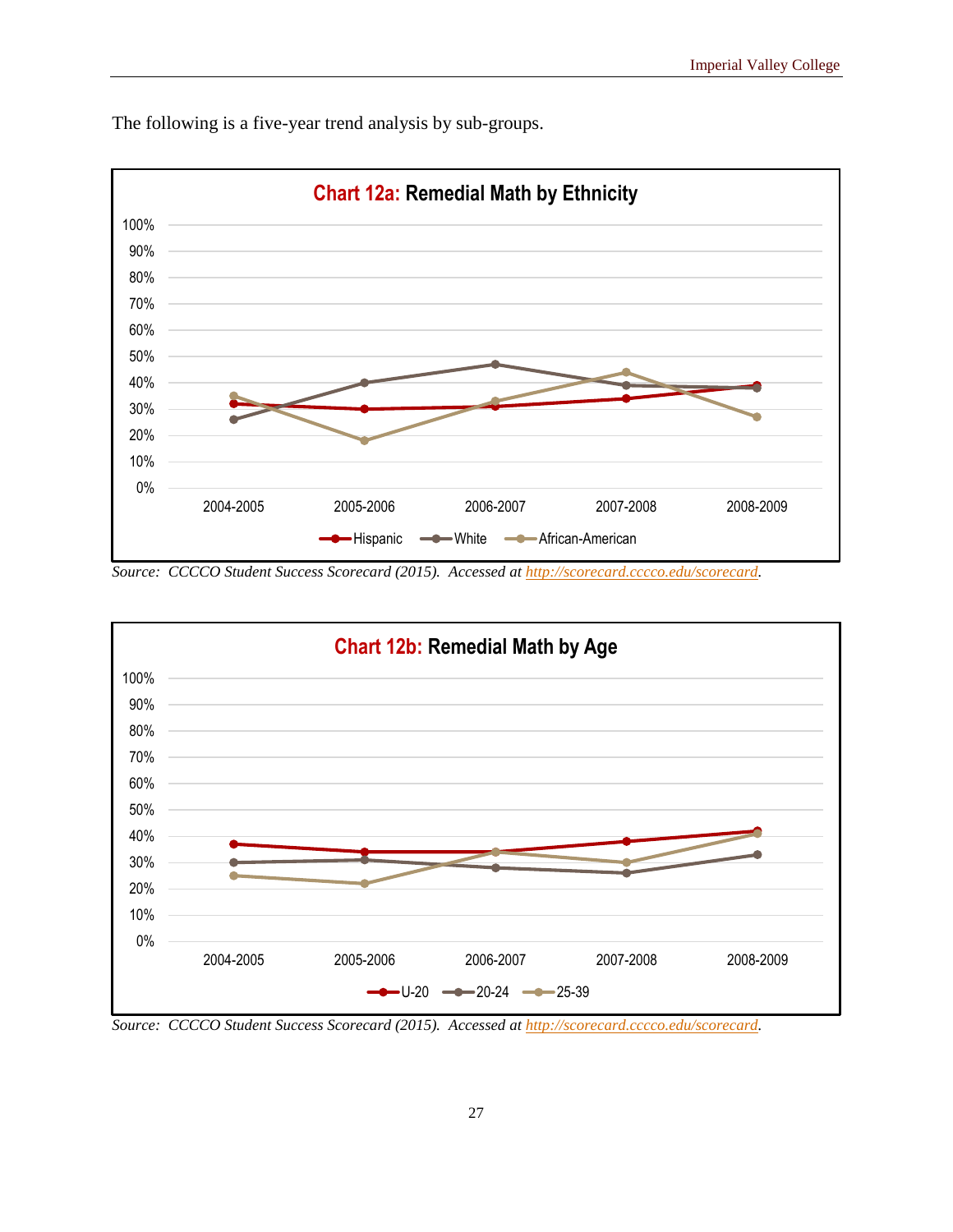

*Source: CCCCO Student Success Scorecard (2015). Accessed at [http://scorecard.cccco.edu/scorecard.](http://scorecard.cccco.edu/scorecard)* 

### **6. Students Who Enroll in Remedial English**

This indicator measures the percentage of credit students tracked for six years through 2013-14 who first enrolled in a course below transfer in English during 2008-09 and completed a college level course in the same discipline.



*Source: CCCCO Student Success Scorecard (2015). Accessed at [http://scorecard.cccco.edu/scorecard.](http://scorecard.cccco.edu/scorecard)* 

<sup>28</sup>

Imperial Community College District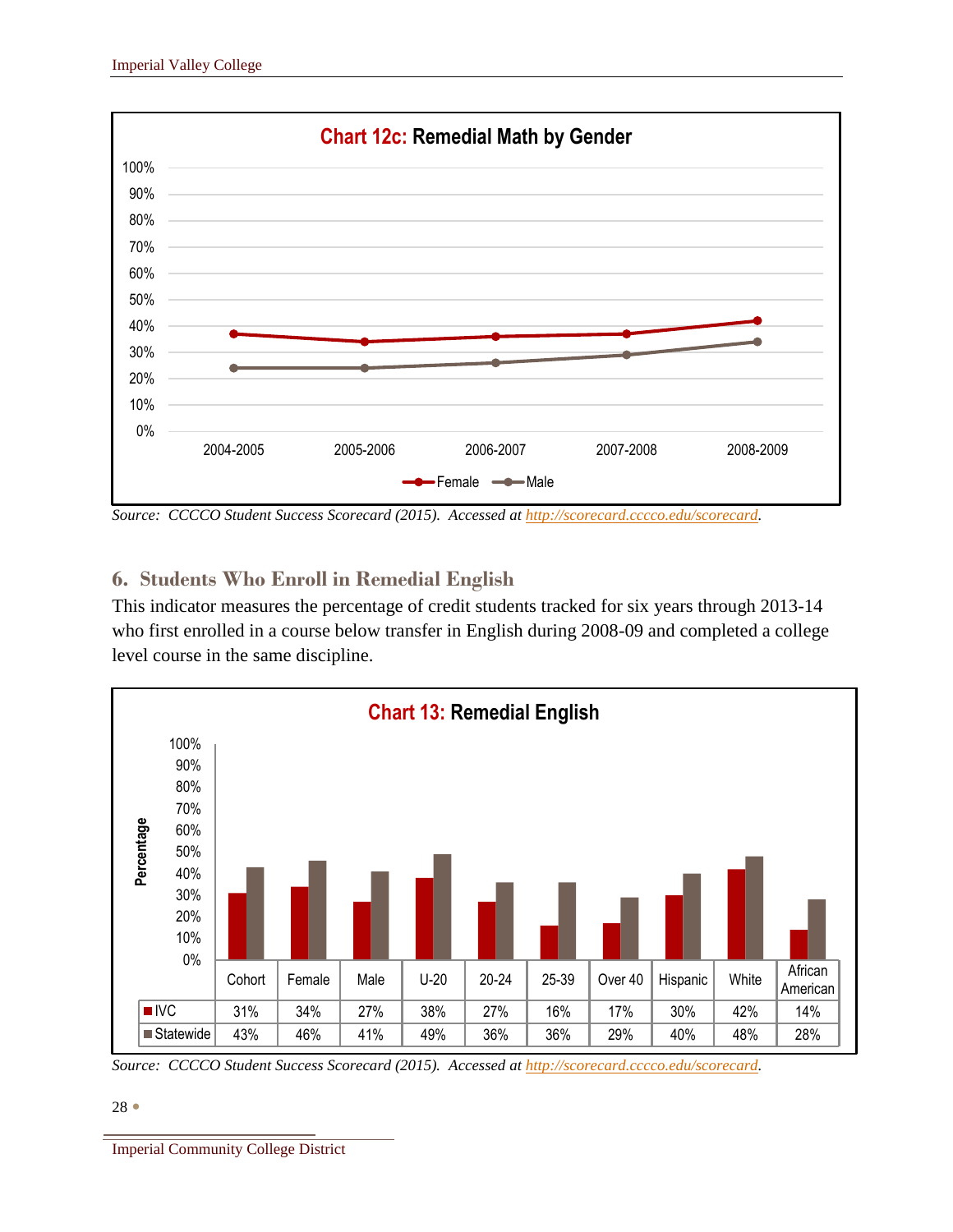



*Source: CCCCO Student Success Scorecard (2015). Accessed at [http://scorecard.cccco.edu/scorecard.](http://scorecard.cccco.edu/scorecard)* 



*Source: CCCCO Student Success Scorecard (2015). Accessed at [http://scorecard.cccco.edu/scorecard.](http://scorecard.cccco.edu/scorecard)*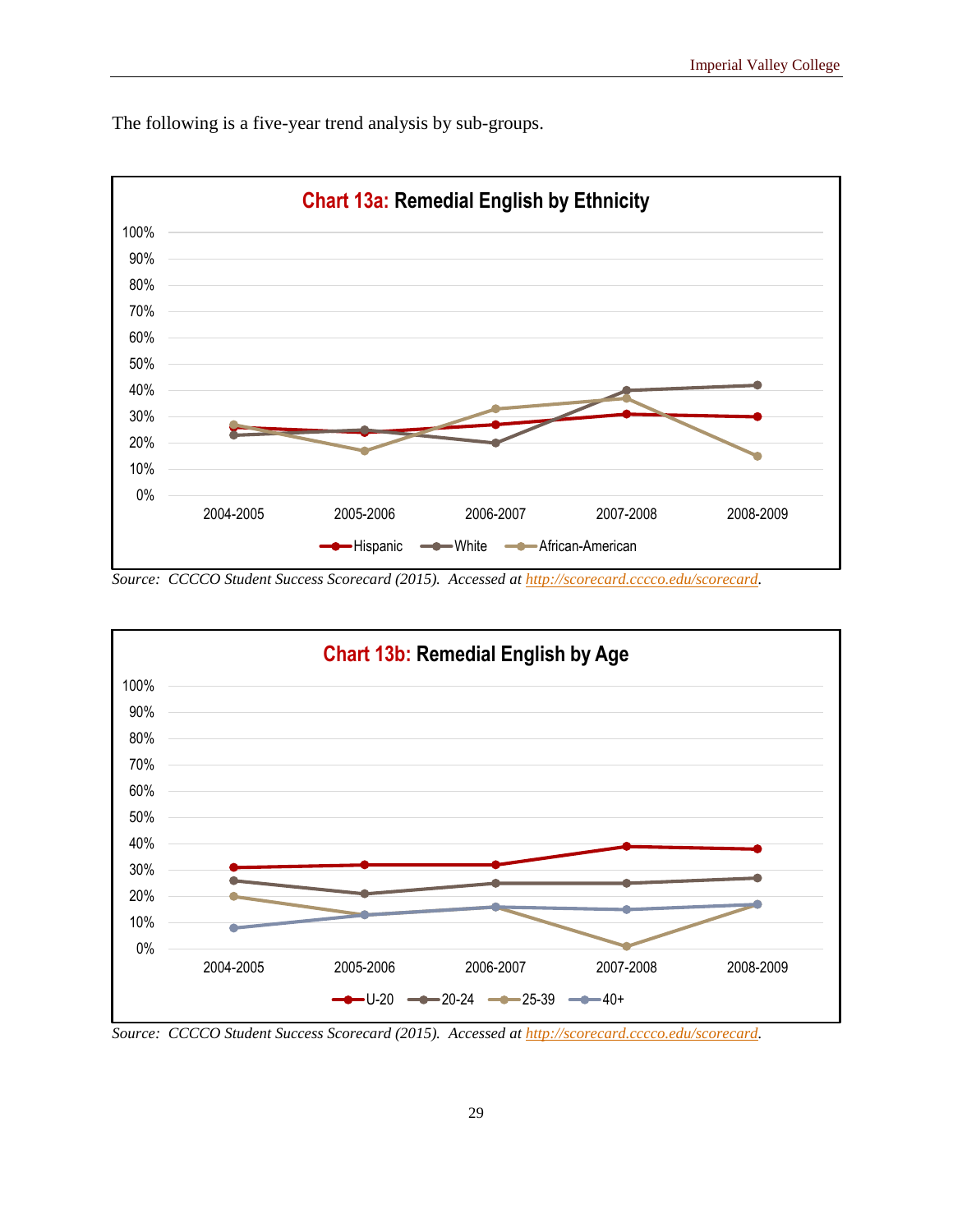

*Source: CCCCO Student Success Scorecard (2015). Accessed at [http://scorecard.cccco.edu/scorecard.](http://scorecard.cccco.edu/scorecard)* 

# **7. Students Who Enroll in Career Technical Education**

This indicator measures the percentage of students completing more than eight units in courses classified as career technical education in a single discipline for the first time in 2008-09 tracked for six years through 2013-14 who completed a degree, certificate, or transfer related outcomes.



*Source: CCCCO Student Success Scorecard (2015). Accessed at [http://scorecard.cccco.edu/scorecard.](http://scorecard.cccco.edu/scorecard)* 

Imperial Community College District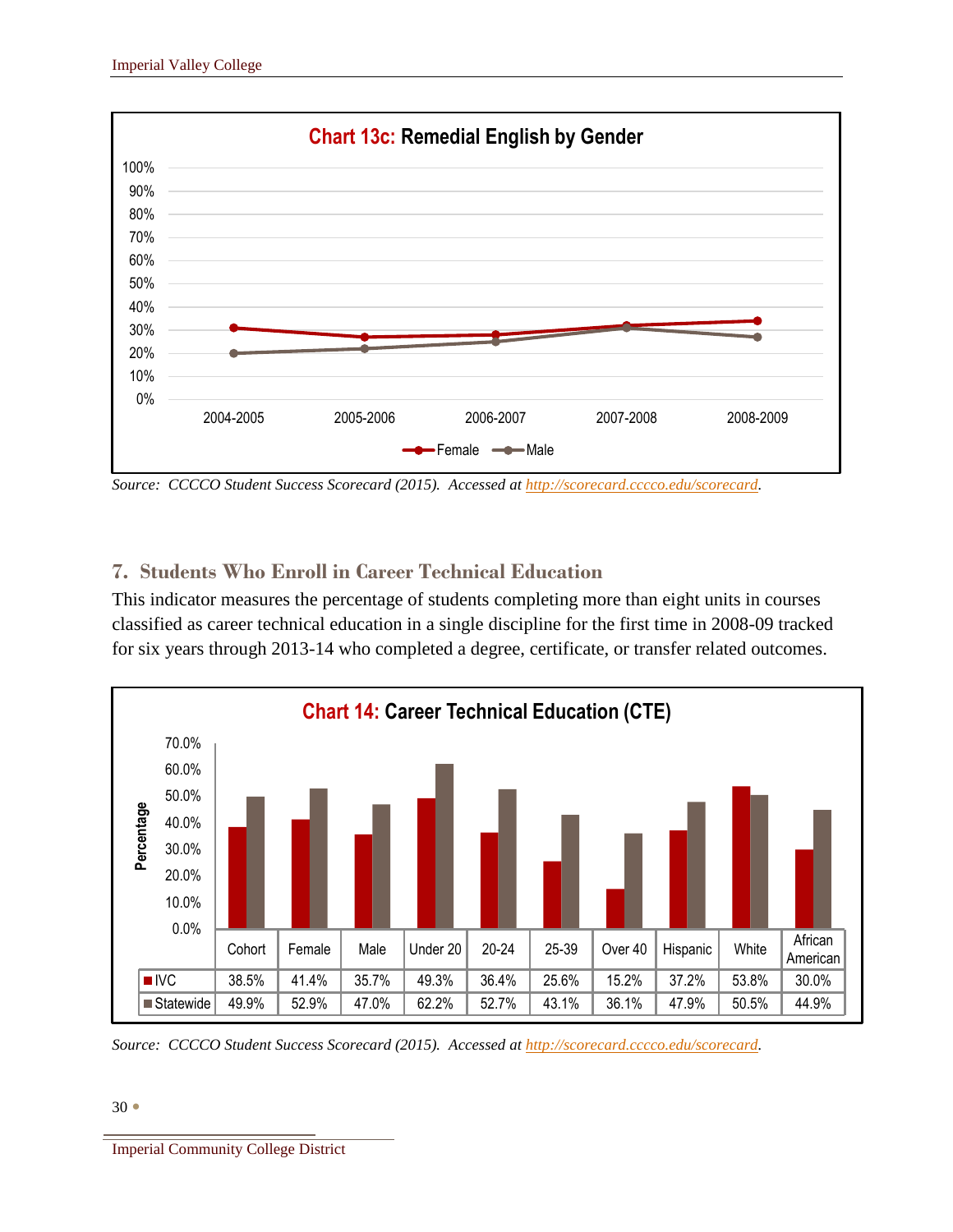An analysis of this data shows that IVC performs lower than statewide averages across all categories. However, this comparison does not accurately reflect the unique circumstances and demographics of Imperial Valley students. Imperial Valley has been recognized for years as the County with highest unemployment rates in the State and manty times the nation (21% in August 2015). During the difficult recessionary times in the Country, the unemployment rates climbed to over 30%. Some national media outlets designated Imperial Valley as the Depression capital in the Country. Many students need quick job training to find jobs to sustain their families and consequently are less likely to complete traditional programs of study with degrees and certificates. These dynamics are different in the rest of the State.



The following is a five-year trend analysis by sub-groups.

*Source: CCCCO Student Success Scorecard (2015). Accessed at [http://scorecard.cccco.edu/scorecard.](http://scorecard.cccco.edu/scorecard)* 



*Source: CCCCO Student Success Scorecard (2015). Accessed at [http://scorecard.cccco.edu/scorecard.](http://scorecard.cccco.edu/scorecard)*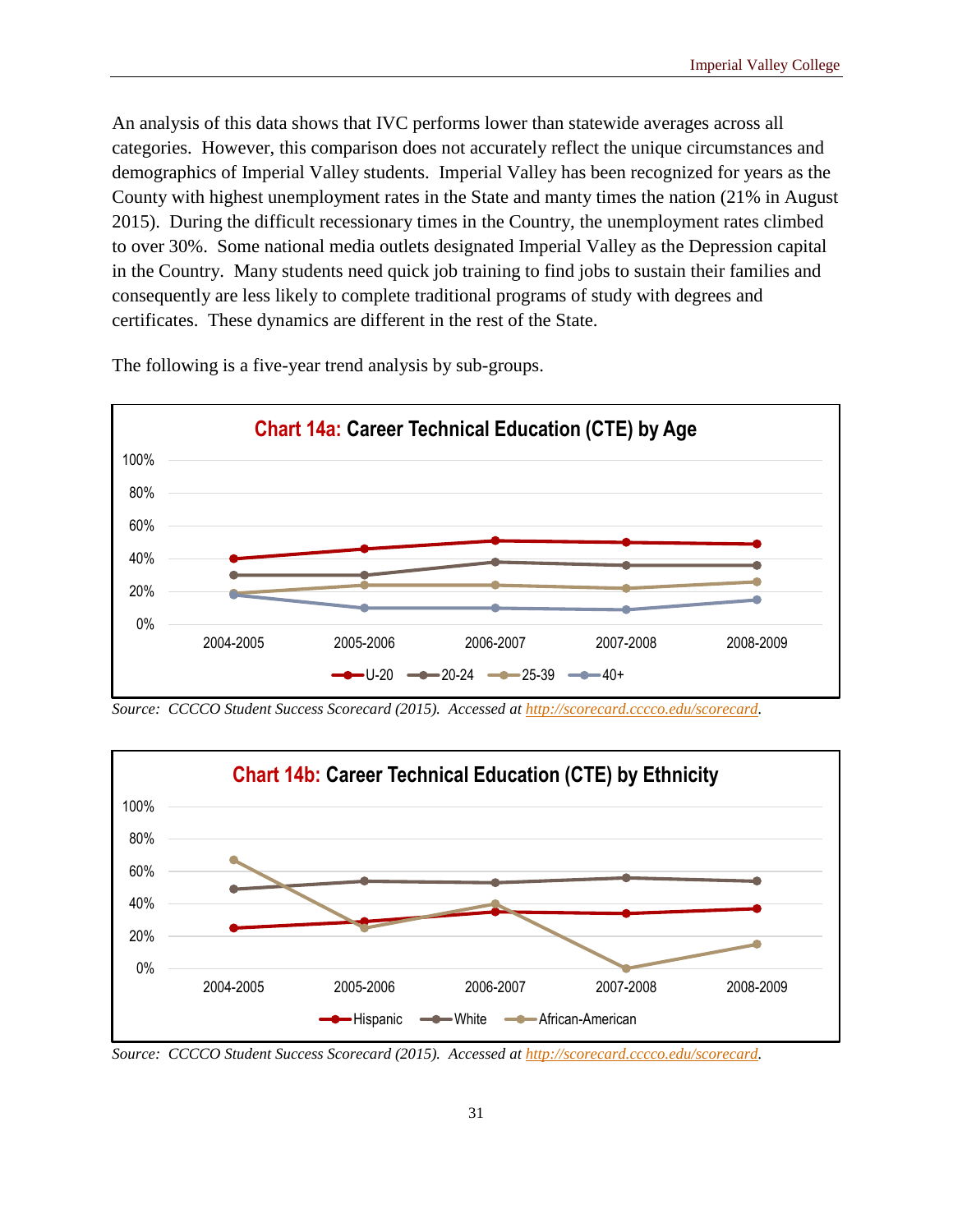

*Source: CCCCO Student Success Scorecard (2015). Accessed at [http://scorecard.cccco.edu/scorecard.](http://scorecard.cccco.edu/scorecard)* 

# 4 Plan Framework

The Strategic Plan responds to and is built on the District's vision, mission, and values. These foundational documents were discussed and revised to ensure they remain current in today's environment. The plan includes five elements.

- **Vision.** The preferred future for the system.
- **Mission.** The core focus areas of the District.
- **Values.** Qualities and principles that will guide implementation of the plan.
- **Goals.** Directions for change.
- **Strategies.** Specific initiatives that will implement the plan.

The following statements guide all District activities and decision making processes:

### Vision Statement

To provide quality education that enriches lives and builds futures.

# Mission Statement

The mission of Imperial Valley College is to foster excellence in education that challenges students of every background to develop their intellect, character, and abilities; to assist students in achieving their educational and career goals; and to be responsive to the greater community.

 $32 \bullet$ 

Imperial Community College District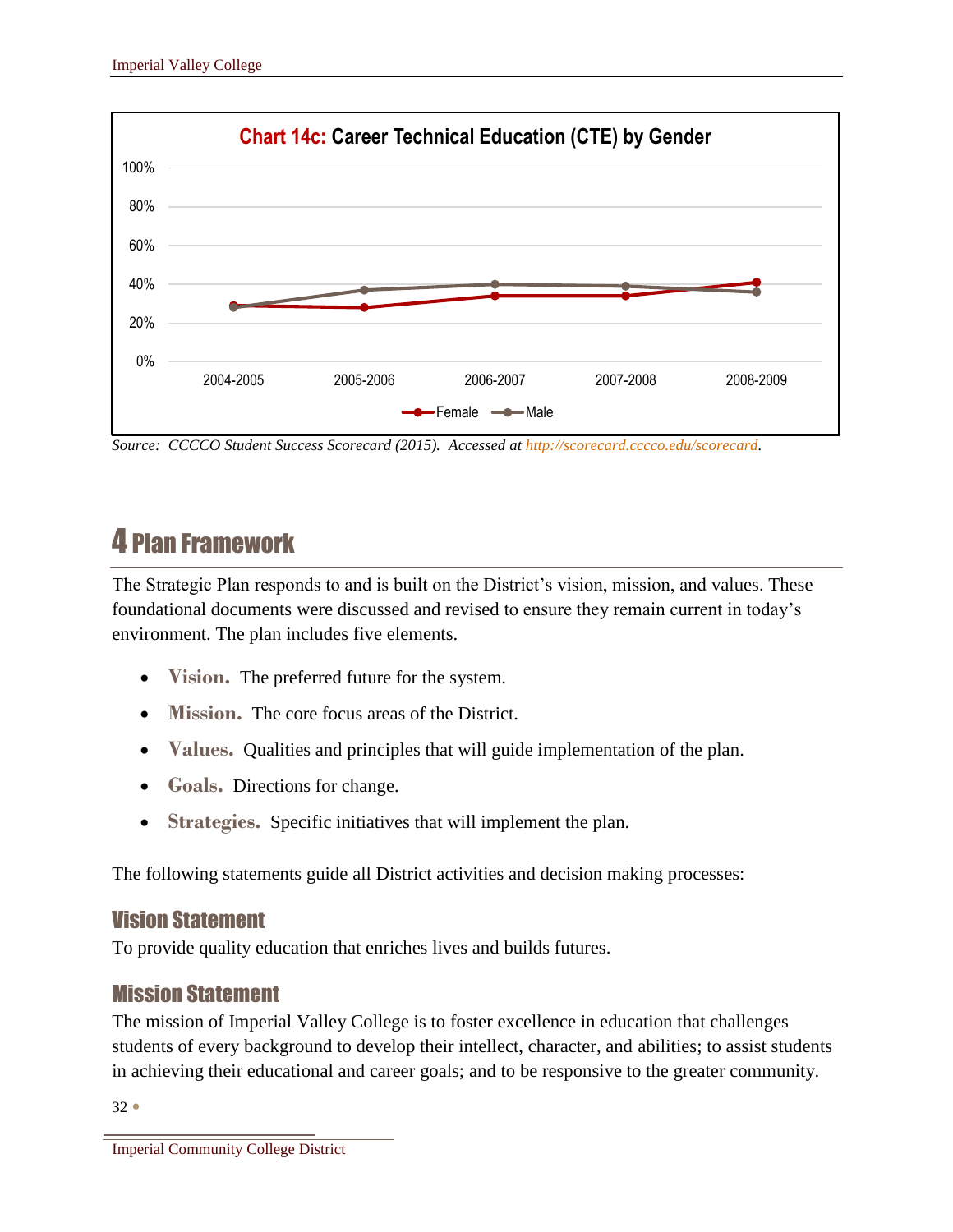#### Values

As a student-centered organization, we will uphold the following core values:

- **Excellence:** Providing superior service and educational learning opportunities that provide, promote and enhance student learning and growth.
- **Integrity:** Guiding the college's actions with an internally consistent framework of principles that demonstrate forthright, honest and ethical behavior in all interactions.
- **Accessibility:** Building and creating an inclusive and accessible learning environment which provides equitable treatment for all, without discrimination.
- **Diversity:** Recognizing and valuing the strengths of our diverse backgrounds and perspectives in an environment that respects diverse traditions, heritages, and experiences.
- **Collaboration:** Encouraging recursive interaction of knowledge, experience and mutual learning of people who are working together toward a common creative goal.
- **Innovation:** Providing innovative approaches to learning, problem-solving and growth in response to a rapidly changing environment.
- **Fiscal Integrity:** Ensuring the fiscal integrity of the District to fulfill its mission.

The District's values provide the guidance and inspiration for implementing and maintaining programs to promote student success.

#### **Strategic Plan Framework**

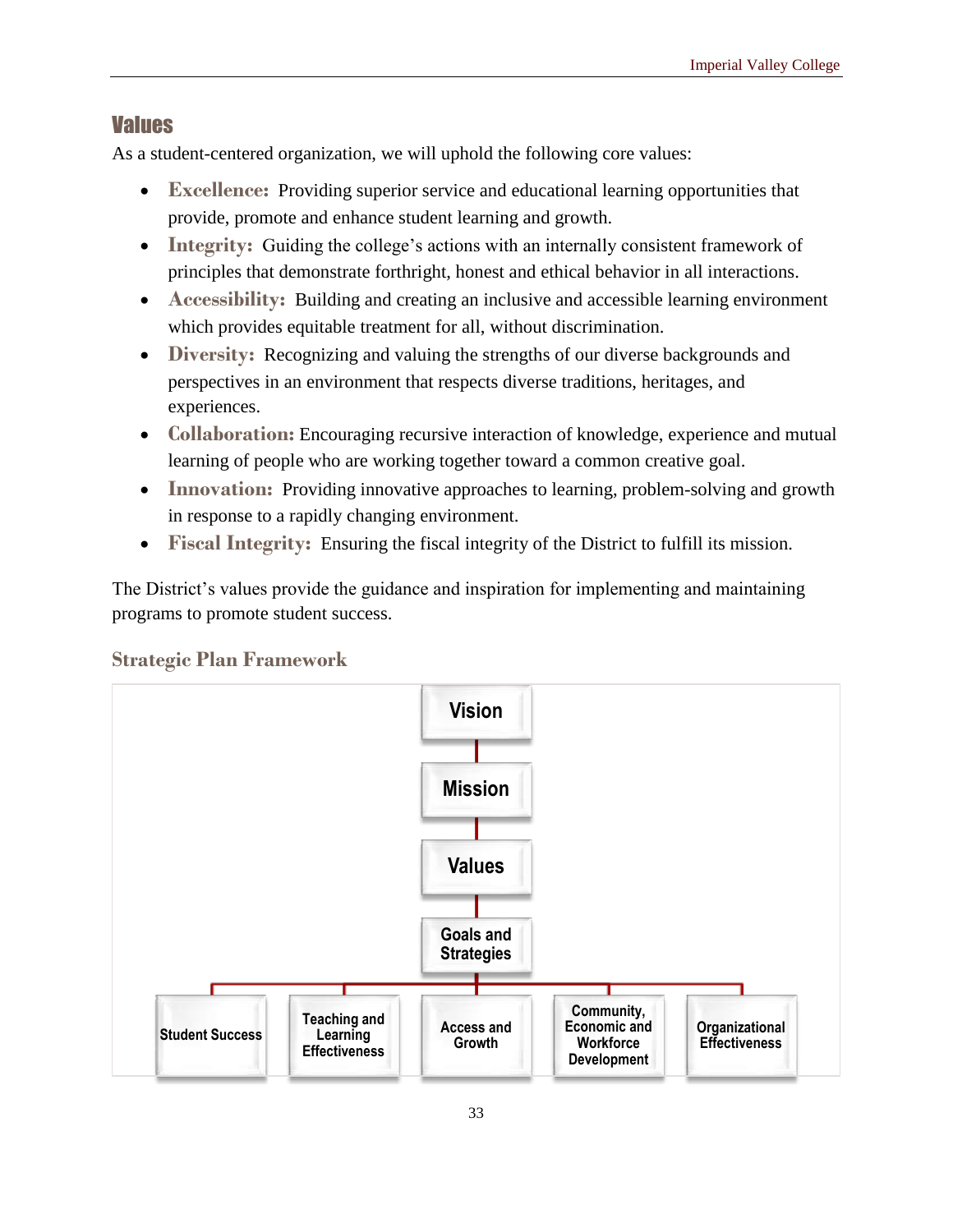# 5 Goals and Strategies

The 2015-2021 Strategic Plan comprises a series of strategies linked to the District's five primary goal areas: Student Success and Academic Excellence; Teaching and Learning Effectiveness; Access and Growth; Community, Economic and Workforce Development; and Organizational Effectiveness. Each strategy is designed to further the goal it addresses and to shape the future of the District and Imperial Valley College.

# District Goals

#### **A. Student Success**

Our primary goal is to promote student success. We define success as students achieving their educational goals. This success is reflected in students' performance at Imperial Valley College as well as in their later achievements in education and the workplace. We also look at the intellectual skills that students develop while at Imperial Valley College, such as critical thinking and the ability and desire to engage in lifelong learning. Student success also measures the education of the whole person for engaging in an increasingly complex and interconnected world.

### **B. Teaching & Learning Effectiveness**

We are committed to providing the highest quality instructional programs in transfer, career technical education and general education, using the best current and emerging instructional methods and technologies. The college promotes flexible teaching and learning methods to support the success of its diverse student population.

#### **C. Access & Growth**

As a community-based institution, Imperial Valley College strives to be responsive to the growing communities within the district. To meet the challenges of population growth, we pursue new delivery approaches to provide a high level of access to education. We also provide comprehensive support services to assure access by reducing or eliminating significant barriers and by promoting diversity. We are committed to ensuring that students from a wide variety of backgrounds have an equal chance to achieve their educational goals.

### **D. Community, Economic & Workforce Development**

We seek to promote the health and economic vitality of the region. As a community resource, Imperial Valley College contributes to community life through partnerships, staff involvement in civic affairs, and programs that are open to the public. The college also supports economic development through its occupational programs and partnerships with business, labor, and industry.

 $34 \bullet$ 

Imperial Community College District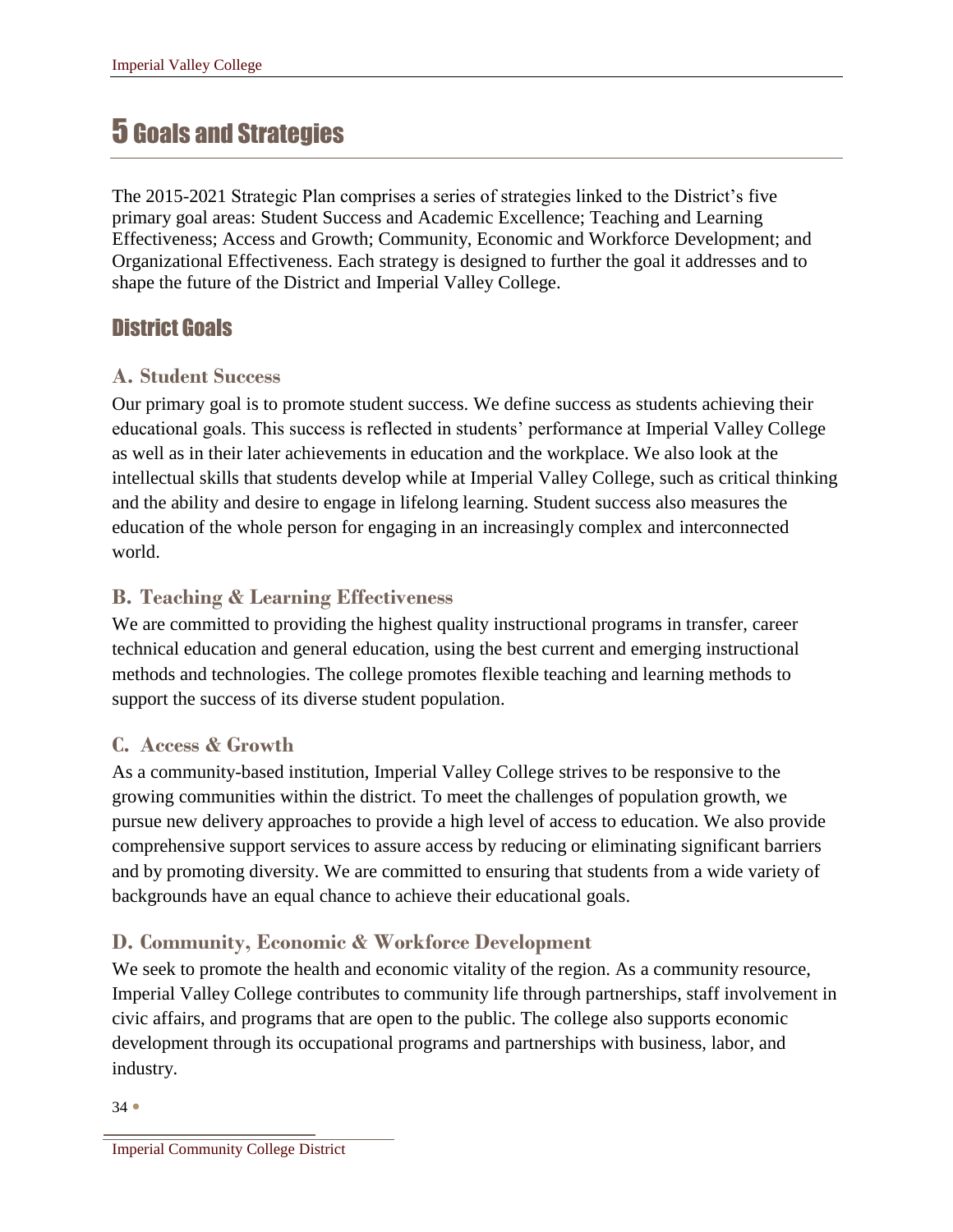### **E. Organizational Effectiveness**

Our organizational processes play a critical role in student success and overall institutional effectiveness. Imperial Valley College will continually improve its organizational processes in order to enhance its institutional effectiveness and ensure its fiscal accountability and integrity.

Table 5.1 provides an overview of the plan goals and the strategies identified to achieve them. Imperial Valley College is a single college district; therefore, the words District and College are used interchangeably.

| <b>Goals</b> |                        | <b>Strategies</b>                                                      |  |  |  |  |
|--------------|------------------------|------------------------------------------------------------------------|--|--|--|--|
| А.           | <b>Student success</b> | A1. Focusing on Educational Goal Achievement.                          |  |  |  |  |
|              |                        | A2. Coordinated Strategy to Address Full-Time Younger Students         |  |  |  |  |
|              |                        | A3. Closing the Achievement Gap                                        |  |  |  |  |
|              |                        | A4. Comprehensive Student Support Services                             |  |  |  |  |
|              |                        | A5. Student Assessment                                                 |  |  |  |  |
|              |                        | A6. Capacity to Address Changing Community Demographics                |  |  |  |  |
|              |                        | A7. Campus and Community Engagement                                    |  |  |  |  |
| В.           | Teaching and Learning  | <b>B1.</b> Distance Education                                          |  |  |  |  |
|              | Effectiveness          | <b>B2.</b> Enhanced Program Coordination and Development               |  |  |  |  |
|              |                        | <b>B3.</b> Basic Skills Program                                        |  |  |  |  |
| C.           | Access & Growth        | <b>C1.</b> Enrollment Management Plans                                 |  |  |  |  |
|              |                        | <b>C2.</b> Student-Centered Enrollment Process                         |  |  |  |  |
| D.           | Community, Economic    | D1. Responsive Economic Development and Workforce Preparation Programs |  |  |  |  |
|              | & Workforce            | D2. Community Philanthropy & Resource Development                      |  |  |  |  |
|              | Development            |                                                                        |  |  |  |  |
| Е.           | Organizational         | <b>E.1</b> Institutional Capacity for Diversity                        |  |  |  |  |
|              | <b>Effectiveness</b>   | E.2 Staffing                                                           |  |  |  |  |
|              |                        | <b>E.3 Business and Human Resource Process Streamlining</b>            |  |  |  |  |
|              |                        | <b>E.4 Participatory Decision Making</b>                               |  |  |  |  |
|              |                        | <b>E.5</b> Promoting Health, Wellness and Safety                       |  |  |  |  |
|              |                        | <b>E.6</b> Professional Development                                    |  |  |  |  |
|              |                        | <b>E.7</b> Internal Communications                                     |  |  |  |  |
|              |                        | <b>E.8</b> External communications                                     |  |  |  |  |
|              |                        | <b>E.9</b> Organizational Culture and Values                           |  |  |  |  |
|              |                        | E.10 Sustainable Development Practices and Programs                    |  |  |  |  |
|              |                        | <b>E.11 Prudent Financial Management</b>                               |  |  |  |  |

### **Table 5.1 OVERVIEW OF GOALS AND STRATEGIES**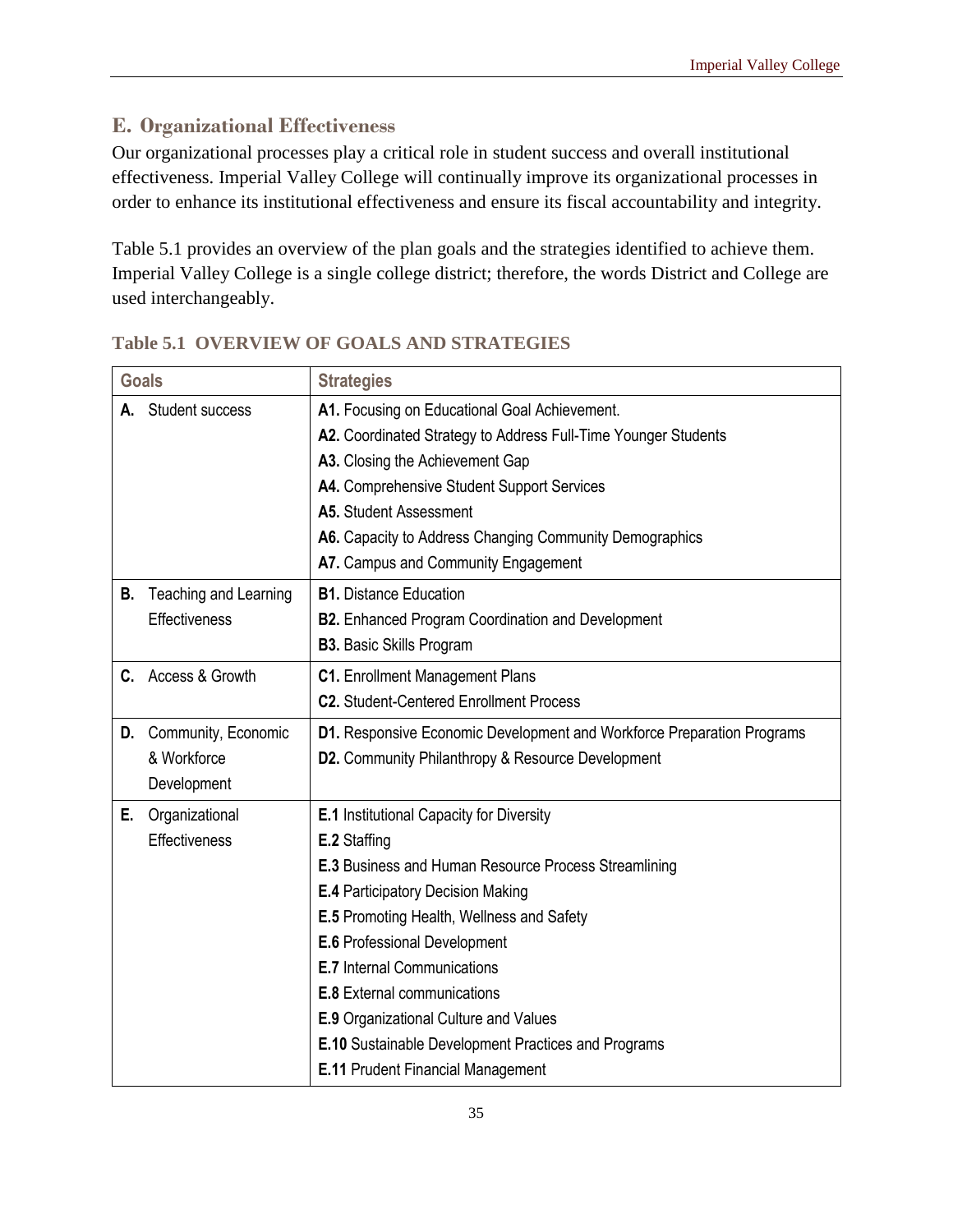# **Goals and Strategies**

# A: Student Success

# **A.1 Focusing on Educational Goal Achievement**

**Provide support to help students achieve educational goals.** 

Students come to us with a variety of educational goals, from graduating with an associate degree, preparing for transfer to a four-year college, completing a certificate, enhancing their computational and literacy skills, and acquiring new job-related training. Student success is defined as the completion of their educational goals.

Imperial Valley College must do everything possible to ensure that students seeking degrees, certificates, transfer, and other educational objectives complete their goals in a timely and effective manner.

#### **Future Directions:**

- Review all District and college processes and procedures related to educational goal achievement; identify and address those that may act as obstacles to student goal completion.
- Communicate effectively with students about the importance of achieving their educational goals and provide specific data about the related earning differential that can be achieved through certificate or degree completion.

# **A.2 Coordinated Strategy to Address Full-Time Younger Students**

**Coordinate and deliver services to support needs of younger students.** 

Younger students are the majority of full-time students at Imperial Valley College. The college provides a wide range of programs and services to meet the needs of these students, yet the delivery of these services has not been coordinated in a systematic way. Programs and services must be organized and focused in a manner such that these students are supported from their initial inquiries to attend, through enrollment and orientation and their first, and possibly second, year of classes. Activities which improve student success for this group will have a significant impact on all students and practices throughout the District.

Imperial Community College District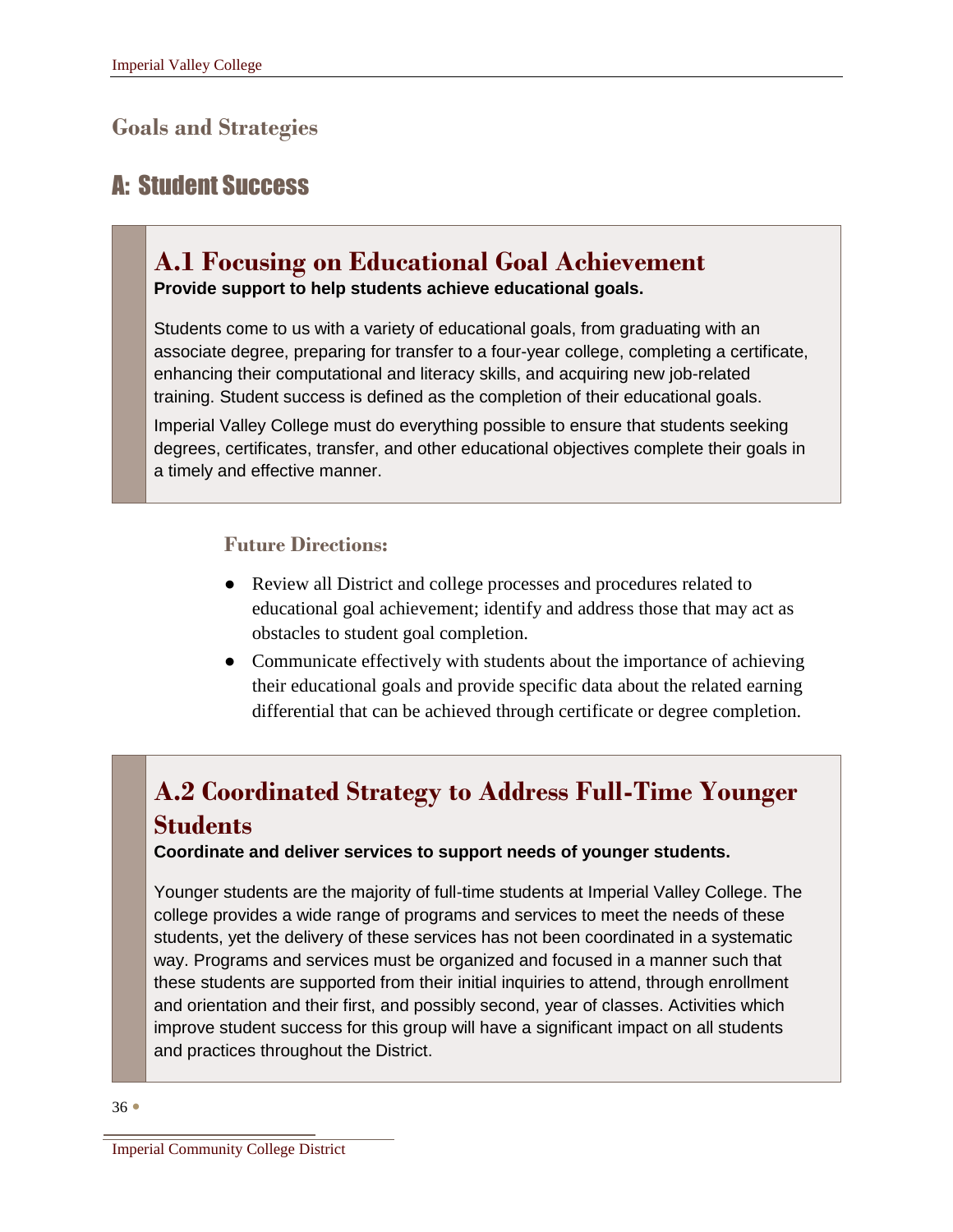#### **Future Directions:**

- Continue and expand the use of best practices to develop educational strategies to meet the needs of younger students; encourage use of innovative and culturally responsive practices.
- Compile and summarize best practices from institutional research, the education initiative, and the basic skills initiative; disseminate this information widely among faculty, administrators and support staff.
- Provide incentives for faculty to serve as mentors for younger full-time students.
- Establish a pilot mentor-mentee program in which younger full-time students are paired with faculty to provide advice and guidance about studying and navigating the institution.

# **A.3 Closing the Achievement Gap**

**Identify and remove obstacles to student achievement.** 

Imperial Valley College has a unique student body and achievement rates vary significantly. These gaps in achievement may be attributed to cultural differences, student preparedness, basic skills knowledge and other factors. Imperial Valley College must prioritize efforts to identify obstacles to achievement, remove them, and adapt its courses, programs and services to support success for all students.

- Continue to implement best practices, considering all factors such as age, culture, preparedness, and other factors and assess the results based on student outcomes.
- Develop an accurate profile of incoming students' academic preparedness.
- Provide individual and group tutoring and skill-building classes to help students address gaps in academic preparedness.
- Conduct student surveys and polls to identify possible causes or explanations for achievement gaps and to construct potential solutions.
- Conduct student surveys and polls of high performing and low performing students in a particular group and compare their responses in order to construct potential solutions to the achievement gap in that group.
- Evaluate the orientation process to address the specific needs of different groups of students.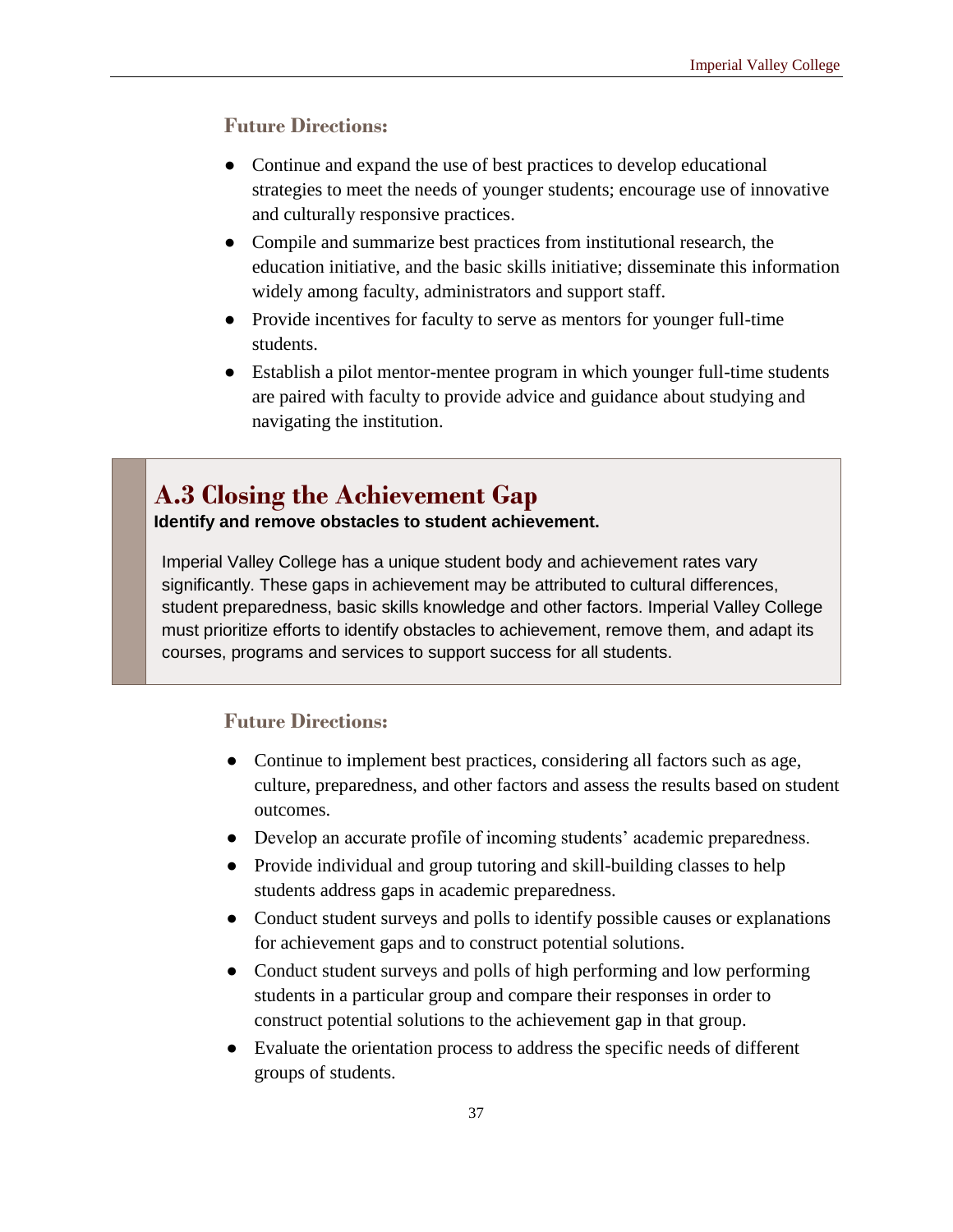- Ensure that all new Imperial Valley College students have an educational plan that, using their assessment profile as a starting point, outlines the sequence of courses and activities needed for them to achieve their educational goal.
- Hold an Imperial Valley College symposium to discuss achievement gap data and explore approaches to closing the gaps identified.

# **A.4 Comprehensive Student Support Services**

**Provide all students with access to high quality, comprehensive student services appropriate to the needs of each student.** 

Student support services are essential for students to be successful in higher education. It is critical that students are able to access the services wherever they are—on or off campus and during daytime and evening hours. It is important that student services evolve to meet the needs of current students. Services must be planned and coordinated across the District. Faculty are an essential component in linking students with appropriate support services. A timely referral of support services to a student at the earliest sign of need can have a significant impact on a student's success.

- Effectively communicate to faculty and staff the availability of student services so they can redirect students appropriately.
- Update directory of student services regularly and make sure the updates are disseminated widely.
- Coordinate student service solutions across the District to provide continuity and address common academic support needs.
- Strengthen support services to meet the varying needs of all students including veterans, displaced workers, re-entry students, and other groups with distinct needs.
- Enhance access to student services for distance or online/hybrid learning students and students who attend classes during evening hours.
- Develop student services that emphasize peer-to-peer activities and train students to help other students.
- Make student services more visible and accessible.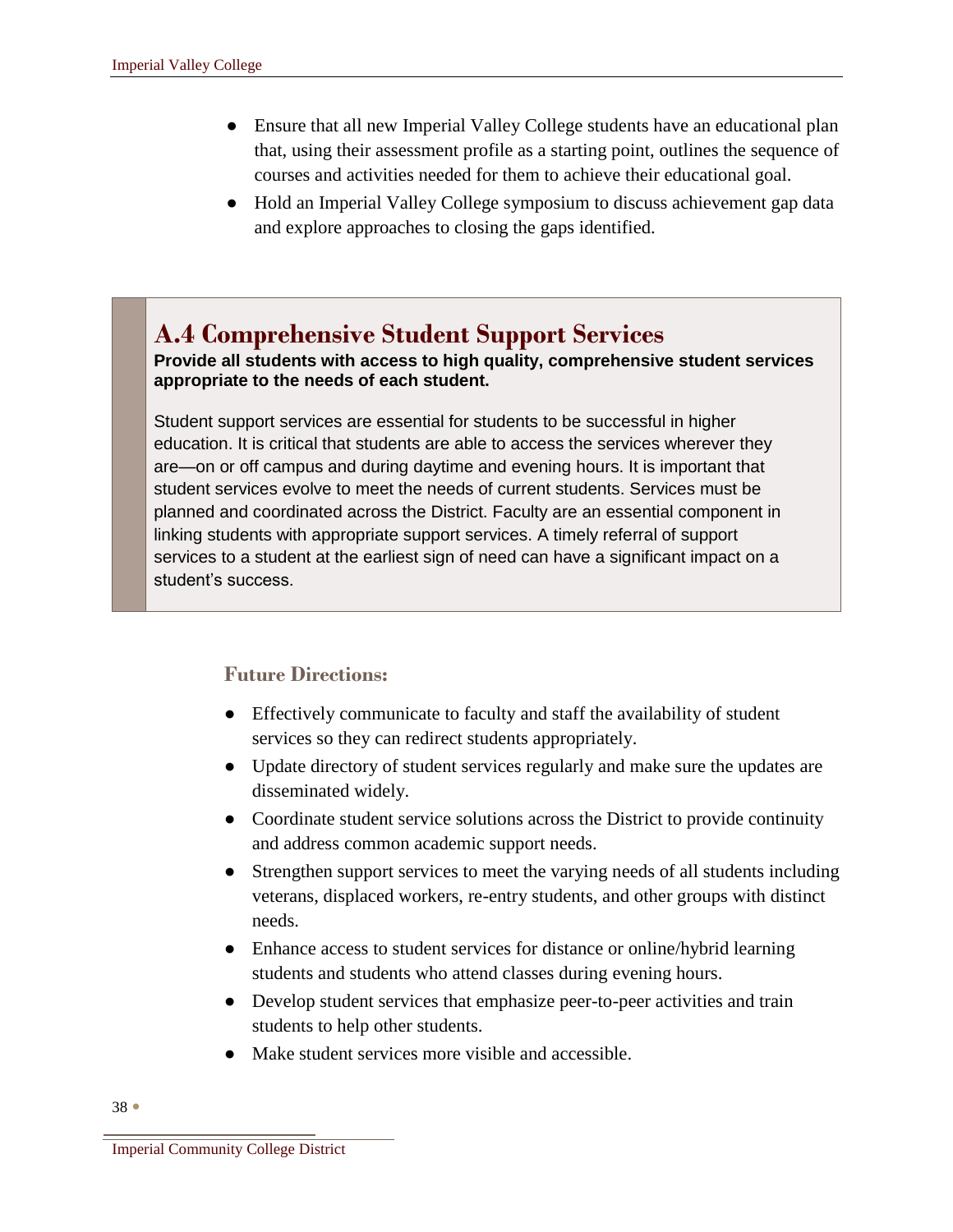# **A.5 Student Assessment**

**Enhance student needs assessment for individual educational planning and for institutional planning and use the results to adapt programs and services.** 

Individual assessments provide students with guidance and counseling to accurately determine their skills and identify which courses and instructional modes will best support learning. Collectively, this assessment data can inform the District of changing student needs and provide a better understanding of student success factors. In addition, the District should survey non-completers to better understand the factors that contribute to a student's early departure.

#### **Future Directions:**

- Enhance counseling and guidance through technology and other means to support students in the identification and selection of appropriate course levels and instructional modalities.
- Provide regular and ongoing independent objective assessments of changing student needs and communicate these needs to District leadership.
- Assess non-completers to understand the reasons why they do not finish and study how we can improve completion rates.

# **A.6 Capacity to Address Changing Community Demographics**

**Implement a range of strategies to ensure that the college adapts to the rapidly changing needs of our communities.** 

Currently, our student population ranges from high school youth to mid-career adults to seniors. 90.2% of our students are Latino, 1.9% are White, .3% are Asian, and .4% are African American.

Almost 60% of our students are female. These demographics will change as the region grows dramatically over the next 15 years. Our students continue to express different learning needs and aspirations. New students often have different educational expectations and varying levels of preparedness for college. Many re-entry students are not prepared for the current learning environment and need to refresh their study skills. Some need to learn how to use technology so they can enroll and access courses and services.

To serve our students well, we must understand their distinct needs and anticipate and provide support. We must examine student demographic data and use it to help target the design and delivery of program services.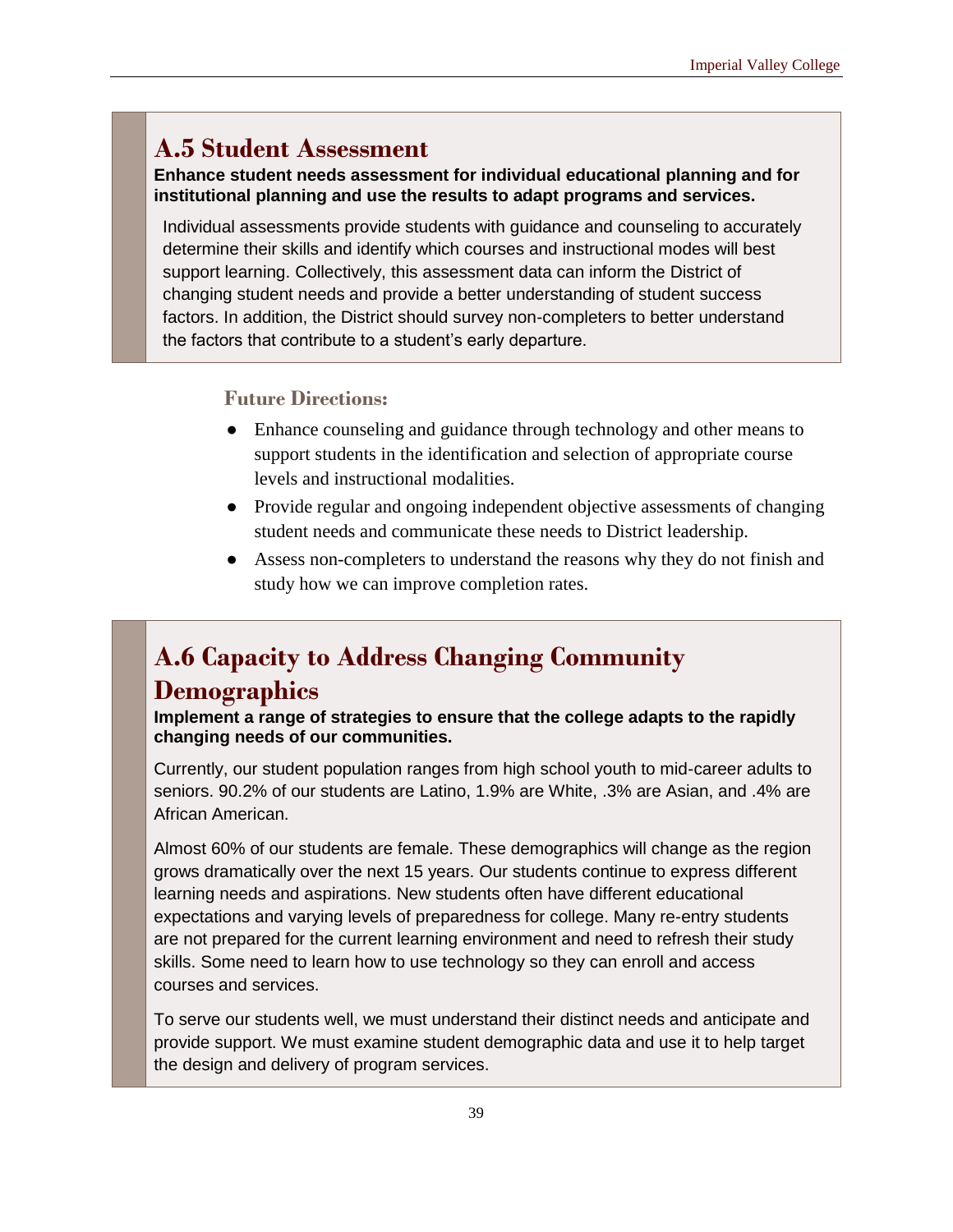#### **Future Directions:**

- Ensure that faculty and staff reflect the changing demographics of the Imperial Valley College service area.
- Examine data about our changing student demographics; update student services to reflect changes in student demographics.
- Provide information to the public about our college in multiple languages as needed.

# **A.7 Campus and Community Engagement**

#### **Provide a variety of engagement opportunities on campus, online, and in the community.**

Students engaged in campus activities are better informed and more likely to use services that contribute to their success. A vibrant campus life encourages participation and provides opportunities for students to apply the critical thinking skills developed in the classroom to real world discussions with their peers, staff, faculty, and community members.

Along with meeting educational and workforce needs, the District should strive to challenge and advance all students. Within existing programs and services, the District should strive to help students become well-rounded individuals who continue to grow their knowledge and skills and are contributing members of their community.

- Strengthen and increase opportunities for students to engage in activities based in the community including internships, hands-on-learning experiences, and service activities.
- Enhance our campus climate to make it desirable and attractive to our student population to ensure that they remain connected to and engaged in the educational and social college experience.
- Continue to explore ways in which the campus hour can enhance the educational and social college experience of our student population.
- Provide programs and activities that help students develop a global perspective.
- Engage in a discussion regarding the implication of reduced funding on the ability of Imperial Valley College to support life-long learning.

Imperial Community College District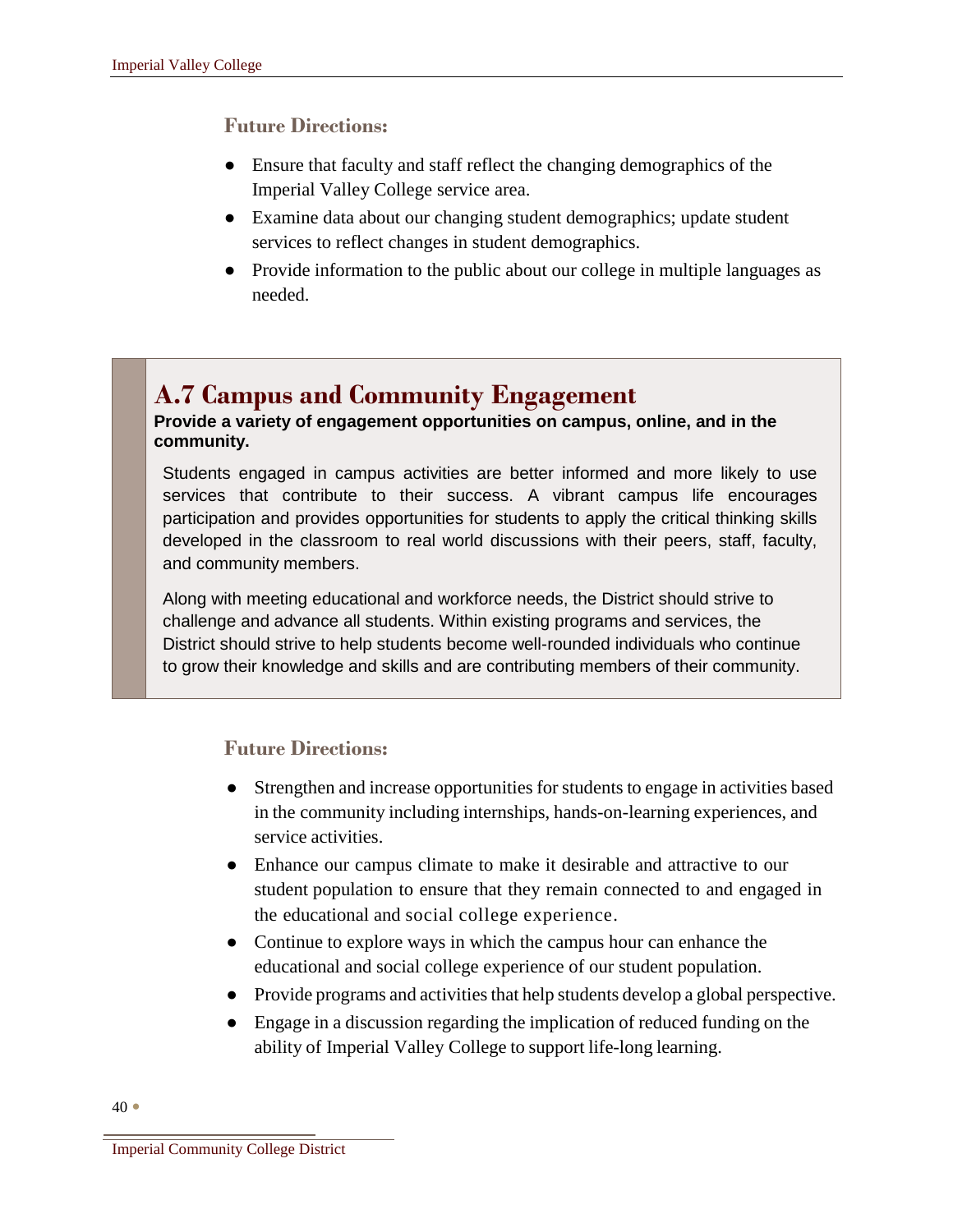# B: Teaching and Learning Effectiveness

# **B1. Distance Education**

#### **Support high-quality distance education as an option for increasing access and promoting student success.**

As the use of distance education has increased over the past five years, so has the need to support the development of distance education and to leverage innovations and best practices across the District. Distance education classes must continue to share the same high standards as traditional classes, and the colleges must help students develop the skills needed to keep pace with changing technology. Staff and faculty must also receive support to ensure their proficiency in the use of these technologies.

#### **Future Directions:**

- Integrate planning for distance education course and program offerings in existing college educational planning processes.
- Conduct ongoing assessments of student success for distance education students using accepted student achievement standards.
- Continue developing and providing professional development to maintain and improve high-quality distance education classes and programs.
- Continue developing and providing professional development for the mastery of technology in response to changing technology, software applications, and educational innovations.

### **B2. Enhanced Program Coordination and Development Facilitate the development of new programs and courses through collaborative decision making.**

With rapidly changing community and workforce needs and legislative requirements, including the transfer degree legislation (SB 1440), the District should facilitate and support the effective development of new programs and courses through collaborative decision making.

#### **Future Directions:**

● Work closely with transfer institutions to develop programs that support career and academic advancement and ease transfer to receiving institutions.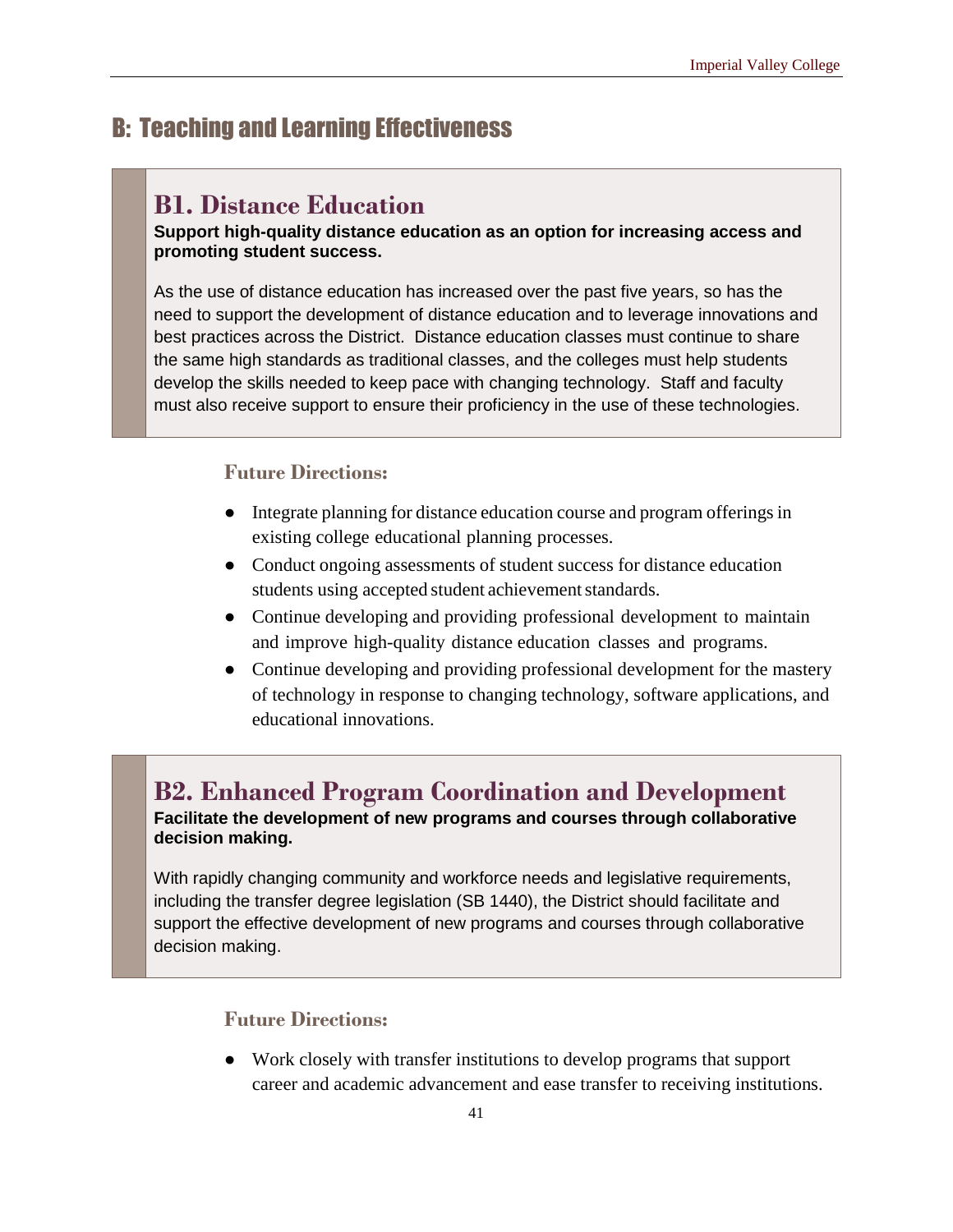- Coordinate with labor, business and industry partners to develop programs that support workforce development needs.
- Work with K-12 and adult education providers to articulate with community college programs.

# **B3. Basic Skills Program**

#### **Support basic skills program.**

Students increasingly need basic skills courses and training, from math courses to computer skills. The basic skills program provides a foundation of knowledge needed for students to achieve learning outcomes as they move through their course work. The District needs to increase communications to students and faculty about the program in a positive, supportive manner to encourage participation and reduce any stigmas or negative perceptions associated with being a "basic skills" student.

#### **Future Directions:**

- Continue developing and adapting teaching styles and methods to improve student success in basic skills classes.
- Continue developing counseling strategies that help students see how basic skills classes provide the needed preparation for them to be successful in college-level classes.

# C: Access and Growth

# **C1. Enrollment Management Plans**

**Update enrollment management plans, facilities plans, and instructional plans.** 

The annual growth of Imperial County is currently averaging 1.4%. Planning for enrollment is challenged by budget uncertainties. Enrollment predictions show growth in student populations; however, it is unclear whether the budget will accommodate all of these students.

These plans will help Imperial Valley College determine how to respond to increasing enrollment while continuing to provide and ensure access to high quality programs and services. As we make changes to enrollment, programs and services, we must evaluate how these changes will impact the District as a whole, including faculty, staff, facilities and budget capacity.

Imperial Community College District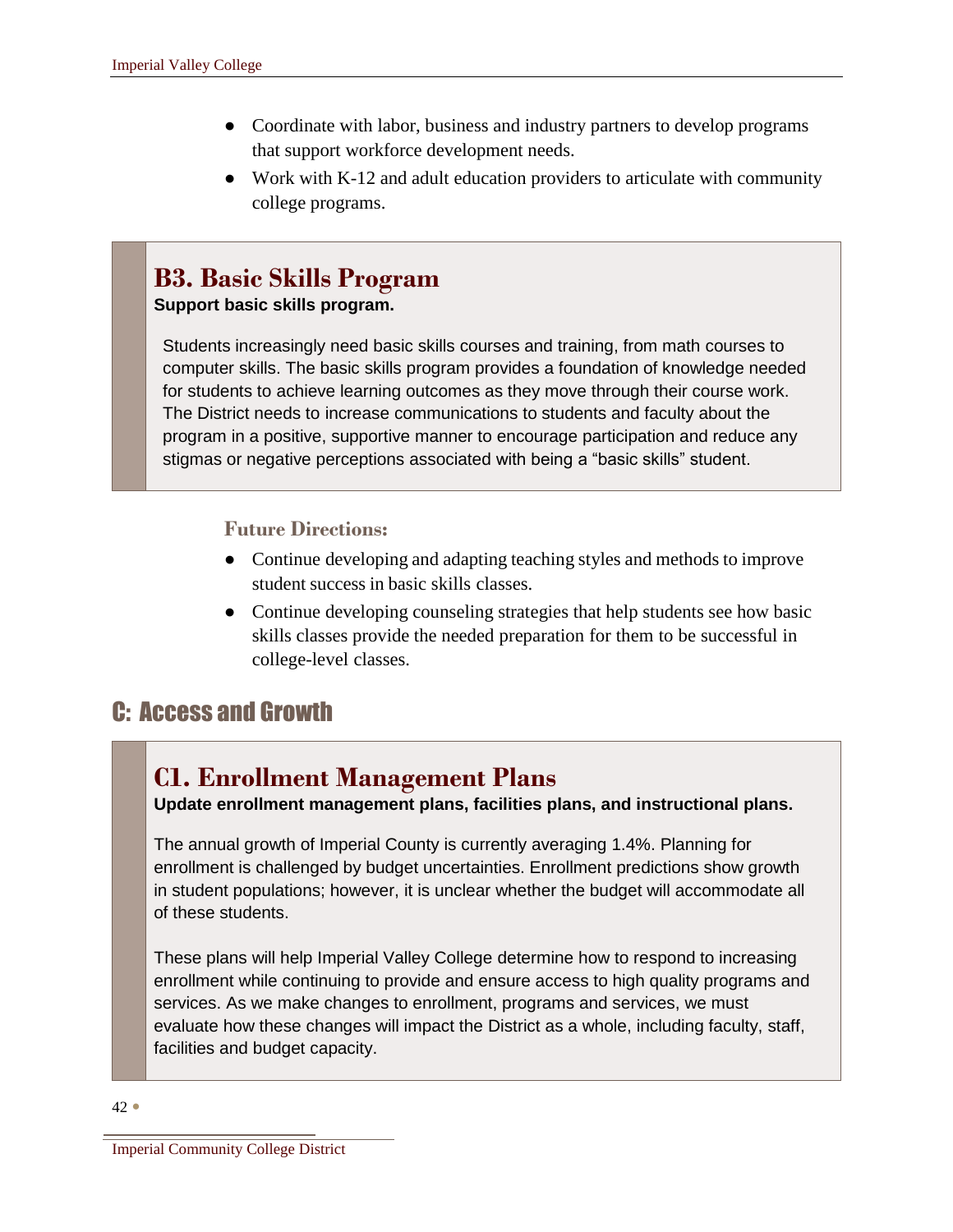#### **Future Directions:**

- Continue to develop campus facilities to maximize access to programs and services throughout the District.
- Assess course and program schedules to confirm that students can enroll in essential courses in order to complete their certificate or degree requirements within a specific time frame.
- Coordinate program and course offerings in distance education to maximize student choice and access.
- Evaluate impact of new programs on enrollment; consider unintended consequences such as increased costs, competition for facilities, and impact on staff and faculty capacity.
- Expand use of data to inform program offerings, number of classes, method of delivery and location.

# **C2. Student-Centered Enrollment Process**

**Ensure that all students attracted to the college can successfully register for classes and access needed support services.** 

The ability to retain students attracted to the college's high-quality programs is often limited by difficulties with enrollment, course selection and financial aid processes. Addressing these difficulties can have a positive impact on student enrollment and retention and encourage high-need students to seek career and educational advancement opportunities. Students are often overwhelmed by the volume of information provided and the choices required. Students need help prioritizing essential activities such as orientation.

- Evaluate and improve the enrollment experience, including registration, assessment, orientation and placement, to ensure that programs and services can be easily accessed and used by all students.
- Evaluate and improve the online orientation process to help students fulfill the mandatory orientation requirement.
- Improve orientation process for new and returning students.
- Review and adjust enrollment prioritization to facilitate student completion.
- Maximize course time format and schedule flexibility to increase student access.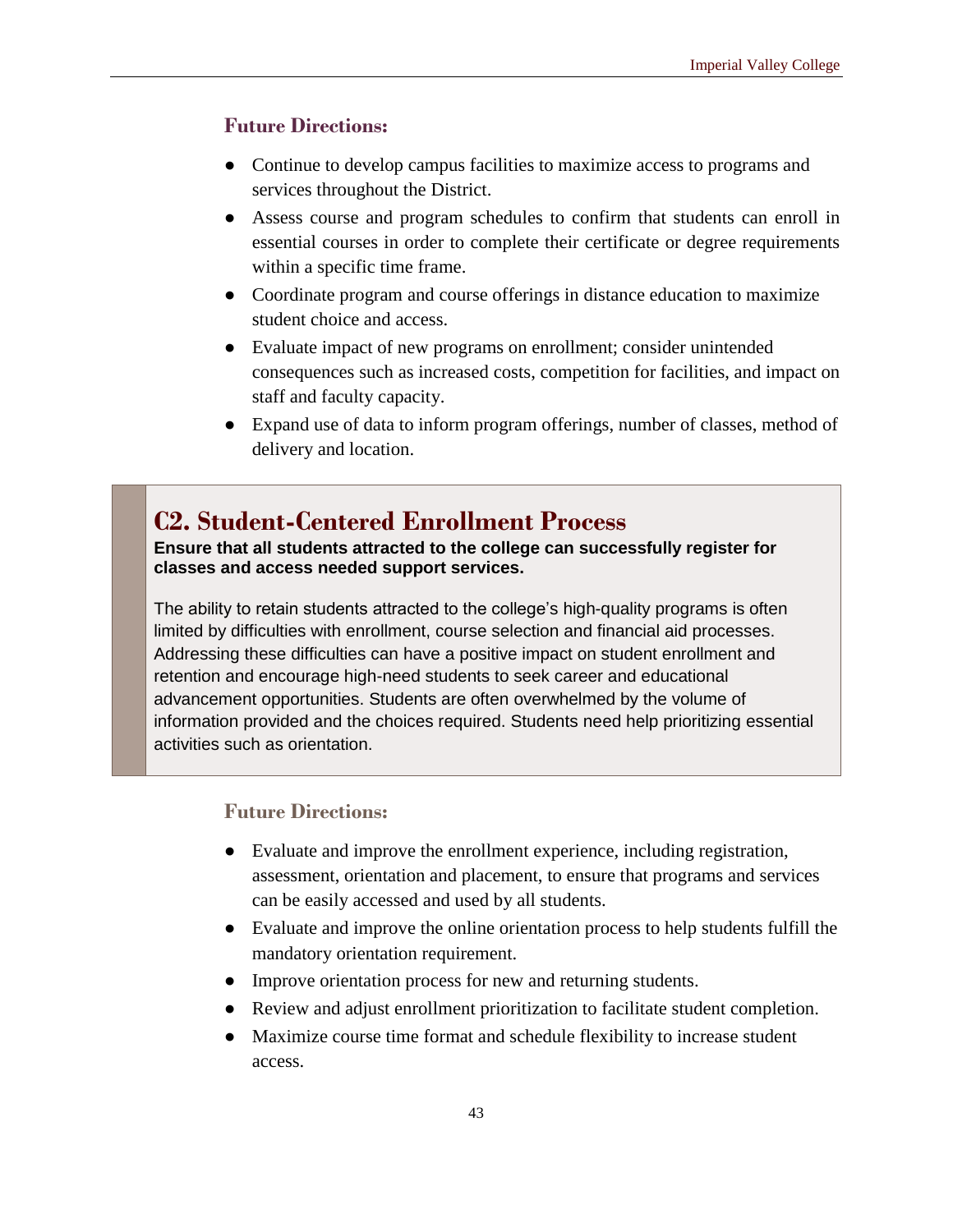# D: Community, Economic and Workforce Development

# **D1. Responsive Economic Development and Workforce Preparation Programs**

**Continue to develop effective and relevant career and technical education programs in collaboration with external partners.** 

To keep pace with the growing demand for employees with career and technical skills, the District must develop and provide responsive programs that include collaborations with business, labor and educational partners in the region.

District courses and programs must prepare students for the challenges they will encounter in the 21st century global economy.

#### **Future Directions:**

- Develop alliances and partnerships with employers and professional organizations to leverage resources and ensure that courses and teaching methods remain relevant and responsive to community needs.
- Include local businesses, labor organizations, government agencies, and chambers of commerce in the development of an economic and workforce development strategic plan and regular updates.
- Develop strategies to provide stable funding for career and technical programs that require intensive infrastructure, specialized equipment and maintenance.
- Develop business and labor partnerships to enhance career pathways for students.
- Increase partnerships with businesses, community organizations and public agencies to meet community, economic and workforce needs and serve as a force for positive change.
- Determine what resources are needed to maintain and enhance career technical programs and create a plan for securing these resources.
- Continue to support and encourage career technical education and high school articulation.
- Maintain familiarity with employment data for Imperial County and the greater region.

44  $\bullet$ 

Imperial Community College District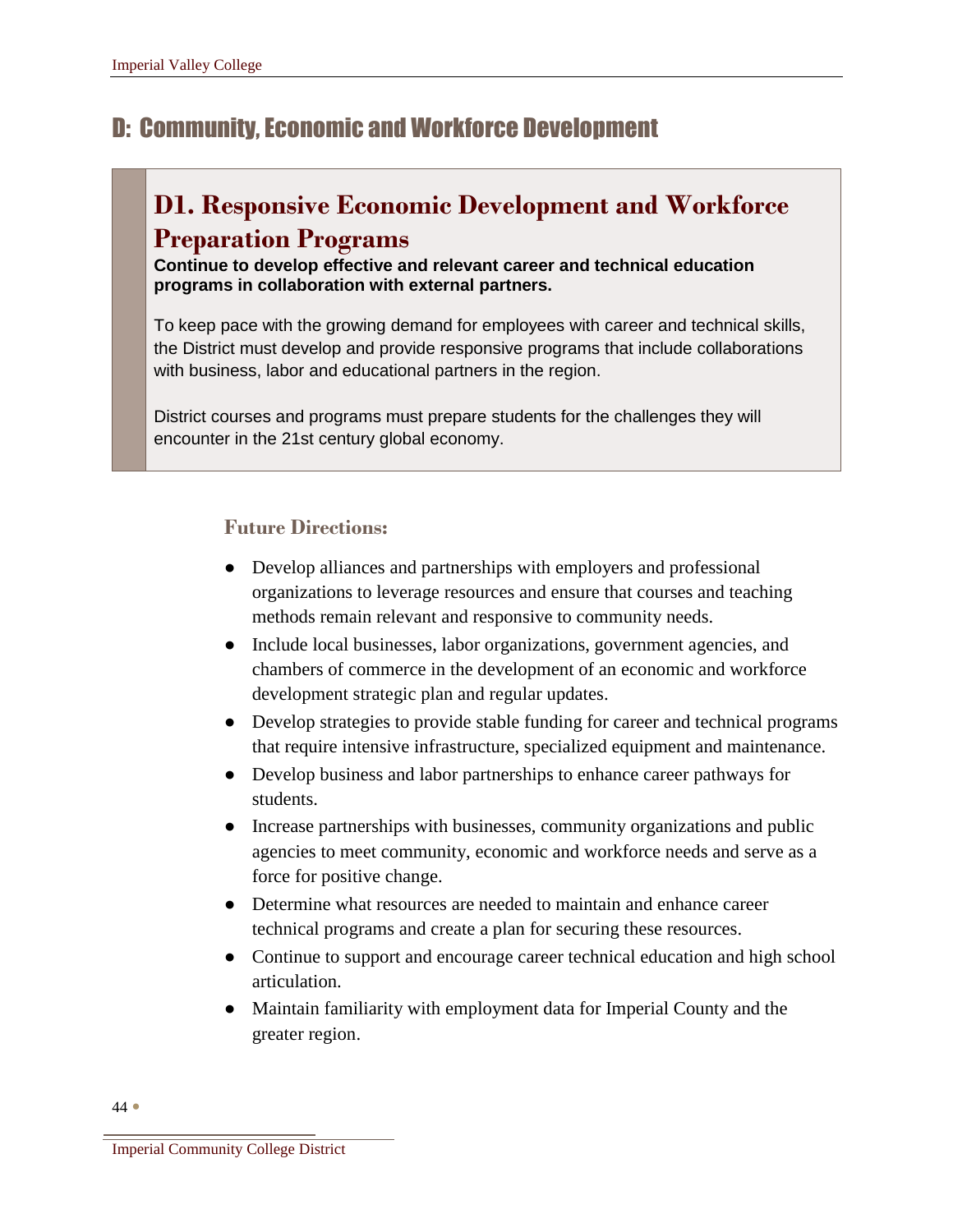# **D2. Community Philanthropy and Resource Development**

**Work Closely with the College foundation to secure additional funding resources.** 

The College foundation plays a critical role in securing additional funds and resources. District efforts to regularly communicate priorities and results can increase the foundation's effectiveness at maintaining and growing positive relationships with current and potential donors.

#### **Future Directions:**

- Stimulate private giving to support student and faculty needs that current funding sources are unable to cover.
- Explore options for ongoing revenue streams to enhance District resources.
- Build and strengthen the annual fund.
- Expand the donor base for Imperial Valley College.
- Strengthen the District's resource development plan.

# E: Organizational Effectiveness

# **E1. Institutional Capacity for Diversity**

**Strengthen and expand the ability of all employees to work and communicate effectively with people of diverse backgrounds and life situations.** 

To best serve our unique population, District employees must demonstrate cultural awareness and understanding of all groups. The District can support the successful development of this skill by providing training that addresses intercultural interaction and increases employee participation and understanding.

- Increase training and professional development opportunities for all employees to develop their abilities to interact effectively with all students and with one another.
- Increase emphasis on cultural competency and emphasize the need to have high expectations for all students.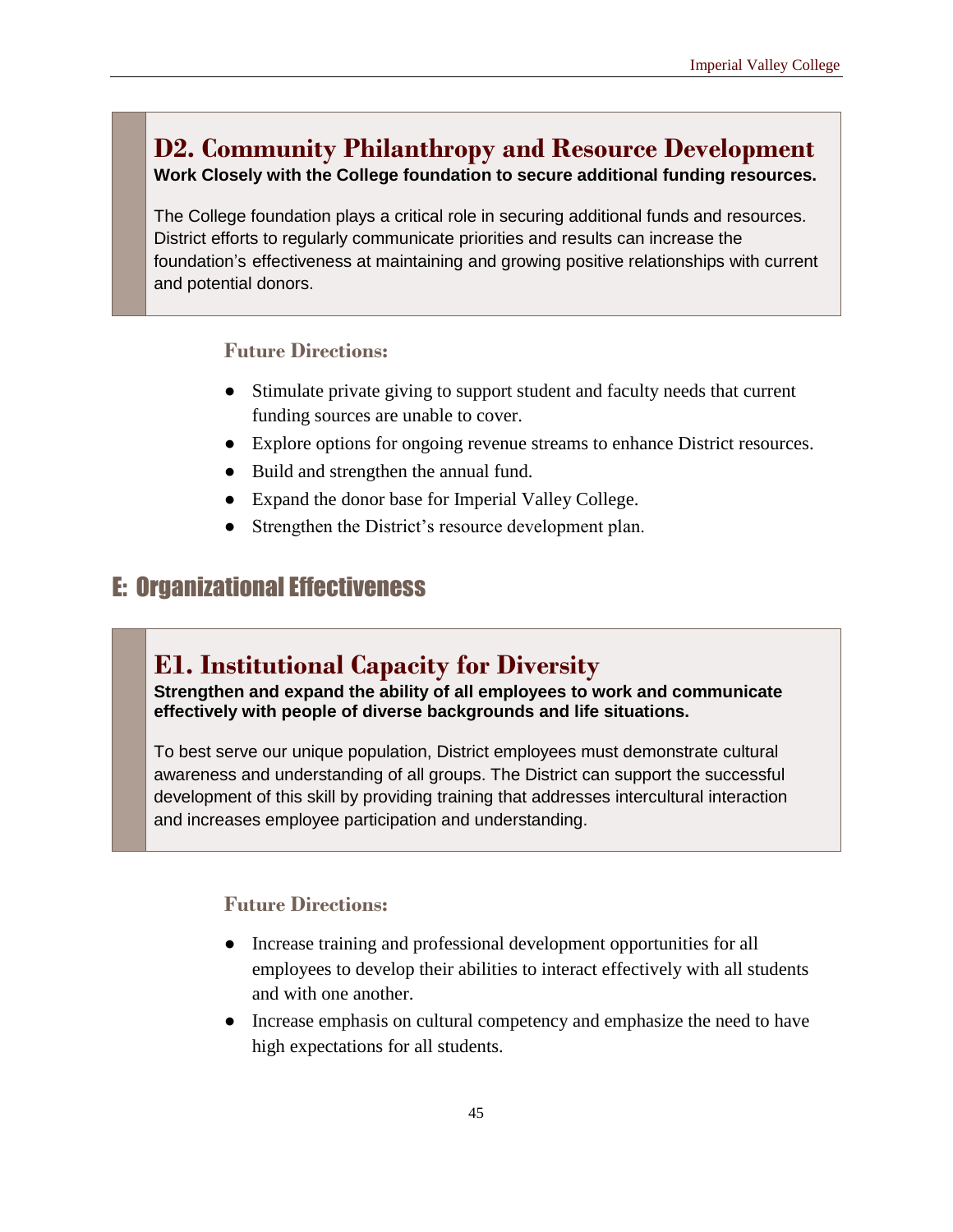# **E2. Staffing**

**Attract, recruit, and retain the most qualified employees and assure that staffing levels keep pace with new facilities and the growing number of students being served.** 

The District is poised to have a substantial portion of its senior workforce retire over the next several years. Activities must begin now to prepare for this and ensure that valuable institutional knowledge is not lost. New employees will need to be quickly oriented to the values and culture of the college.

#### **Future Directions:**

- Review the District's recruiting process to ensure it is strategic and responsive to attracting employees that reflect the region's demographics.
- Review new employee orientation at the college to ensure that it emphasizes the organizational culture and values.

### **E3. Business and Human Resource Process Streamlining Use technology and other methods to streamline processes and increase efficiency.**

Process improvements can redirect resources from administrative activities to core educational needs. Technology-based systems can allow for streamlined data collection and information sharing across the District. These systems and other methods will be most effective if the District emphasizes a user-based approach to defining streamlining needs and methods.

#### **Future Directions:**

- Continue to emphasize customer service as a core principle in working with employees.
- Increase the effectiveness of how data is shared and used to better inform decision making.
- Increase organizational flexibility and agility to address the rapidly changing funding climate.
- Continue to integrate the strategic plan with the budgeting process.
- Improve internal Information Technology (IT) to facilitate data integration throughout the District.

 $46 \bullet$ 

Imperial Community College District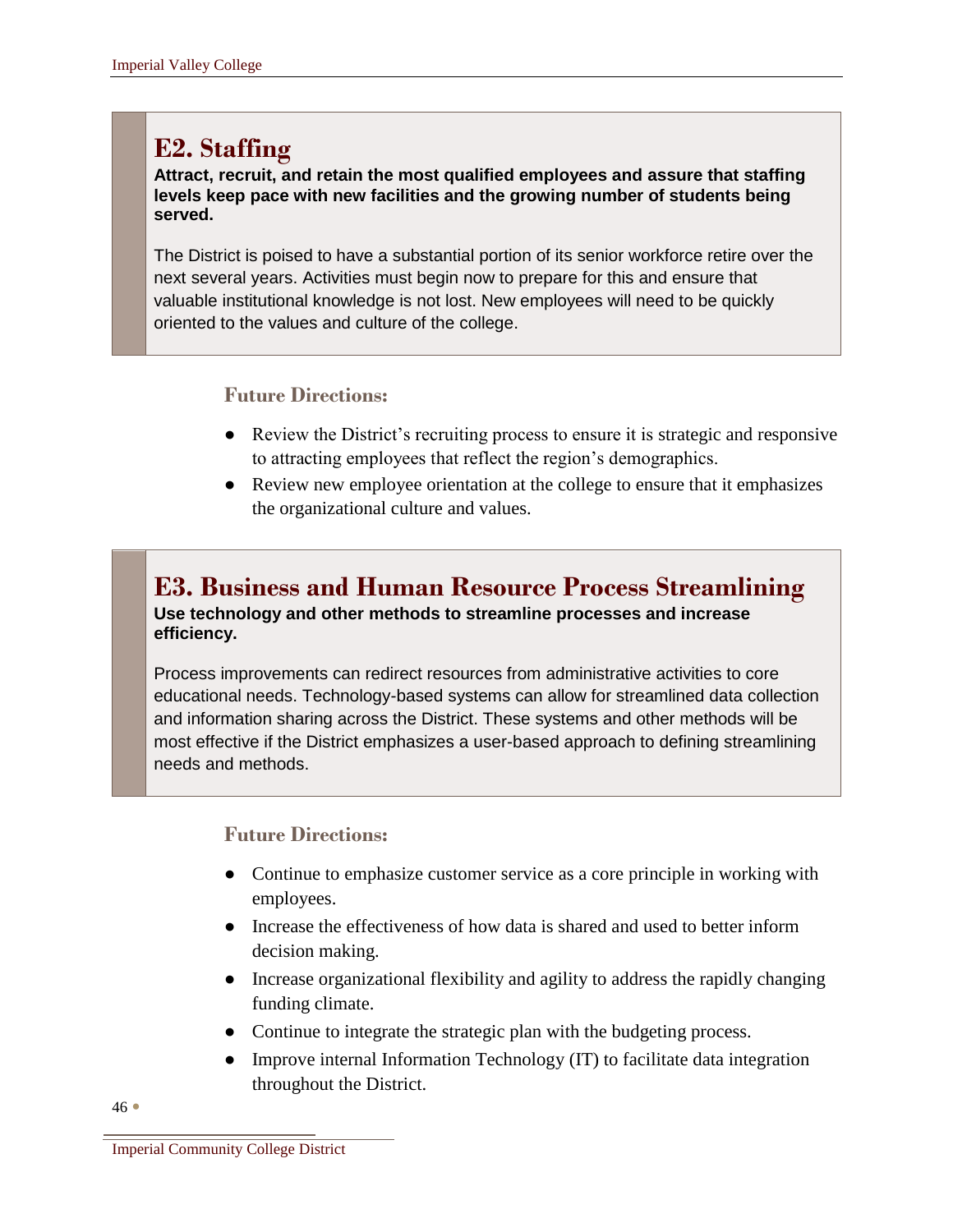# **E4. Participatory Decision Making**

**Provide opportunities for constituent groups to participate in College decision making processes.** 

Participatory decision making is a core value of the College. The College has supported this effort to enhance participatory decision making capacity by providing training and support for the interest-based approach to problem solving. The College should continue this commitment and explore additional methods and best practices to enhance their participatory decision making processes.

#### **Future Directions:**

- Strengthen and clarify communication processes and encourage open dialogue across all constituencies.
- Promote greater consistency and effectiveness in all participatory processes.

# **E5. Promoting Health, Wellness and Safety**

**Promote health, wellness and safety and increase wellness opportunities for all students, faculty, staff and community members at Imperial Valley College.** 

The District is committed to the ongoing safety of its students, employees and visitors. By regularly reviewing workplace and campus safety policies and procedures and making needed improvements, the District supports a high level of safety and security. The District also conducts emergency preparedness and recovery planning to minimize damage and disruptions during potential disasters and emergency situations.

- Enhance policies and activities that promote workplace health, wellness and safety for all employees and students and safety for visitors.
- Review and implement security and safety measures on campus to enhance safety.
- Encourage wellness activities for students, staff and faculty.
- Support and institutionalize activities that help staff and faculty manage work stress.
- Provide training to staff and faculty to help support students in distress.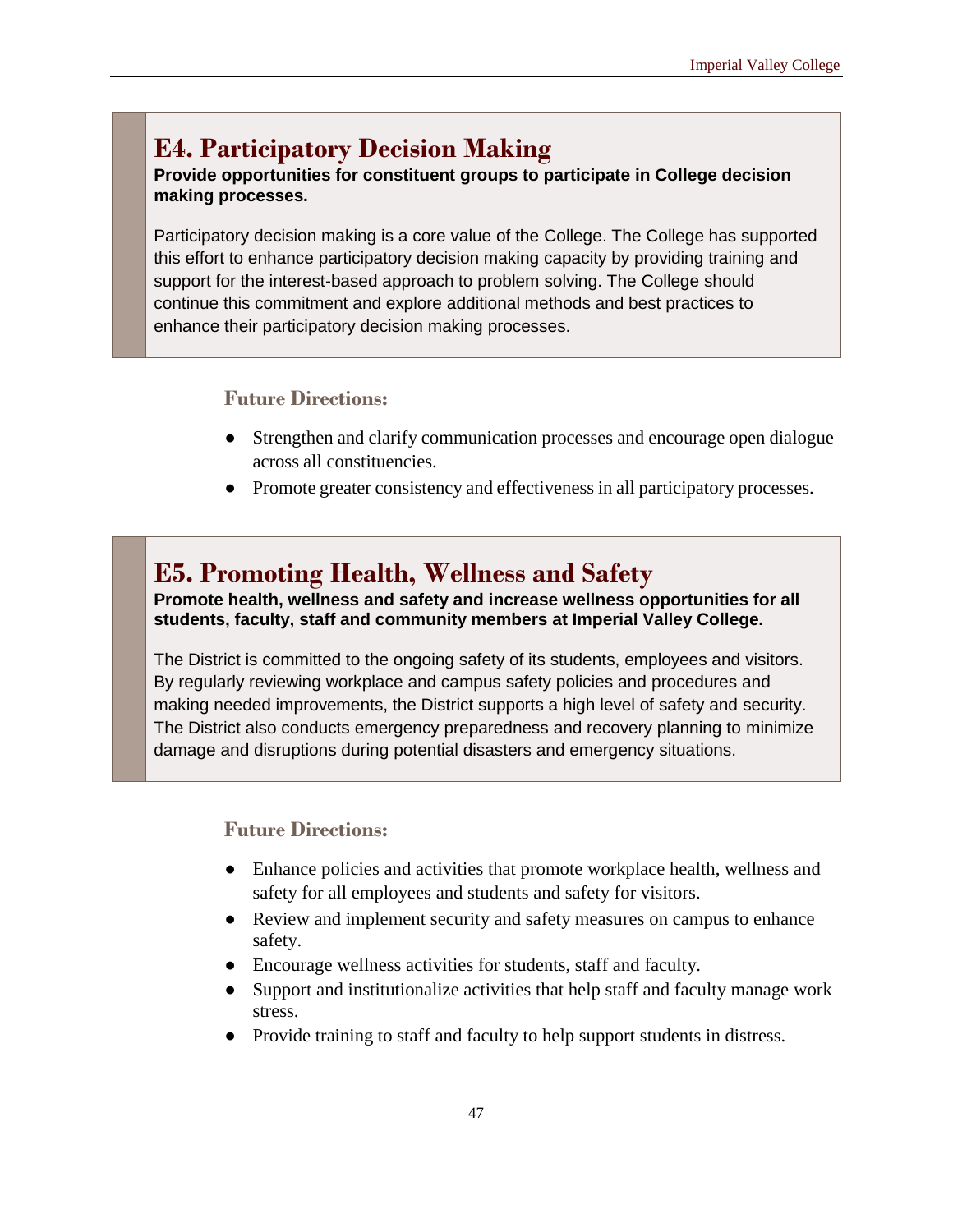# **E6. Professional Development**

#### **Provide professional development opportunities designed to support student success in and out of the classroom.**

To fully support student success at the College, it is necessary to offer a range of professional development options to faculty and staff to ensure that every employee is adequately prepared to teach and support Imperial Valley College students. In addition, the College must provide increased support to assist faculty to better utilize the existing professional development opportunities.

#### **Future Directions:**

- Provide professional development and ongoing feedback to support the use of educational practices that are effective for all learners.
- Conduct regular assessments to identify professional development needs for all employees and implement programs based on results.
- Continue developing and providing professional development and training to promote and support career advancement.
- Continue developing and providing professional development for the mastery of technology for all employees.
- Increase training and mentorship opportunities for staff and faculty.
- Improve access to professional development opportunities.

# **E7. Internal Communications**

#### **Increase communications at all levels to raise awareness and improve efficiency.**

The District can achieve greater efficiencies by increasing internal communications. Good programs may not be fully utilized simply because students aren't aware they exist. Effective communications will ensure that faculty and students are aware of student services and how to obtain support.

- Increase internal communications at all levels to increase awareness and improve efficiency.
- Strengthen timing and distribution of information to maximize efficiency of communications.
- Provide clear communication to employees about fiscal issues.

Imperial Community College District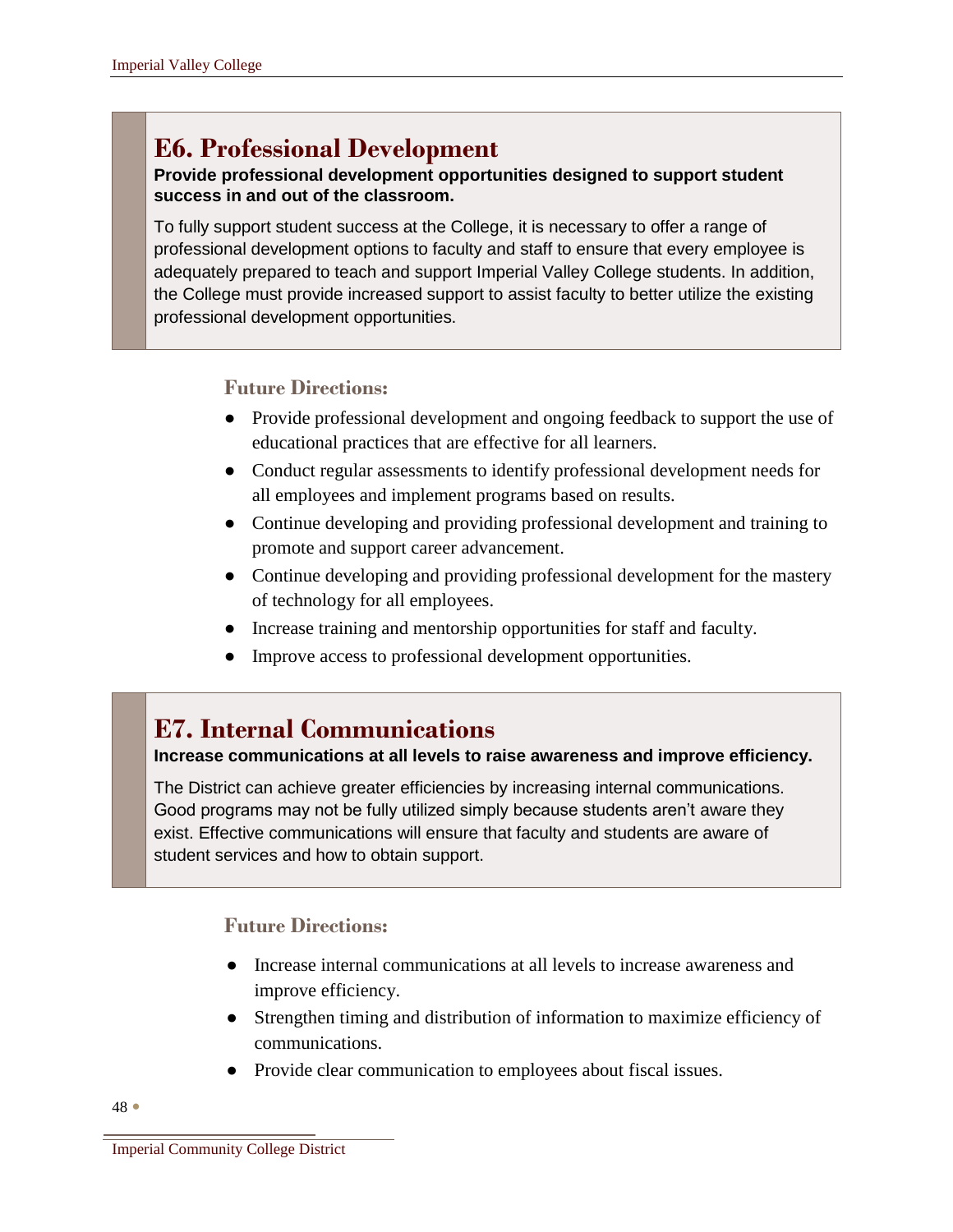# **E8. External Communications**

**Continue District efforts to communicate with our external partners and constituencies on a regular basis.** 

Imperial Valley College provides essential resources to Imperial County and the District must regularly "tell our story" to community members, employers, schools, organizations, and the general public. This information also needs to be updated regularly to communicate results being achieved and to demonstrate the District's responsiveness to the region's changing educational and workforce needs. Through effective communications, the District has established key partnerships with schools and employers and built a strong base of support with the public.

#### **Future Directions:**

- Continue regular communications with local partners and the public to increase awareness of the breadth and scope of opportunities available at the college.
- Update these communications so that partners and the public are aware of the District's efforts to respond to current educational and workforce needs.

# **E9. Organizational Culture and Values**

**Transmit our culture and values to new employees and new cohorts of students.** 

There are challenges to preserving our institutional culture and values in part because one quarter of the workforce is near retirement. Another factor is that incoming students may need help understanding the organization's culture and values. Each year another cohort of students arrives unfamiliar with the existing college culture and values. The District wants to sustain and enhance the culture and values that help it achieve positive outcomes. The District should model and communicate its values and culture at all levels to pass them on to new employees and students.

- Increase efforts to communicate organizational values to new employees and students.
- Model our culture and decision making, and embody values in day-to-day work.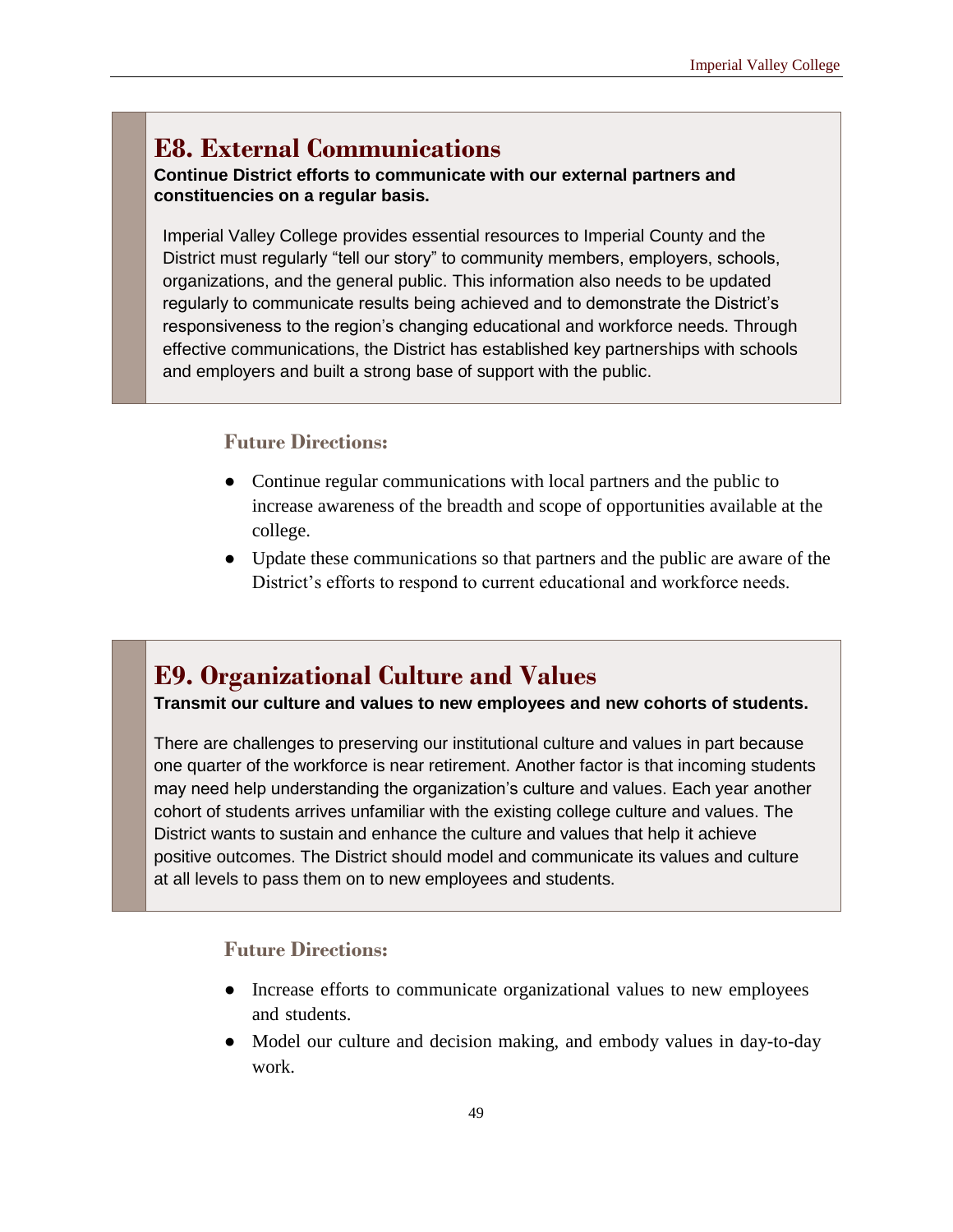# **E10. Sustainable Development Practices and Programs**

#### **Create a district-wide vision for sustainability and integrate this vision into courses of instruction as well as District business practices and operations.**

Along with demonstrating leadership in education, the District as an influential institution in the region must also demonstrate leadership in energy and resource conservation and other activities that can support regional efforts to achieve a sustainable future.

#### **Future Directions:**

- Create a vision for sustainability for the District.
- Increase energy conservation efforts and use of renewable energy.
- Expand incorporation of sustainability in District business practices and operations.
- Expand curriculum offerings in sustainable development and green technology.
- Expand waste reduction systems.
- Support public transit and use of other alternative transportation modes for all Imperial Valley College students and employees.

# **E11. Prudent Financial Management**

#### **Exercise prudent financial management.**

The economic recession of 2008 has dramatically altered the financial landscape for educational institutions throughout the state. The District continues to recover economically through cautious financial management and measured risk taking. While conservative in financial matters, the District continues to be a leader in innovation and consistently demonstrates strong business acumen in using and leveraging its resources to better serve its students and the community.

### **Future Directions:**

• Continue to exercise the prudent approach that has helped Imperial Valley College maintain its current financial stability.

Imperial Community College District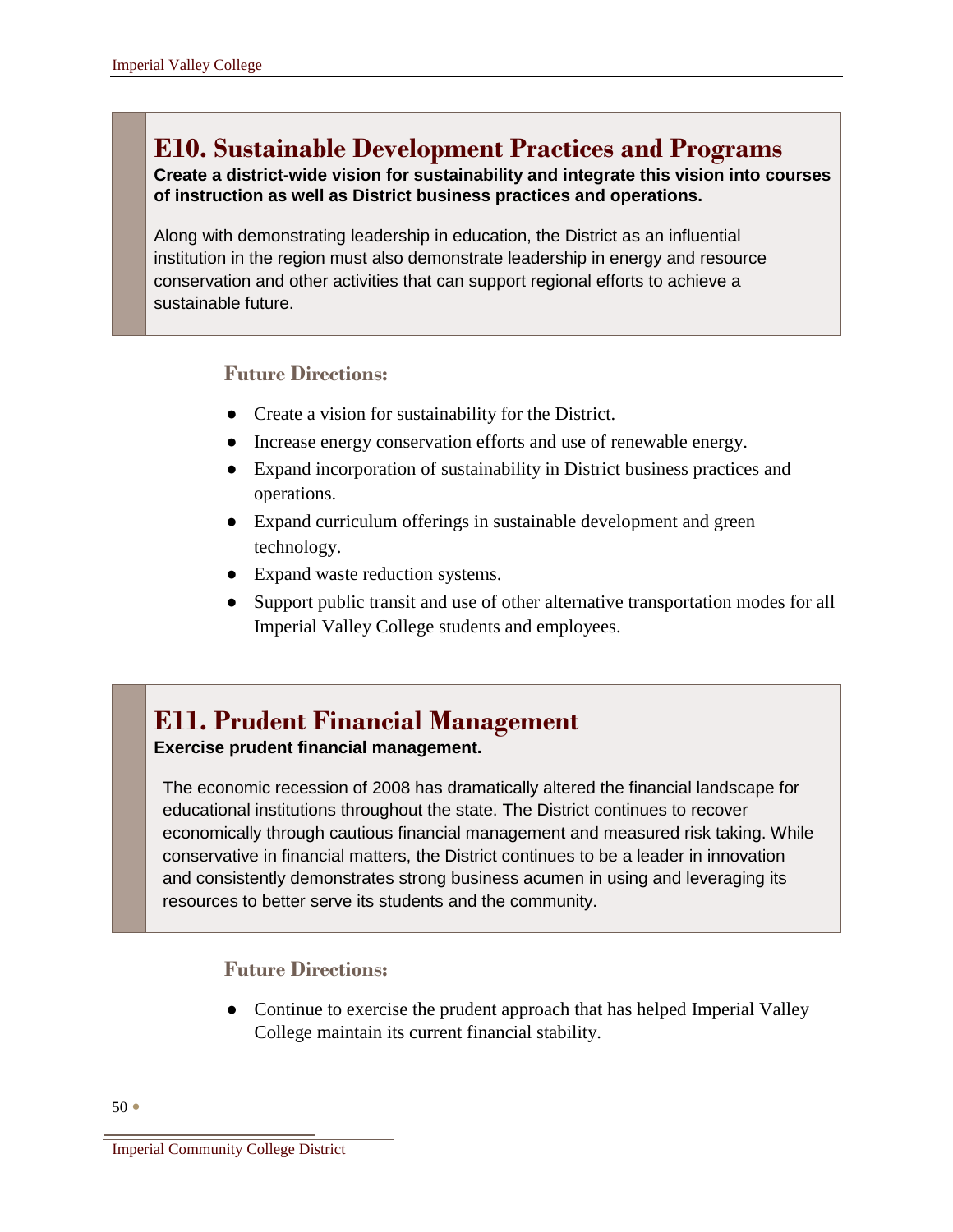# **6 Implementing the Strategic Plan**

The Imperial Valley College Strategic Educational Master Plan will be implemented in a manner that respects the participatory governance process of the organization. The plan is designed to provide the broad direction within which the college can develop its strategic and operational plans in responding to the population it serves.

The District's commitment to strategic planning is ongoing and has been thoroughly integrated into organizational processes. Each year, departments develop plans which present their goals and objectives from program review and report their accomplishments for each of the goals, providing accountability and helping the leadership to identify where progress still needs to be made. In addition, each planning cycle, the District prepares an Assessment of Institutional Effectiveness that presents the progress made on the strategic plan's stated objectives for each of the goals. The Annual Plans and Assessment of Institutional Effectiveness help maintain focus on the strategic plan as a critical tool for managing the college.

The objectives and lessons of the program review and environmental scan will continue to be integrated into elements of the Strategic Educational Master Plan. Student learning outcomes will also serve as key drivers for strategic decision making for academic courses and programs, student support services, and institutional processes.

#### **The Context of the Strategic Educational Master Plan**

The Imperial Valley College Strategic Educational Master Plan is a reflective evaluation of where the college has been, where it is now, and where it might plan to be in the future with respect to providing services to students and the community. The analysis presented in this document is based on a combination of data and the collective knowledge of faculty, staff, and administrators with respect to predicting the future needs for the college.

The Plan's projections represent a best analysis for what the college might consider doing in the next six years and will be updated as needed in response to changes that may occur during the six-year period.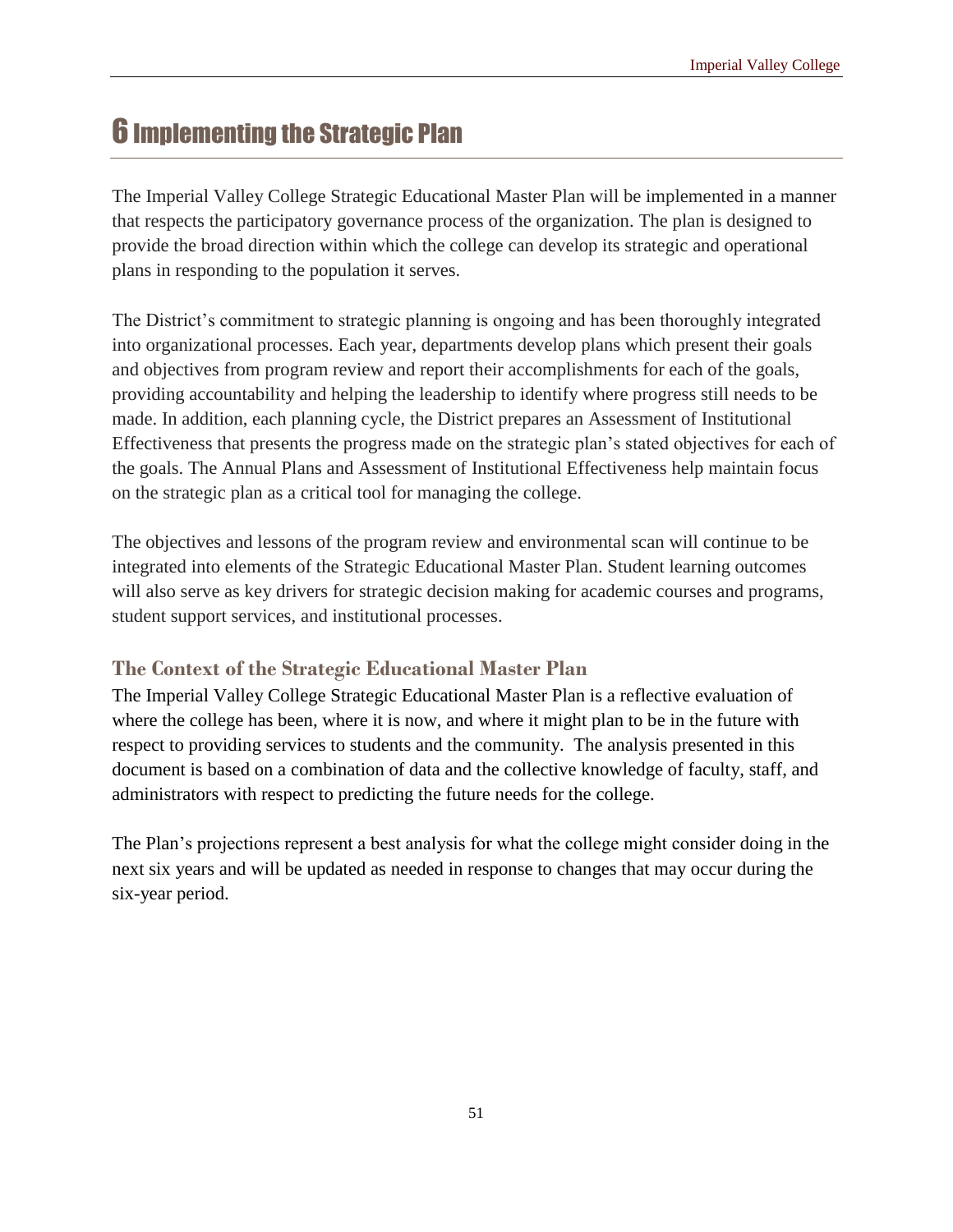### **Strategic Planning Cycle**



*The strategic planning process operates on a three-to-five-year cycle within the framework of participatory governance.* 

### **Imperial Community College District Service Area**



Imperial Community College District